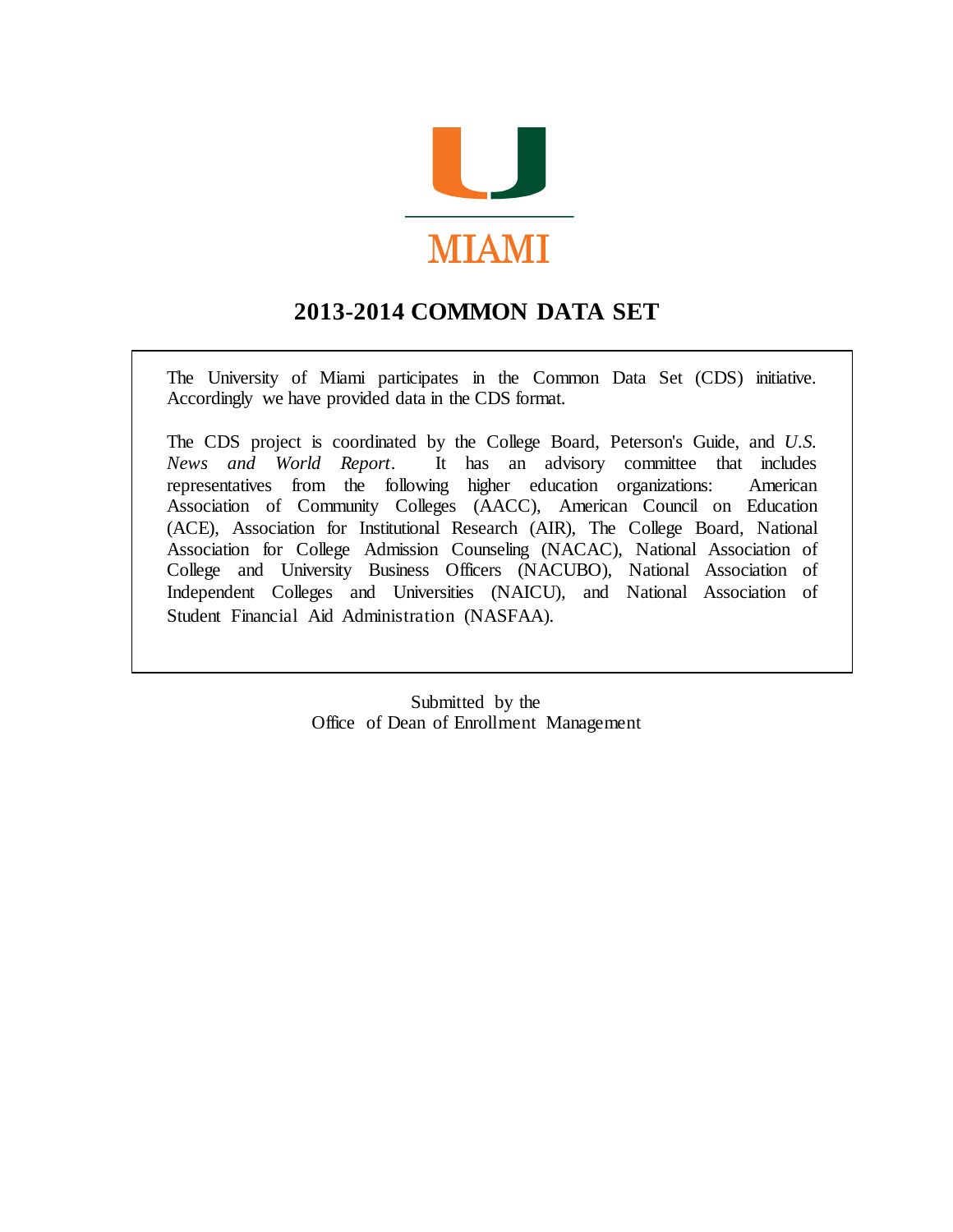## **TABLE OF CONTENTS**

| A. General Information                             | $\mathbf{1}$   |
|----------------------------------------------------|----------------|
| B. Enrollment and Persistence                      | 3              |
| C. First-Time, First-Year (New Freshman) Admission | $\overline{7}$ |
| D. Transfer Admission                              | 14             |
| E. Academic Offerings and Policies                 | 16             |
| F. Student Life                                    | 17             |
| G. Annual Expenses                                 | 19             |
| H. Financial Aid                                   | 21             |
| I. Instructional Faculty and Class Size            | 27             |
| J. Degrees Conferred                               | 29             |
| Change to the CDS for 2013-2014                    | 30             |
| Common Data Set Definitions                        | 31             |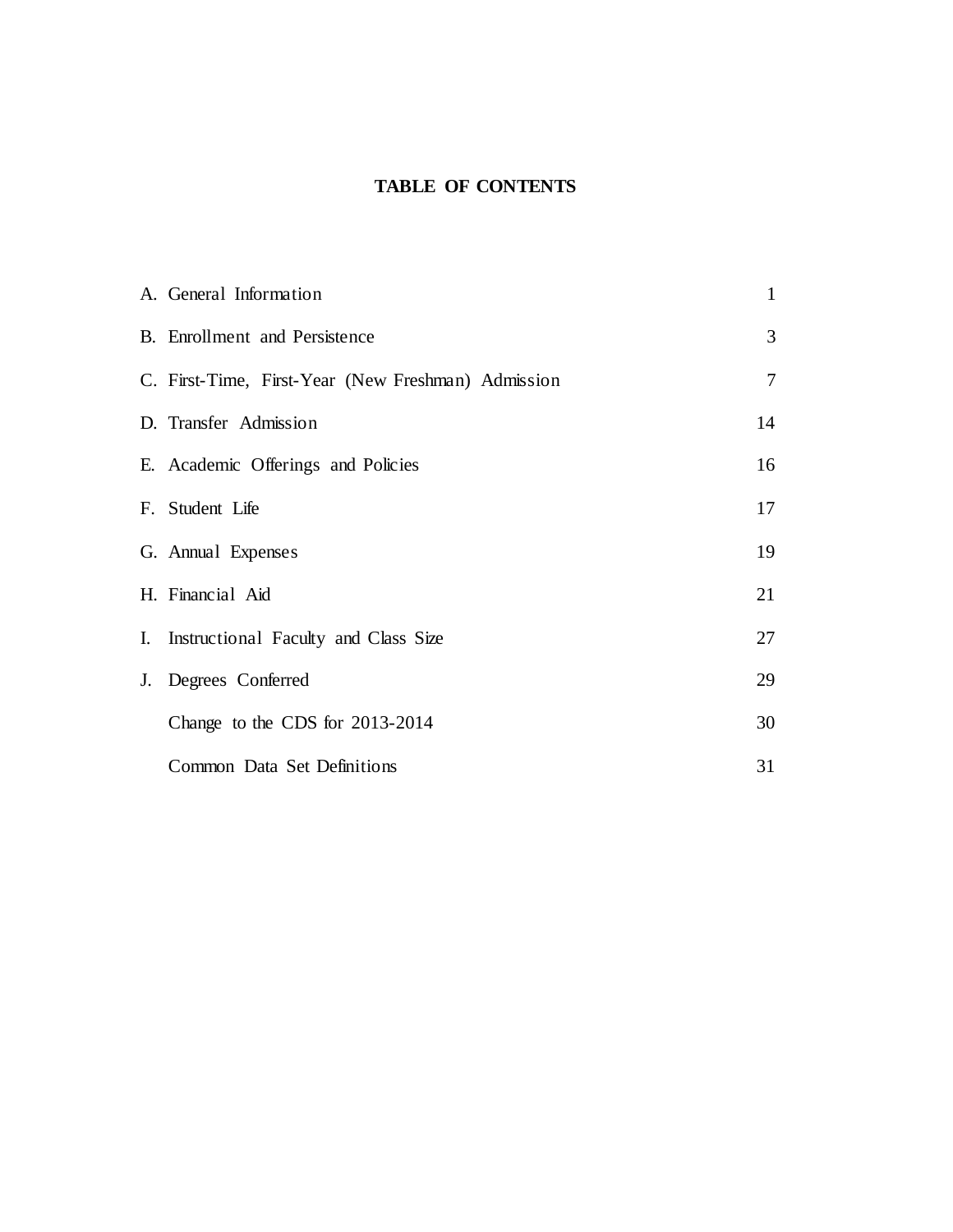## **A. General Information**

#### **A0 Respondent Information (Not for Publication)**

| Name:                                                         | <b>Edward Gillis</b>                                                               |   |  |
|---------------------------------------------------------------|------------------------------------------------------------------------------------|---|--|
| Title:                                                        | <b>Dean of Enrollment Management</b>                                               |   |  |
| Office:                                                       | <b>Office of Dean of Enrollment Management</b>                                     |   |  |
|                                                               | 132 Ashe Administration Building,                                                  |   |  |
| Mailing Address:                                              | <b>1252 Memorial Drive</b>                                                         |   |  |
| City/State/Zip/Country:                                       | Coral Gables, FL 33146, U.S.A.                                                     |   |  |
| Phone:                                                        | (305) 284-4323                                                                     |   |  |
| Fax:                                                          | (305) 284-6605                                                                     |   |  |
| E-mail Address:                                               | egillis@miami.edu                                                                  |   |  |
|                                                               | Are your responses to the CDS posted for reference on your institution's Web site? |   |  |
|                                                               |                                                                                    | X |  |
| If yes, please provide the URL of the corresponding Web page: |                                                                                    |   |  |
| http://www.miami.edu/index.php/Common_Data_Set                |                                                                                    |   |  |

**A0A** We invite you to indicate if there are items on the CDS for which you cannot use the requested analytic convention, cannot provide data for the cohort requested, whose methodology is unclear, or about which you have questions or comments in general. This information will not be published but will help the publishers further refine CDS items.

#### **A1 Address Information**

| Name of College/University:               | <b>University of Miami</b>         |
|-------------------------------------------|------------------------------------|
| <b>Mailing Address:</b>                   | P.O. Box 248025                    |
| City/State/Zip/Country:                   | Coral Gables, FL 33124, U.S.A.     |
| Street Address (if different):            |                                    |
| City/State/Zip/Country:                   |                                    |
| Main Phone Number:                        | (305) 284-2211                     |
| WWW Home Page Address:                    | www.miami.edu                      |
| <b>Admissions Phone Number:</b>           | (305) 284-4323                     |
| Admissions Toll-Free Phone Number:        | n.a.                               |
| <b>Admissions Office Mailing Address:</b> | P.O. Box 248025                    |
| City/State/Zip/Country:                   | <b>Coral Gables, FL 33124-4616</b> |
| <b>Admissions Fax Number:</b>             | (305) 284-6605                     |
| <b>Admissions E-mail Address:</b>         | admission@miami.edu                |
| If there is a separate URL for your       | www.miami.edu/apply                |
| school's online application, please       |                                    |
| specify:                                  |                                    |
|                                           | <b>P.O. Box 249117</b>             |
| If you have a mailing address other       | <b>Coral Gables, FL 33124-5226</b> |
| than the above to which applications      |                                    |
| should be sent, please provide:           |                                    |

**A2 Source of institutional control** (Check only one)**:**

| <b>Public</b>       |  |
|---------------------|--|
| Private (nonprofit) |  |
| Proprietary         |  |

#### **A3 Classify your undergraduate institution:**

| Coeducational college |  |
|-----------------------|--|
| Men's college         |  |
| Women's college       |  |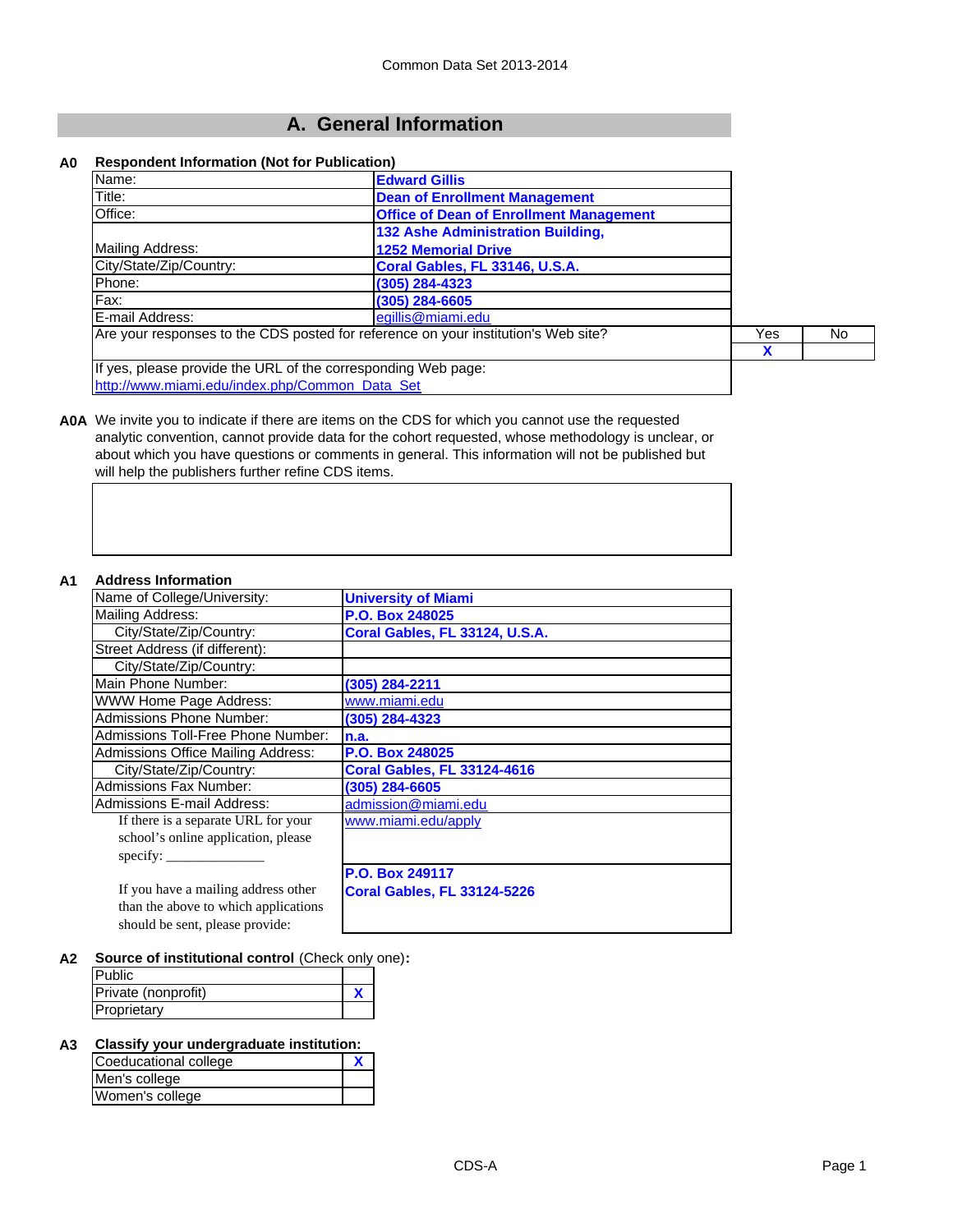### **A4 Academic year calendar:**

| Semester                       |  |
|--------------------------------|--|
| Quarter                        |  |
| Trimester                      |  |
| $4 - 1 - 4$                    |  |
| Continuous                     |  |
| Differs by program (describe): |  |
|                                |  |
| Other (describe):              |  |
|                                |  |

## **A5 Degrees offered by your institution:**

| Certificate                |   |
|----------------------------|---|
| Diploma                    |   |
| Associate                  |   |
| <b>Transfer Associate</b>  |   |
| <b>Terminal Associate</b>  |   |
| Bachelor's                 | X |
| Postbachelor's certificate | X |
| Master's                   | X |
| Post-master's certificate  | X |
| Doctoral degree            | x |
| research/scholarship       |   |
| Doctoral degree -          |   |
| professional practice      |   |
| Doctoral degree -- other   |   |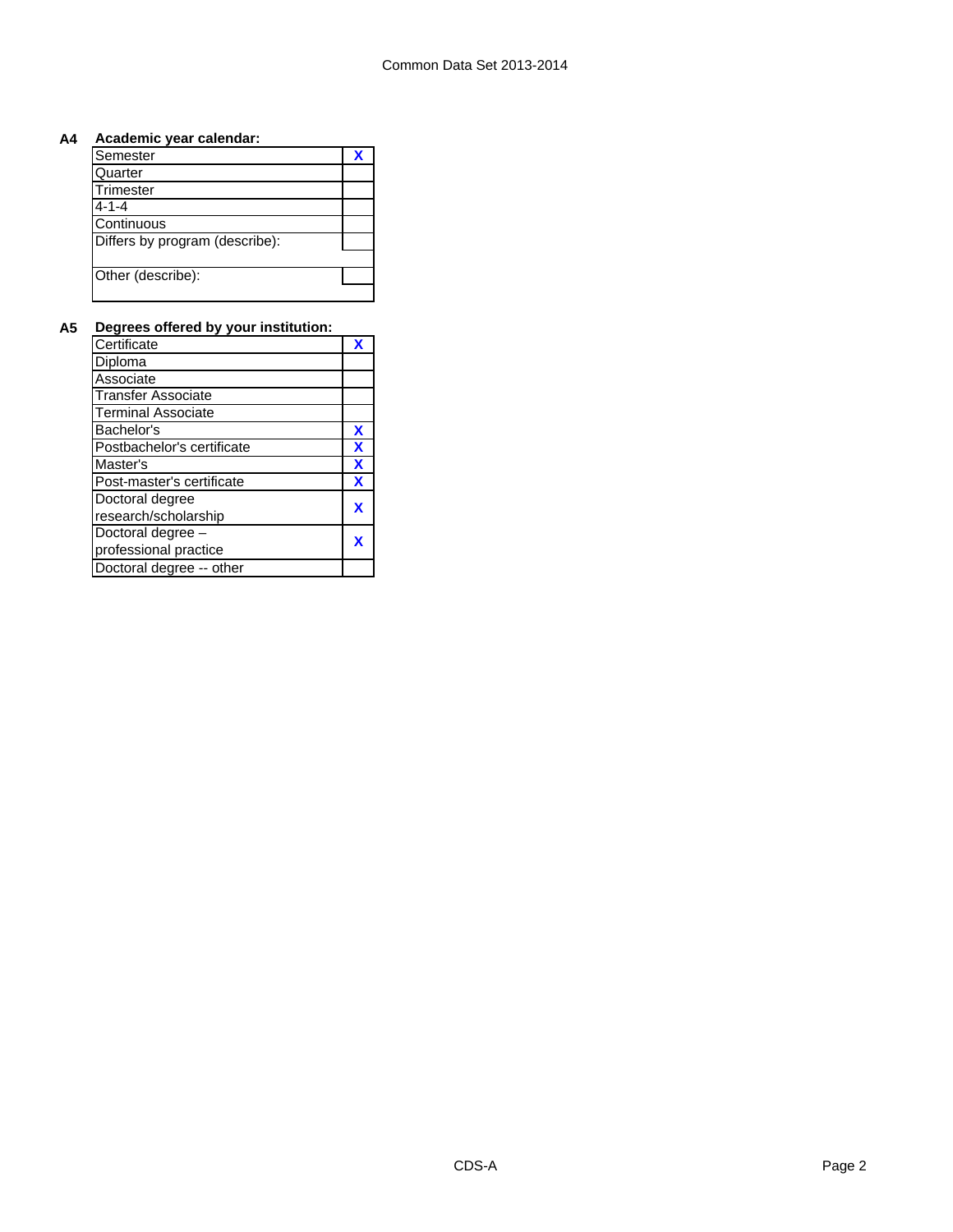## **B. ENROLLMENT AND PERSISTENCE**

**B1 Institutional Enrollment - Men and Women Provide numbers of students for each of the following categories as of the institution's official fall reporting date or as of October 15, 2013. Note: Report students formerly designated as "first professional" in the graduate cells.**

|                                   | <b>FULL-TIME</b> |       | <b>PART-TIME</b> |        |
|-----------------------------------|------------------|-------|------------------|--------|
|                                   | Men              | Women | Men              | Women  |
| <b>Undergraduates</b>             |                  |       |                  |        |
| Degree-seeking, first-time        |                  |       |                  |        |
| freshmen                          | 1,021            | 1,093 | 18               | 8      |
| Other first-year, degree-seeking  | 248              | 303   | 17               | 31     |
| All other degree-seeking          | 3,905            | 3,940 | 184              | 276    |
| Total degree-seeking              | 5,174            | 5,336 | 219              | 315    |
| All other undergraduates enrolled |                  |       |                  |        |
| in credit courses                 | 55               | 72    | 85               | 124    |
| Total undergraduates              | 5,229            | 5,408 | 304              | 439    |
| Graduate                          |                  |       |                  |        |
| Degree-seeking, first-time        | 738              | 715   | 46               | 88     |
| All other degree-seeking          | 1,769            | 1,722 | 148              | 260    |
| All other graduates enrolled in   |                  |       |                  |        |
| credit courses                    | 11               | 5     | 23               | 30     |
| Total graduate                    | 2,518            | 2,442 | 217              | 378    |
| Total all undergraduates          |                  |       |                  | 11,380 |
| Total all graduate                |                  |       |                  | 5,555  |
| <b>GRAND TOTAL ALL STUDENTS</b>   |                  |       |                  | 16,935 |

**B2 Enrollment by Racial/Ethnic Category. Provide numbers of undergraduate students for each of the following categories as of the institution's official fall reporting date or as of October 15, 2013. Include international students only in the category "Nonresident aliens." Complete the "Total Undergraduates" column only if you cannot provide data for the first two columns. Report as your institution reports to IPEDS: persons who are Hispanic should be reported only on the Hispanic line, not under any race, and persons who are non-Hispanic multi-racial should be reported only under "Two or more races."** 

|                                                 | Degree-Seeking<br>First-Time<br><b>First Year</b> | Degree-Seeking<br>Undergraduates<br>(include first-time<br>first-year) | Total<br>Undergraduates<br>(both degree- and<br>non-degree-<br>seeking) |
|-------------------------------------------------|---------------------------------------------------|------------------------------------------------------------------------|-------------------------------------------------------------------------|
| Nonresident aliens                              | 291                                               | 1,510                                                                  |                                                                         |
| Hispanic/Latino                                 | 322                                               | 2,380                                                                  |                                                                         |
| Black or African American, non-Hispanic         | 177                                               | 801                                                                    |                                                                         |
| White, non-Hispanic                             | 1,002                                             | 4,765                                                                  |                                                                         |
| American Indian or Alaska Native, non-Hispanic  |                                                   | 16                                                                     |                                                                         |
| Asian, non-Hispanic                             | 133                                               | 603                                                                    |                                                                         |
| Native Hawaiian or other Pacific Islander, non- |                                                   |                                                                        |                                                                         |
| Hispanic                                        |                                                   | 13                                                                     |                                                                         |
| Two or more races, non-Hispanic                 | 61                                                | 301                                                                    |                                                                         |
| Race and/or ethnicity unknown                   | 150                                               | 655                                                                    |                                                                         |
| <b>TOTAL</b>                                    | 2,140                                             | 11,044                                                                 | 0                                                                       |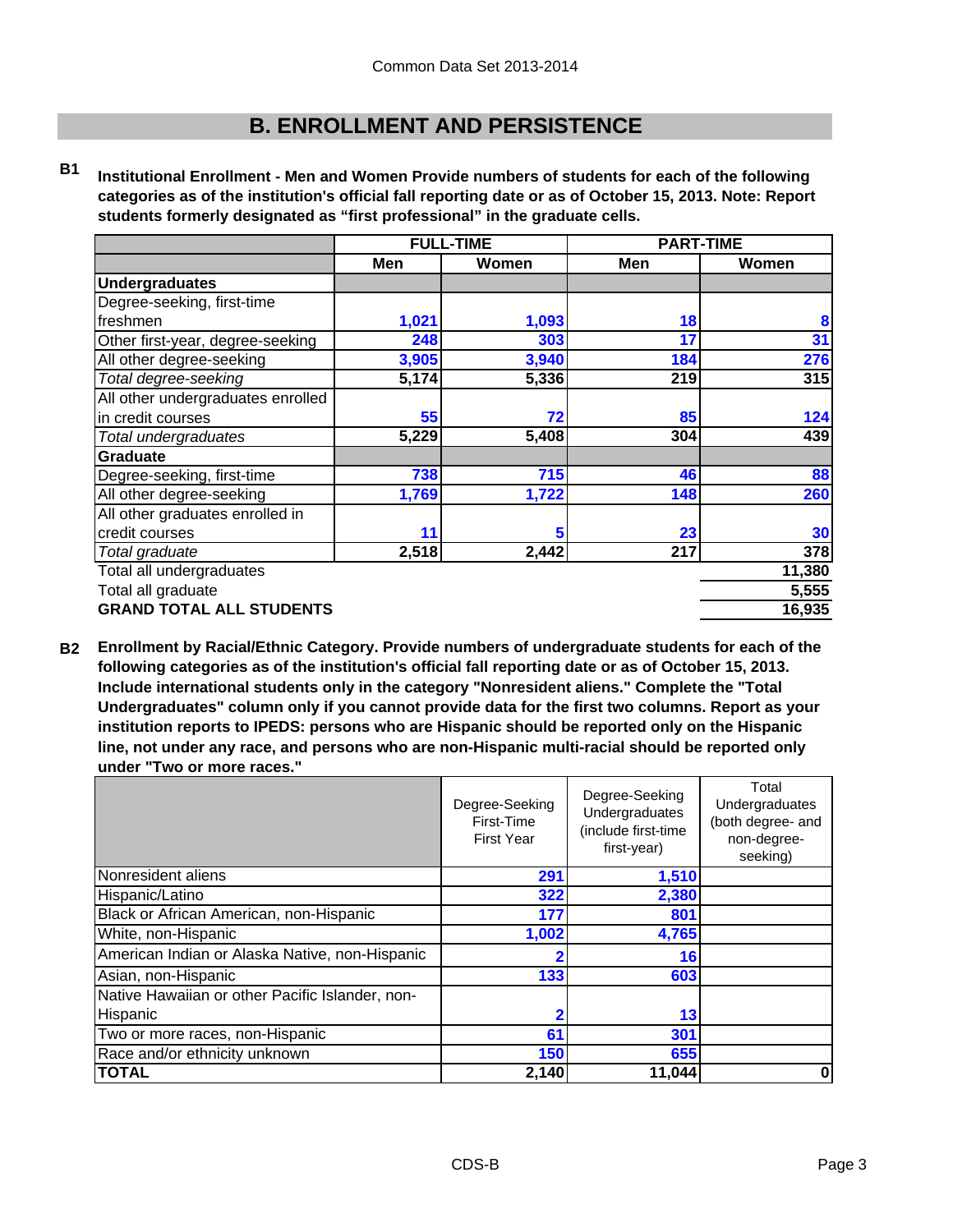## **Persistence**

## **B3 Number of degrees awarded from July 1, 2012 to June 30, 2013**

| Certificate/diploma             |       |
|---------------------------------|-------|
| Associate degrees               |       |
| Bachelor's degrees              | 2,451 |
| Postbachelor's certificates     | 27    |
| Master's degrees                | 912   |
| Post-Master's certificates      |       |
| Doctoral degrees -              |       |
| research/scholarship            | 163   |
| Doctoral degrees - professional |       |
| practice                        |       |
| Doctoral degrees - other        |       |

## **Graduation Rates**

The items in this section correspond to data elements collected by the IPEDS Web-based Data Collection System's Graduation Rate Survey (GRS). For complete instructions and definitions of data elements, see the IPEDS GRS instructions and glossary on the 2013 Web-based survey.

### **For Bachelor's or Equivalent Programs**

Please provide data for the Fall 2007 cohort if available. If Fall 2007 cohort data are not available, provide data for the Fall 2006 cohort.

## *Fall 2007 Cohort*

Report for the cohort of full-time first-time bachelor's (or equivalent) degree-seeking undergraduate students who entered in Fall 2007. Include in the cohort those who entered your institution during the summer term preceding Fall 2007.

| <b>B4</b> | Initial 2007 cohort of first-time, full-time bachelor's (or equivalent) degree-seeking<br>undergraduate students; total all students:                                                                                                                                           | 1,980 |
|-----------|---------------------------------------------------------------------------------------------------------------------------------------------------------------------------------------------------------------------------------------------------------------------------------|-------|
| <b>B5</b> | Of the initial 2007 cohort, how many did not persist and did not graduate for the<br>following reasons: death, permanent disability, service in the armed forces, foreign aid<br>service of the federal government, or official church missions; total allowable<br>exclusions: |       |
|           |                                                                                                                                                                                                                                                                                 |       |
| <b>B6</b> | Final 2007 cohort, after adjusting for allowable exclusions: (subtract question B5 from                                                                                                                                                                                         |       |
|           | question B4)                                                                                                                                                                                                                                                                    | 1,977 |
| <b>B7</b> | Of the initial 2007 cohort, how many completed the program in four years or less (by<br>August 31, 2011):                                                                                                                                                                       |       |
|           |                                                                                                                                                                                                                                                                                 | 1,400 |
| <b>B8</b> | Of the initial 2007 cohort, how many completed the program in more than four years                                                                                                                                                                                              |       |
|           | but in five years or less (after August 31, 2011 and by August 31, 2012):                                                                                                                                                                                                       | 195   |
| <b>B9</b> | Of the initial 2007 cohort, how many completed the program in more than five years but                                                                                                                                                                                          |       |
|           | in six years or less (after August 31, 2012 and by August 31, 2013):                                                                                                                                                                                                            | 20    |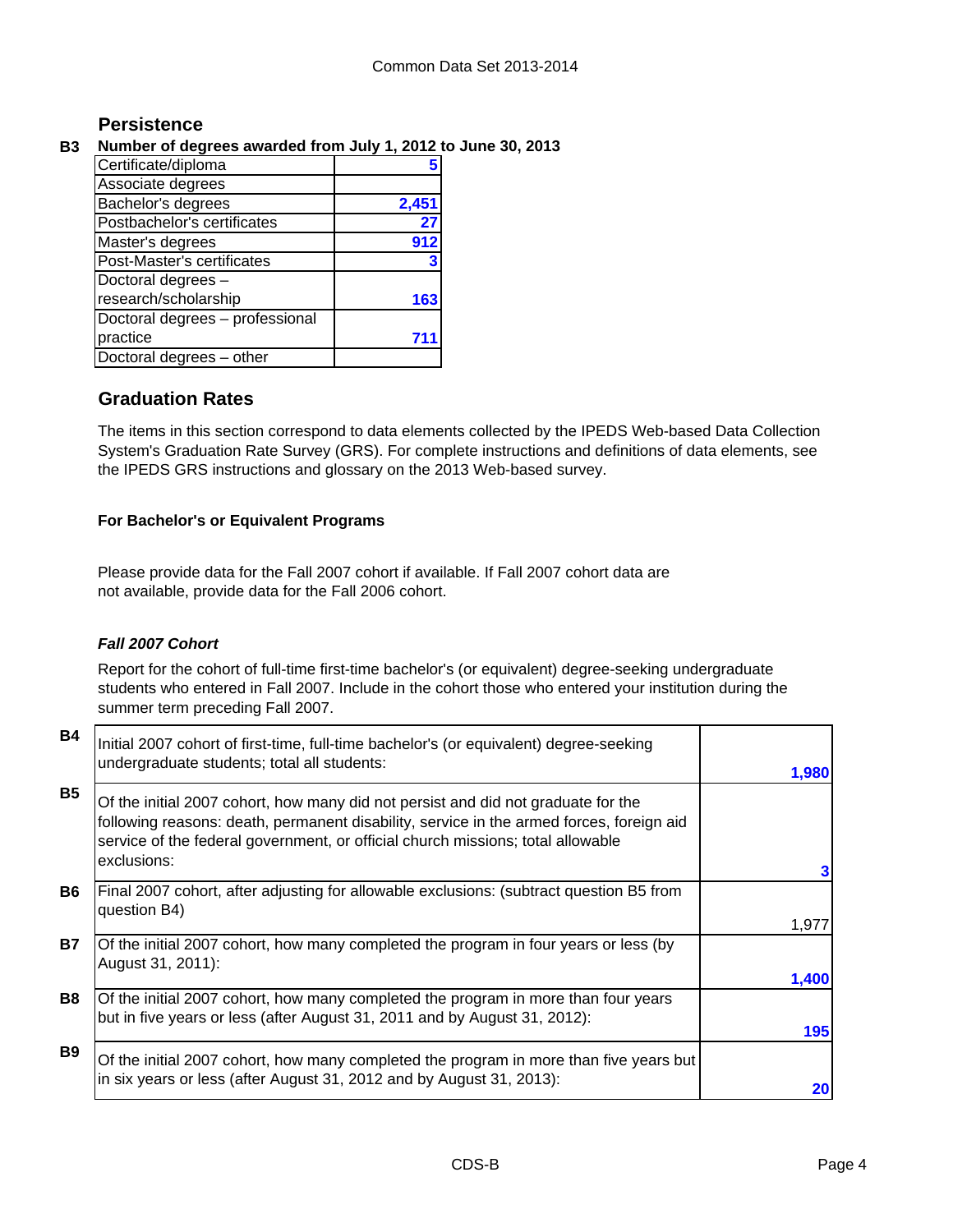**B10** Total graduating within six years (sum of questions B7, B8, and B9): 1,615 **B11** 82% Six-year graduation rate for 2007 cohort (question B10 divided by question B6):

### *Fall 2006 Cohort*

Report for the cohort of full-time first-time bachelor's (or equivalent) degree-seeking undergraduate students who entered in Fall 2006. Include in the cohort those who entered your institution during the summer term preceding Fall 2006.

| <b>B4</b>  | Initial 2006 cohort of first-time, full-time bachelor's (or equivalent) degree-seeking<br>undergraduate students; total all students:                                                                                                                                           |          |
|------------|---------------------------------------------------------------------------------------------------------------------------------------------------------------------------------------------------------------------------------------------------------------------------------|----------|
| <b>B5</b>  | Of the initial 2006 cohort, how many did not persist and did not graduate for the<br>following reasons: death, permanent disability, service in the armed forces, foreign aid<br>service of the federal government, or official church missions; total allowable<br>exclusions: |          |
| <b>B6</b>  | Final 2006 cohort, after adjusting for allowable exclusions: (subtract question B5 from<br>question B4)                                                                                                                                                                         | 0        |
| <b>B7</b>  | Of the initial 2006 cohort, how many completed the program in four years or less (by<br>August 31, 2010):                                                                                                                                                                       |          |
| <b>B8</b>  | Of the initial 2006 cohort, how many completed the program in more than four years<br>but in five years or less (after August 31, 2010 and by August 31, 2011):                                                                                                                 |          |
| <b>B9</b>  | Of the initial 2006 cohort, how many completed the program in more than five years but<br>in six years or less (after August 31, 2011 and by August 31, 2012):                                                                                                                  |          |
| <b>B10</b> | Total graduating within six years (sum of questions B7, B8, and B9):                                                                                                                                                                                                            | $\Omega$ |
| <b>B11</b> | Six-year graduation rate for 2006 cohort (question B10 divided by question B6):                                                                                                                                                                                                 | #DIV/O!  |

#### **For Two-Year Institutions**

Please provide data for the 2010 cohort if available. If 2010 cohort data are not available, provide data for the 2009 cohort.

#### *2010 Cohort*

| <b>B12</b> Initial 2010 cohort, total of first-time, full-time degree/certificate-seeking students:                                                                                                                                                                                        |  |
|--------------------------------------------------------------------------------------------------------------------------------------------------------------------------------------------------------------------------------------------------------------------------------------------|--|
| <b>B13</b> Of the initial 2010 cohort, how many did not persist and did not graduate for the<br>following reasons: death, permanent disability, service in the armed forces, foreign aid<br>service of the federal government, or official church missions; total allowable<br>exclusions: |  |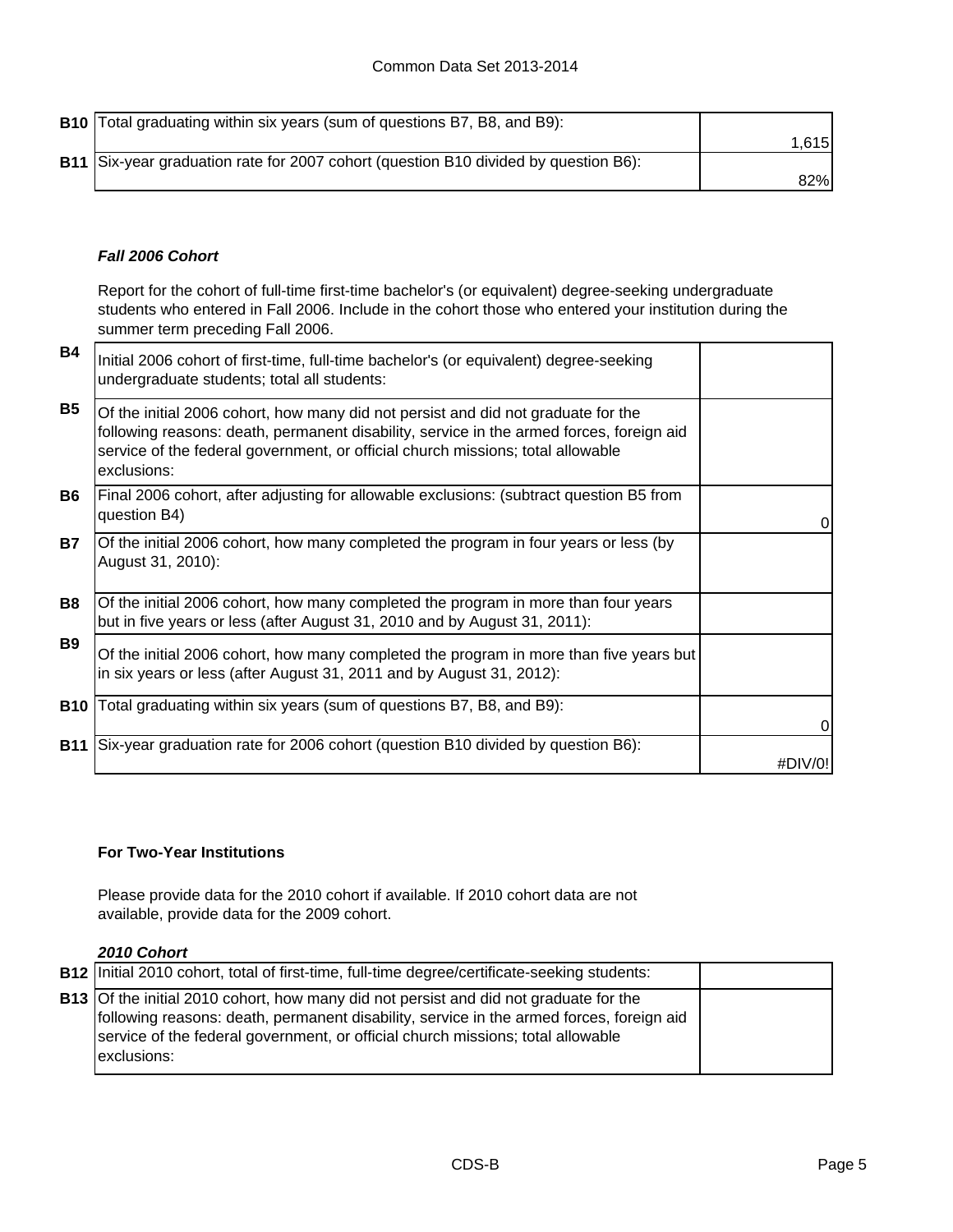|            | <b>B14</b> Final 2010 cohort, after adjusting for allowable exclusions (Subtract question B13 from<br>question B12): | 0 |
|------------|----------------------------------------------------------------------------------------------------------------------|---|
| <b>B15</b> | Completers of programs of less than two years duration (total):                                                      |   |
| <b>B16</b> | Completers of programs of less than two years within 150 percent of normal time:                                     |   |
| <b>B17</b> | Completers of programs of at least two but less than four years (total):                                             |   |
| <b>B18</b> | Completers of programs of at least two but less than four-years within 150 percent of<br>normal time:                |   |
| <b>B19</b> | Total transfers-out (within three years) to other institutions:                                                      |   |
| <b>B20</b> | Total transfers to two-year institutions:                                                                            |   |
| <b>B21</b> | Total transfers to four-year institutions:                                                                           |   |

#### *2009 Cohort*

|            | B12   Initial 2009 cohort, total of first-time, full-time degree/certificate-seeking students:                                                                                                                                                                                      |  |
|------------|-------------------------------------------------------------------------------------------------------------------------------------------------------------------------------------------------------------------------------------------------------------------------------------|--|
|            | B13 Of the initial 2009 cohort, how many did not persist and did not graduate for the<br>following reasons: death, permanent disability, service in the armed forces, foreign aid<br>service of the federal government, or official church missions; total allowable<br>exclusions: |  |
|            | <b>B14</b> Final 2009 cohort, after adjusting for allowable exclusions (Subtract question B13 from<br>question B12):                                                                                                                                                                |  |
|            | <b>B15</b> Completers of programs of less than two years duration (total):                                                                                                                                                                                                          |  |
| <b>B16</b> | Completers of programs of less than two years within 150 percent of normal time:                                                                                                                                                                                                    |  |
|            | <b>B17</b> Completers of programs of at least two but less than four years (total):                                                                                                                                                                                                 |  |
|            | <b>B18</b> Completers of programs of at least two but less than four-years within 150 percent of                                                                                                                                                                                    |  |
|            | normal time:                                                                                                                                                                                                                                                                        |  |
| <b>B19</b> | Total transfers-out (within three years) to other institutions:                                                                                                                                                                                                                     |  |
| <b>B20</b> | Total transfers to two-year institutions:                                                                                                                                                                                                                                           |  |
| <b>B21</b> | Total transfers to four-year institutions:                                                                                                                                                                                                                                          |  |

#### **Retention Rates**

Report for the cohort of all full-time, first-time bachelor's (or equivalent) degree-seeking undergraduate students who entered in Fall 2012 (or the preceding summer term). The initial cohort may be adjusted for students who departed for the following reasons: death, permanent disability, service in the armed forces, foreign aid service of the federal government or official church missions. No other adjustments to the initial cohort should be made.

| B22 For the cohort of all full-time bachelor's (or equivalent) degree-seeking undergraduate |       |
|---------------------------------------------------------------------------------------------|-------|
| students who entered your institution as freshmen in Fall 2012 (or the preceding            |       |
| summer term), what percentage was enrolled at your institution as of the date your          |       |
| linstitution calculates its official enrollment in Fall 2013?                               |       |
|                                                                                             | 91.3% |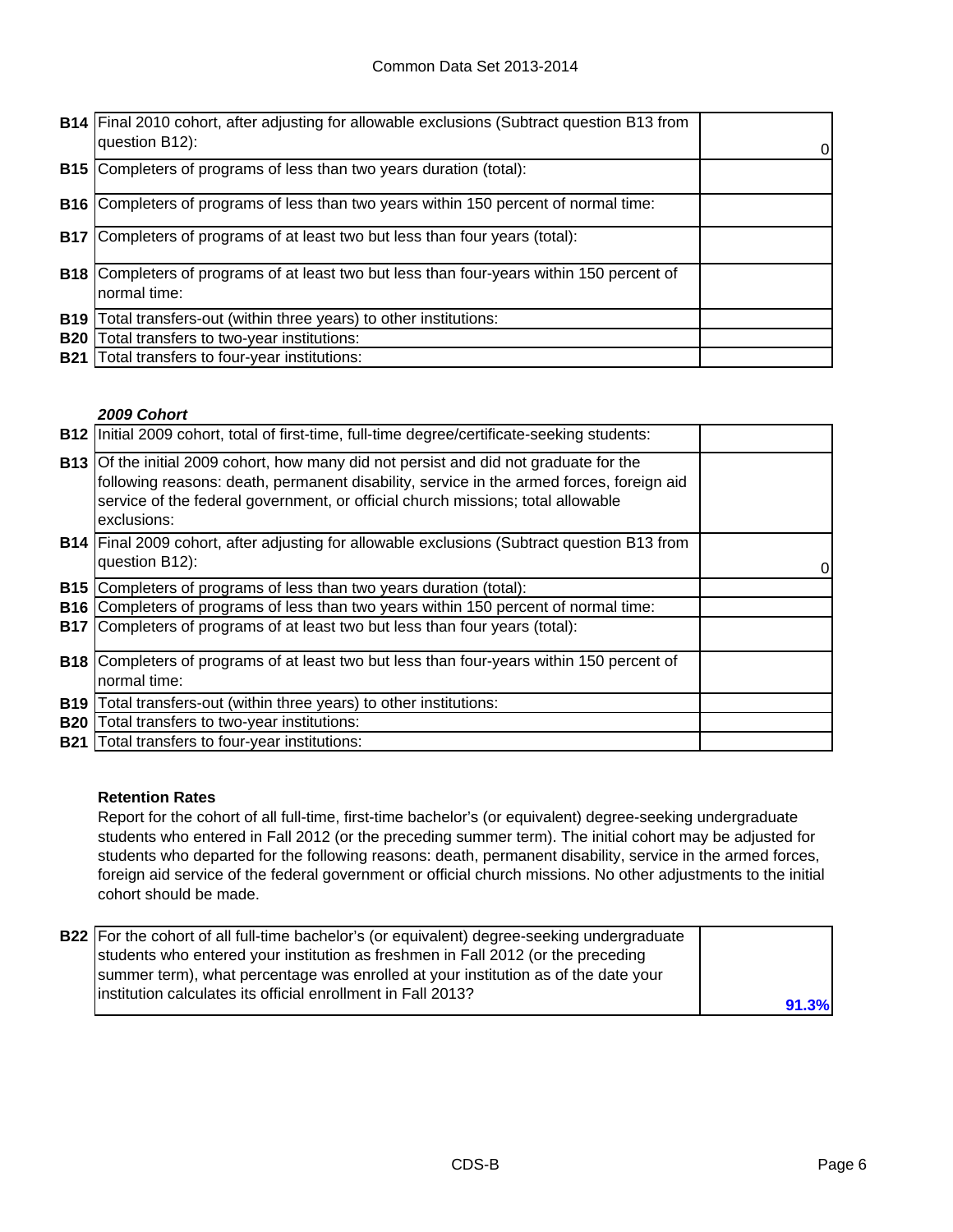## **C. FIRST-TIME, FIRST-YEAR (FRESHMAN) ADMISSION**

## **Applications**

**C1 First-time, first-year, (freshmen) students: Provide the number of degree-seeking, first-time, firstyear students who applied, were admitted, and enrolled (full- or part-time) in Fall 2013. Include early decision, early action, and students who began studies during summer in this cohort. Applicants should include only those students who fulfilled the requirements for consideration for admission (i.e., who completed actionable applications) and who have been notified of one of the following actions: admission, nonadmission, placement on waiting list, or application withdrawn (by applicant or institution). Admitted applicants should include wait-listed students who were subsequently offered admission.**

| Total first-time, first-year (freshman) men who applied                 | 13,495 |
|-------------------------------------------------------------------------|--------|
| Total first-time, first-year (freshman) women who applied               | 15,407 |
| Total first-time, first-year (freshman) who applied with missing gender | 5      |
|                                                                         |        |
| Total first-time, first-year (freshman) men who were admitted           | 5,586  |
| Total first-time, first-year (freshman) women who were admitted         | 6,105  |
|                                                                         |        |
| Total full-time, first-time, first-year (freshman) men who enrolled     | 1,021  |
| Total part-time, first-time, first-year (freshman) men who enrolled     | 18     |
|                                                                         |        |
| Total full-time, first-time, first-year (freshman) women who enrolled   | 1,093  |

**8** Total part-time, first-time, first-year (freshman) women who enrolled

#### **C2 Freshman wait-listed students (students who met admission requirements but whose final admission was contingent on space availability)**

|                                                                     | Yes  | No |
|---------------------------------------------------------------------|------|----|
| Do you have a policy of placing students on a waiting list?         |      |    |
| If yes, please answer the questions below for Fall 2013 admissions: |      |    |
| Number of qualified applicants offered a placed on waiting list     | n.a. |    |
| Number accepting a place on the waiting list                        | n.a. |    |
| Number of wait-listed students admitted                             | n.a. |    |
| Is your waiting list ranked?                                        |      |    |

If yes, do you release that information to students?

Do you release that information to school counselors?

## **Admission Requirements**

#### **C3 High school completion requirement**

| High school diploma is required and GED is        | Yes |
|---------------------------------------------------|-----|
| accepted                                          |     |
| High school diploma is required and GED is not    |     |
| High school diploma or equivalent is not required |     |

#### **C4 Does your institution require or recommend a general college-preparatory program for degreeseeking students?**

| Require                       |  |
|-------------------------------|--|
| Recommend                     |  |
| Neither require nor recommend |  |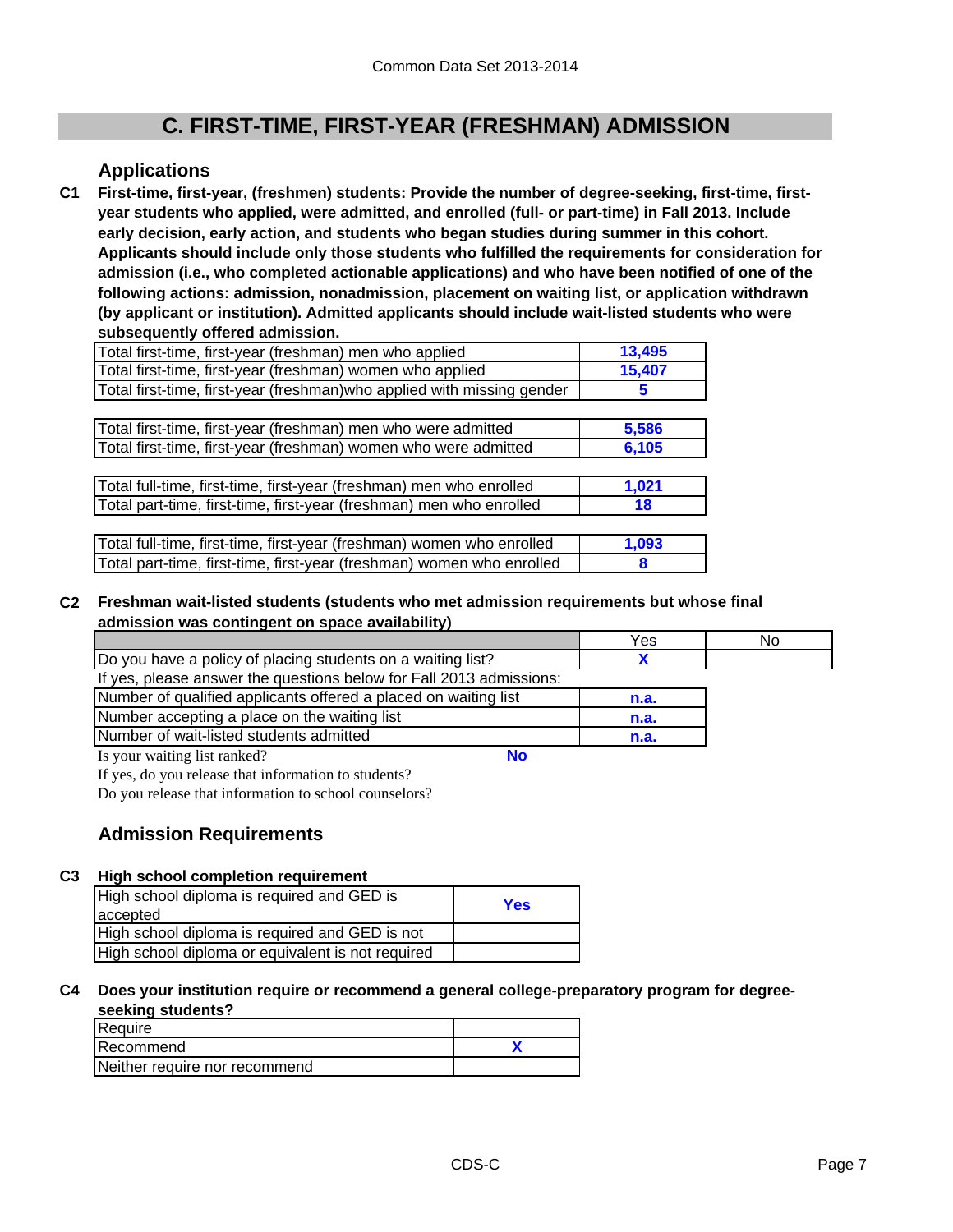**C5 Distribution of high school units required and/or recommended.** Specify the distribution of academic high school course units required and/or recommended of all or most degree-seeking students using Carnegie units (one unit equals one year of study or its equivalent). If you use a different system for calculating units, please convert.

|                               | <b>Units</b>    | <b>Units</b> |
|-------------------------------|-----------------|--------------|
|                               | <b>Required</b> | Recommended  |
| Total academic units          |                 | 20           |
| English                       |                 |              |
| <b>Mathematics</b>            |                 |              |
| Science                       |                 | 3            |
| Of these, units that must be  |                 | 2            |
| lab                           |                 |              |
| Foreign language              |                 | 2            |
| Social studies                |                 | 3            |
| History                       |                 |              |
| Academic electives            |                 |              |
| <b>Computer Science</b>       |                 |              |
| <b>Visual/Performing Arts</b> |                 |              |
| Other (specify)               |                 |              |

## **Basis for Selection**

**C6** Do you have an open admission policy, under which virtually all secondary school graduates or students with GED equivalency diplomas are admitted without regard to academic record, test scores, or other qualifications? If so, check which applies: **No**

| Open admission policy as described above for all students         | n.a. |
|-------------------------------------------------------------------|------|
| Open admission policy as described above for most students, but-- |      |
| selective admission for out-of-state students                     | n.a. |
| selective admission to some programs                              | n.a. |
| other (explain)                                                   |      |
|                                                                   |      |

**C7 Relative importance of each of the following academic and nonacademic factors in first-time, firstyear, degree-seeking (freshman) admission decisions.**

|                                   | <b>Very Important</b> | Important | <b>Considered</b> | <b>Not Considered</b> |
|-----------------------------------|-----------------------|-----------|-------------------|-----------------------|
| <b>Academic</b>                   |                       |           |                   |                       |
| Rigor of secondary school         |                       |           |                   |                       |
| record                            | X                     |           |                   |                       |
| Class rank                        | χ                     |           |                   |                       |
| Academic GPA                      |                       |           |                   |                       |
| Standardized test scores          |                       |           |                   |                       |
| <b>Application Essay</b>          | x                     |           |                   |                       |
| Recommendation(s)                 | χ                     |           |                   |                       |
| Nonacademic                       |                       |           |                   |                       |
| Interview                         |                       |           | X                 |                       |
| <b>Extracurricular activities</b> | X                     |           |                   |                       |
| Talent/ability                    |                       |           | X                 |                       |
| Character/personal qualities      | X                     |           |                   |                       |
| First generation                  |                       |           | χ                 |                       |
| Alumni/ae relation                |                       |           |                   |                       |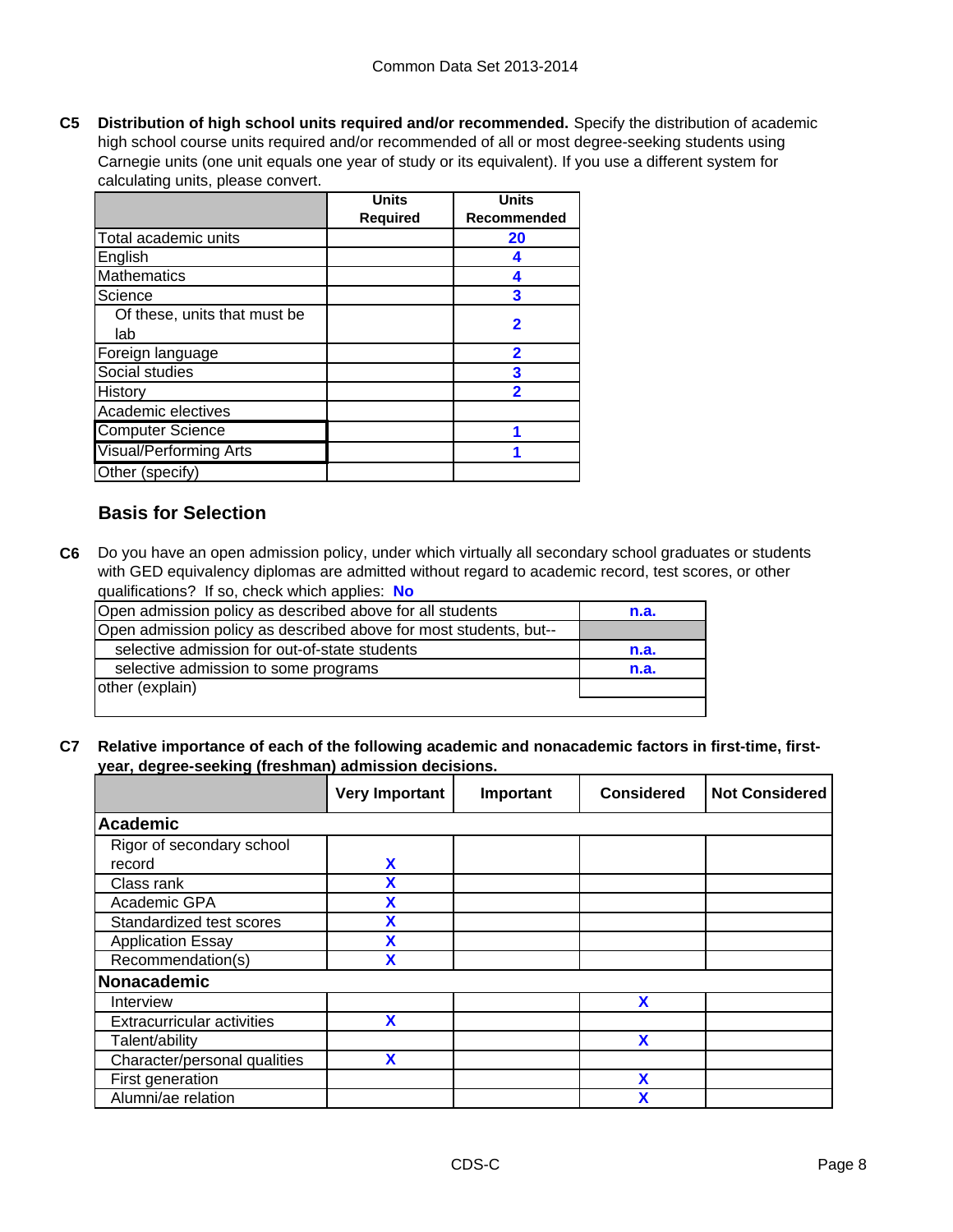| Geographical residence        |  |  |
|-------------------------------|--|--|
| State residency               |  |  |
| Religious                     |  |  |
| affiliation/commitment        |  |  |
| Racial/ethnic status          |  |  |
| Volunteer work                |  |  |
| Work experience               |  |  |
| Level of applicant's interest |  |  |

## **SAT and ACT Policies**

#### **C8 Entrance exams**

|                                                                                                                                                                       | Yes | No |
|-----------------------------------------------------------------------------------------------------------------------------------------------------------------------|-----|----|
| <b>C8A Does your institution make use of SAT, ACT, or SAT Subject Test</b><br>scores in admission decisions for first-time, first-year, degree-seeking<br>applicants? |     |    |

If yes, place check marks in the appropriate boxes below to reflect your institution's policies for use in admission for Fall 2015.

|                               | <b>ADMISSION</b> |                  |                         |                    |            |
|-------------------------------|------------------|------------------|-------------------------|--------------------|------------|
|                               | Require          | <b>Recommend</b> | <b>Require for Some</b> | <b>Consider if</b> | <b>Not</b> |
| <b>SAT or ACT</b>             |                  |                  |                         |                    |            |
| <b>ACT only</b>               |                  |                  |                         |                    |            |
| SAT only                      |                  |                  |                         |                    |            |
| SAT and SAT Subject Tests or  |                  |                  |                         |                    |            |
| <b>ACT</b>                    |                  |                  | X                       |                    |            |
| <b>SAT Subject Tests only</b> |                  |                  |                         |                    |            |

**C8B** If your institution will make use of the ACT in admission decisions for first-time, first-year, degree-seeking applicants for Fall 2015, please indicate which ONE of the following applies: (regardless of whether the writing score will be used in the admissions process):

ACT with Writing Component required

ACT with Writing component recommended

ACT with or without Writing component accepted

| X |  |
|---|--|
|   |  |
|   |  |

**C8C** Please indicate how your institution will use the SAT or ACT writing component; check all that apply:

| For admission                    |  |
|----------------------------------|--|
| For placement                    |  |
| For advising                     |  |
| In place of an application essay |  |
| application essay                |  |
| No college policy as of now      |  |
| Not using essay component        |  |

| omponent, check all that apply. |                  |  |  |
|---------------------------------|------------------|--|--|
| <b>SAT</b> essay                | <b>ACT</b> essay |  |  |
|                                 |                  |  |  |
|                                 |                  |  |  |
|                                 |                  |  |  |
|                                 |                  |  |  |
|                                 |                  |  |  |
|                                 |                  |  |  |
|                                 |                  |  |  |

**C8D In addition**, does your institution use applicants' test scores for academic advising?

| es: |  |
|-----|--|
|     |  |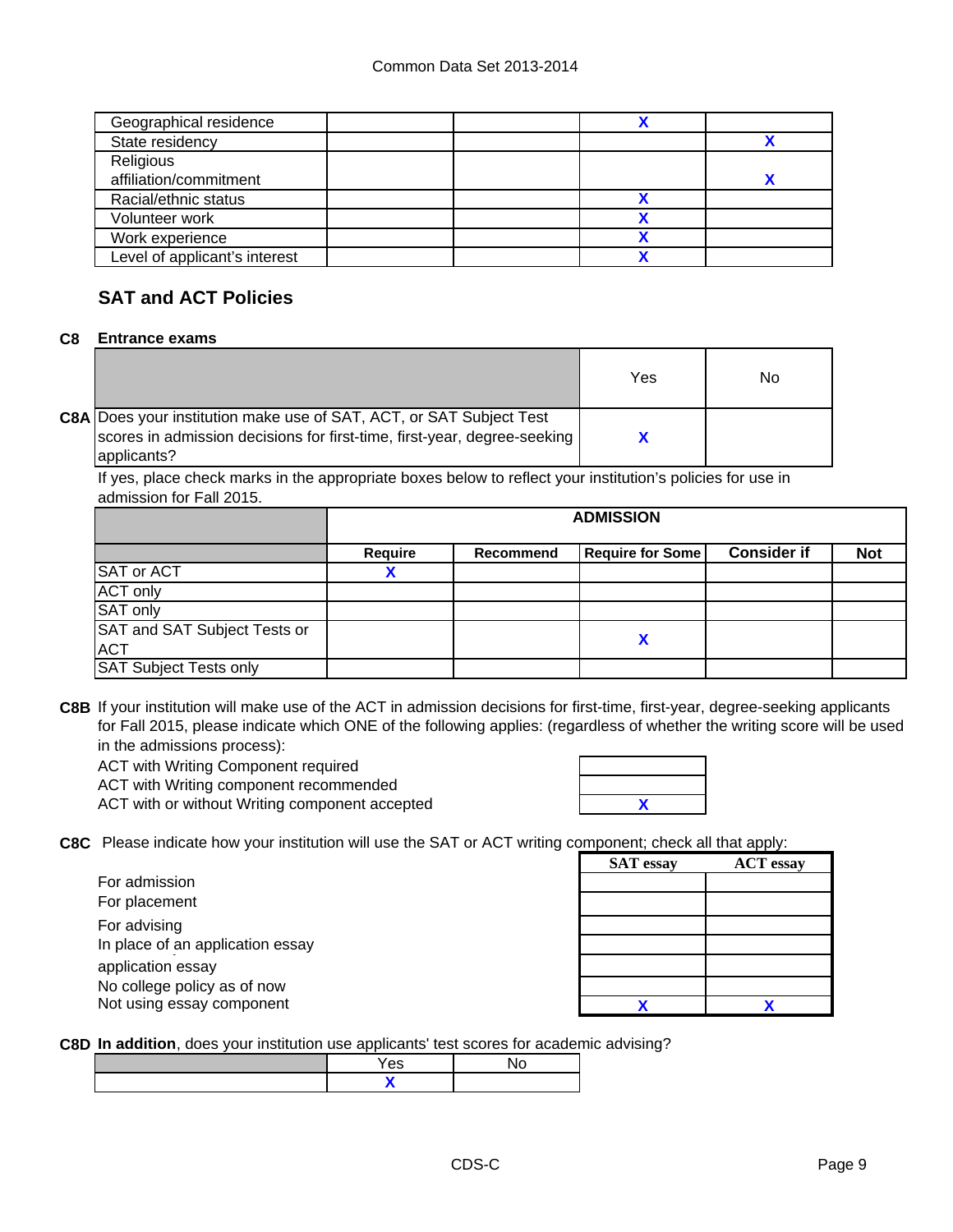| <b>C8E</b> Latest date by which SAT or ACT scores must be received for fall-<br>term admission | Jan 1            |
|------------------------------------------------------------------------------------------------|------------------|
| Latest date by which SAT Subject Test scores must be received for<br>Ifall-term admission      | Nov <sub>1</sub> |

**C8F** If necessary, use this space to clarify your test policies (e.g., if tests are recommended for some students, **SAT subject exams in Math and one Science exam for Dual-Degree Honors Programs in Medicine and in Biochemistry & Molecular Biology** or if tests are not required of some students):

**C8G** Please indicate which tests your institution uses for placement (e.g., state tests):

| <b>SAT</b>                |  |  |
|---------------------------|--|--|
| <b>ACT</b>                |  |  |
| <b>SAT Subject Tests</b>  |  |  |
| <b>AP</b>                 |  |  |
| <b>CLEP</b>               |  |  |
| <b>Institutional Exam</b> |  |  |
| State Exam (specify):     |  |  |

## **Freshman Profile**

Provide percentages for ALL enrolled, degree-seeking, full-time and part-time, first-time, first-year (freshman) students enrolled in Fall 2013, including students who began studies during summer, international students/nonresident aliens, and students admitted under special arrangements.

**C9 Percent and number of first-time, first-year (freshman) students enrolled in Fall 2013 who submitted national standardized (SAT/ACT) test scores. Include information for ALL enrolled, degree-seeking, first-time, first-year (freshman) students who submitted test scores. Do not include partial test scores (e.g., mathematics scores but not critical reading for a category of students) or combine other standardized test results (such as TOEFL) in this item. Do not convert SAT scores to ACT scores and vice versa. The 25th percentile is the score that 25 percent scored at or below; the 75th percentile score is the one that 25 percent scored at or above.**

| Percent submitting SAT scores |    | Number submitting SAT scores  |  |
|-------------------------------|----|-------------------------------|--|
| Percent submitting ACT scores | 1% | INumber submitting ACT scores |  |

|                             | 25th Percentile | 75th Percentile |
|-----------------------------|-----------------|-----------------|
| <b>SAT Critical Reading</b> | 600             | 700             |
| <b>SAT Math</b>             | 630             | 720             |
| <b>SAT Writing</b>          | 590             | 690             |
| <b>SAT Essay</b>            | 8               | 10              |
| <b>ACT Composite</b>        | 28              | 32              |
| <b>ACT Math</b>             | 27              | 33              |
| <b>ACT English</b>          | 29              | 34              |
| <b>ACT Writing</b>          | n.a.            | n.a.            |

Percent of first-time, first-year (freshman) students with scores in each range:

|         | <b>SAT Critical</b> |                 |                    |
|---------|---------------------|-----------------|--------------------|
|         | Reading             | <b>SAT Math</b> | <b>SAT Writing</b> |
| 700-800 | 26%                 | 38%             | 24%                |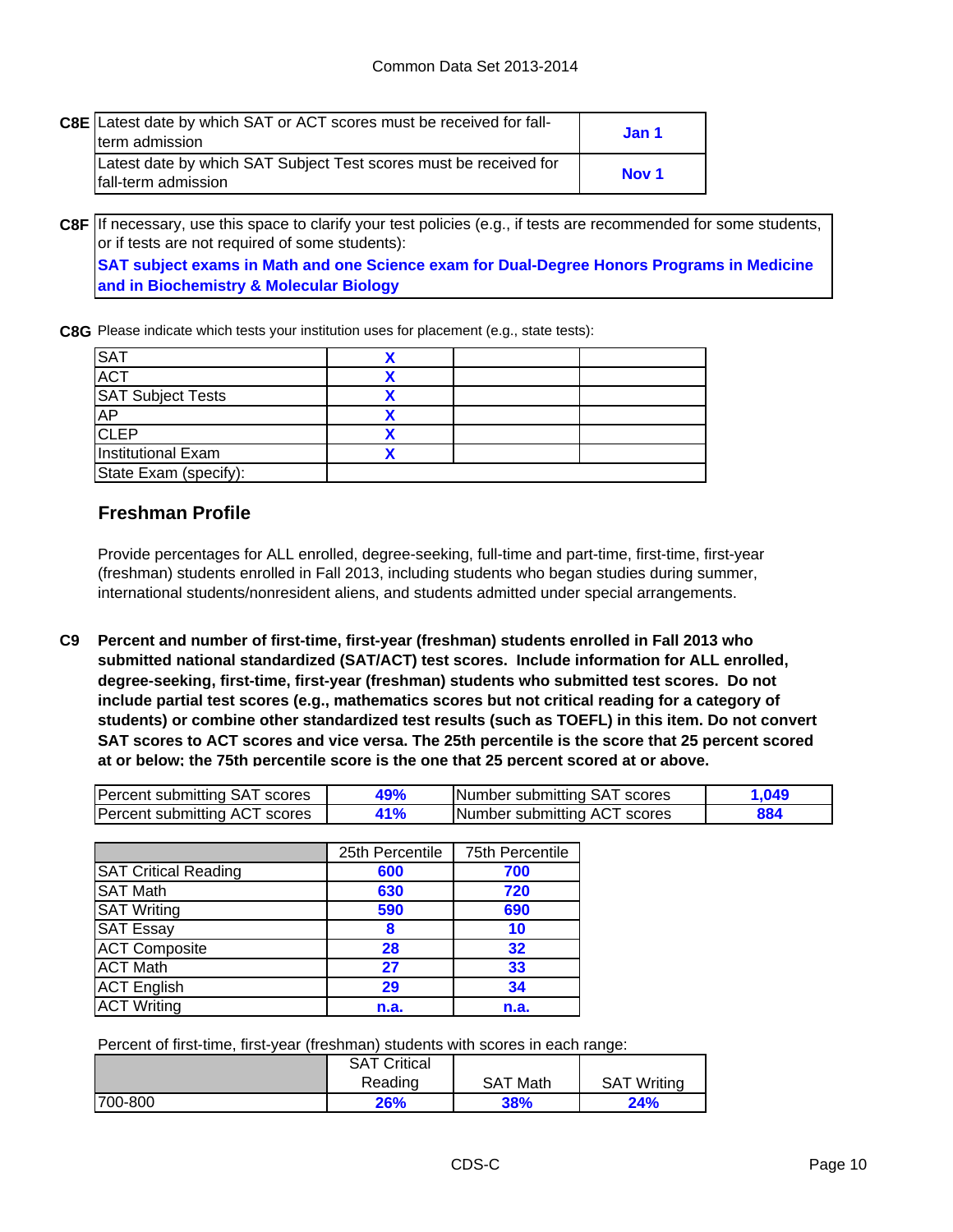| 600-699                 | 49%                  | 48%                | 50%             |
|-------------------------|----------------------|--------------------|-----------------|
| 500-599                 | 21%                  | 12%                | 23%             |
| 400-499                 | 3%                   | 2%                 | 3%              |
| 300-399                 | 0%                   | 0%                 | 0%              |
| 200-299                 | 0%                   | 0%                 | 0%              |
| Totals should = $100\%$ | 100%                 | 100%               | 100%            |
|                         | <b>ACT Composite</b> | <b>ACT English</b> | <b>ACT Math</b> |
| 30-36                   | 61%                  | 72%                | 51%             |
| 24-29                   | 36%                  | 24%                | 45%             |
| 18-23                   | 2%                   | 3%                 | 3%              |
| $12 - 17$               | 1%                   | 1%                 | 1%              |
| $6 - 11$                | 0%                   | 0%                 | 0%              |
| Below 6                 | 0%                   | 0%                 | 0%              |
| Totals should = $100\%$ | 100%                 | 100%               | 100%            |

**C10** Percent of all degree-seeking, first-time, first-year (freshman) students who had high school class rank within each of the following ranges (report information for those students from whom you collected high school rank information).

| Percent in top tenth of high school graduating class                                  | 72% |                       |
|---------------------------------------------------------------------------------------|-----|-----------------------|
| Percent in top quarter of high school graduating class                                | 92% |                       |
| Percent in top half of high school graduating class                                   | 98% | Top half +            |
| Percent in bottom half of high school graduating class                                | 2%  | bottom half = $100\%$ |
| Percent in bottom quarter of high school graduating class                             | 1%  |                       |
| Percent of total first-time, first-year (freshmen) students who submitted high school |     |                       |
| class rank:                                                                           |     | 28%                   |

**C11** Percentage of all enrolled, degree-seeking, first-time, first-year (freshman) students who had high school grade-point averages within each of the following ranges (using 4.0 scale). Report information only for those students from whom you collected high school GPA.

| Totals should = 100%                      | 100%       |
|-------------------------------------------|------------|
| Percent who had GPA below 1.0             | 0%         |
| Percent who had GPA between 1.0 and 1.99  | 0%         |
| Percent who had GPA between 2.0 and 2.49  | 0%         |
| Percent who had GPA between 2.50 and 2.99 | 2%         |
| Percent who had GPA between 3.00 and 3.24 | 2%         |
| Percent who had GPA between 3.25 and 3.49 | 7%         |
| Percent who had GPA between 3.50 and 3.74 | <b>10%</b> |
| Percent who had GPA of 3.75 and higher    | 79%        |
|                                           |            |

| C12 Average high school GPA of all degree-seeking, first-time, first-year<br>(freshman) students who submitted GPA: | 4.2        |
|---------------------------------------------------------------------------------------------------------------------|------------|
| Percent of total first-time, first-year (freshman) students who<br>submitted high school GPA:                       | <b>79%</b> |

## **Admission Policies**

## **C13 Application Fee**

|                                                   | Yes  |  |
|---------------------------------------------------|------|--|
| Does your institution have an<br>application fee? |      |  |
| Amount of application fee:                        | \$70 |  |
|                                                   | Yes  |  |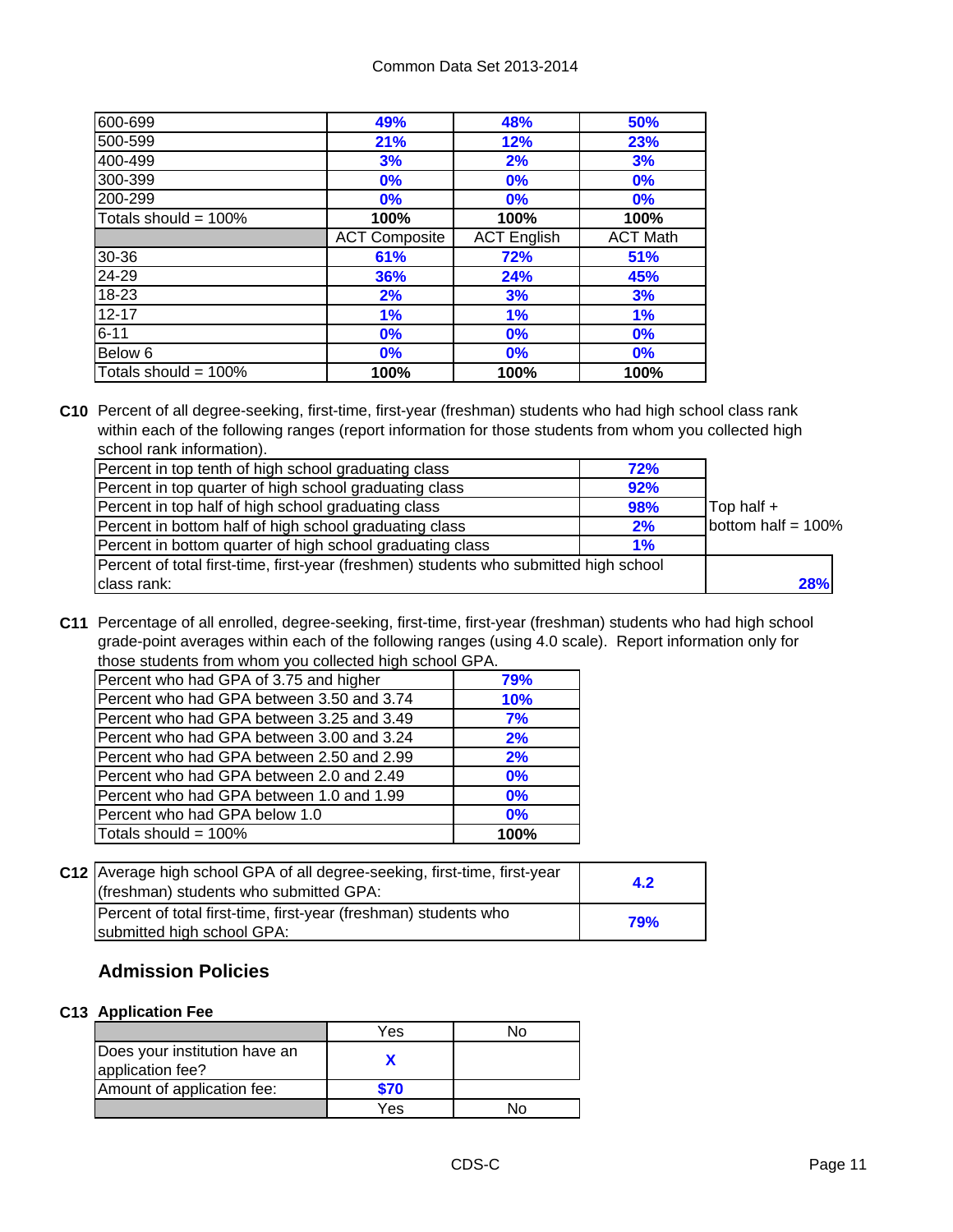| Can it be waived for applicants |  |
|---------------------------------|--|
| with financial need?            |  |

If you have an application fee and an on-line application option,

please indicate policy for students who apply on-line:

| Same fee: |  |
|-----------|--|
| Free:     |  |
| Reduced:  |  |

|                                | Yes | N٥ |
|--------------------------------|-----|----|
| Can on-line application fee be |     |    |
| waived for applicants with     |     |    |
| financial need?                |     |    |

#### **C14 Application closing date**

|                                                            | Yes       | N٥ |
|------------------------------------------------------------|-----------|----|
| Does your institution have an<br>application closing date? |           |    |
| Application closing date (fall):                           | January 1 |    |
| Priority date:                                             |           |    |

| C15 |                                                                                 | Yes | No |
|-----|---------------------------------------------------------------------------------|-----|----|
|     | Are first-time, first-year students accepted for terms other than<br>lthe fall? |     |    |

#### **C16 Notification to applicants of admission decision sent** *(fill in one only)*

| On a rolling basis beginning |                 |
|------------------------------|-----------------|
| (data):                      |                 |
| By (date):                   | <b>April 15</b> |
| Other:                       |                 |
|                              |                 |

### **C17 Reply policy for admitted applicants** *(fill in one only)*

| Must reply by (date):         | May 1   |
|-------------------------------|---------|
| No set date:                  |         |
| Must reply by May 1 or within |         |
| weeks if notified             | 2 weeks |
| thereafter                    |         |
|                               |         |

| Other:                                 |       |
|----------------------------------------|-------|
| Deadline for housing deposit (MM/DD):  | May 1 |
| Amount of housing deposit:             | \$250 |
| Refundable if student does not enroll? |       |
| Yes, in full                           |       |
| Yes, in part                           |       |
| N٥                                     |       |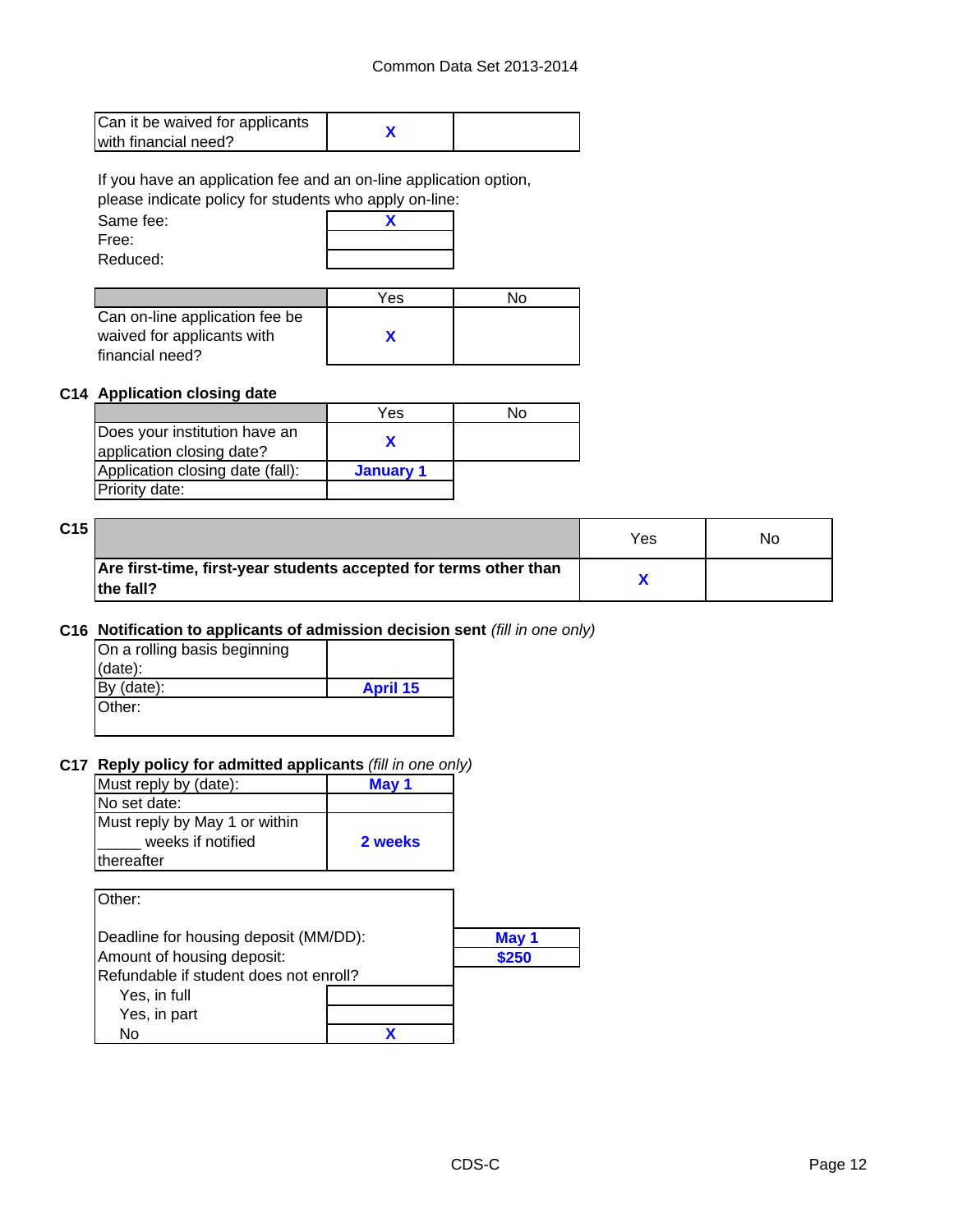## **C18 Deferred admission**

|                                                                                  |      | Yes | No |
|----------------------------------------------------------------------------------|------|-----|----|
| Does your institution allow students to postpone enrollment after<br>ladmission? |      |     |    |
| If yes, maximum period of postponement:                                          | vear |     |    |

#### **C19 Early admission of high school students**

|                                                                                                                                                                           | Yes | No |
|---------------------------------------------------------------------------------------------------------------------------------------------------------------------------|-----|----|
| Does your institution allow high school students to enroll as full-time,<br>first-time, first-year (freshman) students one year or more before high<br>school graduation? |     |    |

|  | <b>C20 Common Application</b> | Question removed from CDS. | (Initiated during 2006-2007 cycle) |
|--|-------------------------------|----------------------------|------------------------------------|
|--|-------------------------------|----------------------------|------------------------------------|

## **Early Decision and Early Action Plans**

#### **C21 Early Decision**

|                                                                                                                                                                                                                                                                                                                                             | Yes               | No |
|---------------------------------------------------------------------------------------------------------------------------------------------------------------------------------------------------------------------------------------------------------------------------------------------------------------------------------------------|-------------------|----|
| Does your institution offer an early decision plan (an admission plan<br>that permits students to apply and be notified of an admission<br>decision well in advance of the regular notification date and that asks<br>students to commit to attending if accepted) for first-time, first-year<br>(freshman) applicants for fall enrollment? | X                 |    |
| If "yes," please complete the following:                                                                                                                                                                                                                                                                                                    |                   |    |
| First or only early decision plan closing date                                                                                                                                                                                                                                                                                              | <b>November 1</b> |    |
| First or only early decision plan notification date                                                                                                                                                                                                                                                                                         | December 20       |    |
| Other early decision plan closing date                                                                                                                                                                                                                                                                                                      |                   |    |
| Other early decision plan notification date                                                                                                                                                                                                                                                                                                 |                   |    |
| For the Fall 2013 entering class:                                                                                                                                                                                                                                                                                                           |                   |    |
| Number of early decision applications received by your institution                                                                                                                                                                                                                                                                          | 615               |    |
| Number of applicants admitted under early decision plan                                                                                                                                                                                                                                                                                     | 147               |    |
| Please provide significant details about your early decision plan:                                                                                                                                                                                                                                                                          |                   |    |

#### **C22 Early action**

|                                                                                                                                                                                                               | Yes               | No |
|---------------------------------------------------------------------------------------------------------------------------------------------------------------------------------------------------------------|-------------------|----|
| Do you have a nonbinding early action plan whereby students are<br>notified of an admission decision well in advance of the regular<br>notification date but do not have to commit to attending your college? |                   |    |
| If "yes," please complete the following:                                                                                                                                                                      |                   |    |
| Early action closing date                                                                                                                                                                                     | <b>November 1</b> |    |
| Early action notification date                                                                                                                                                                                | <b>February 1</b> |    |

Is your early action plan a "restrictive" plan under which you limit students from applying to other early plans?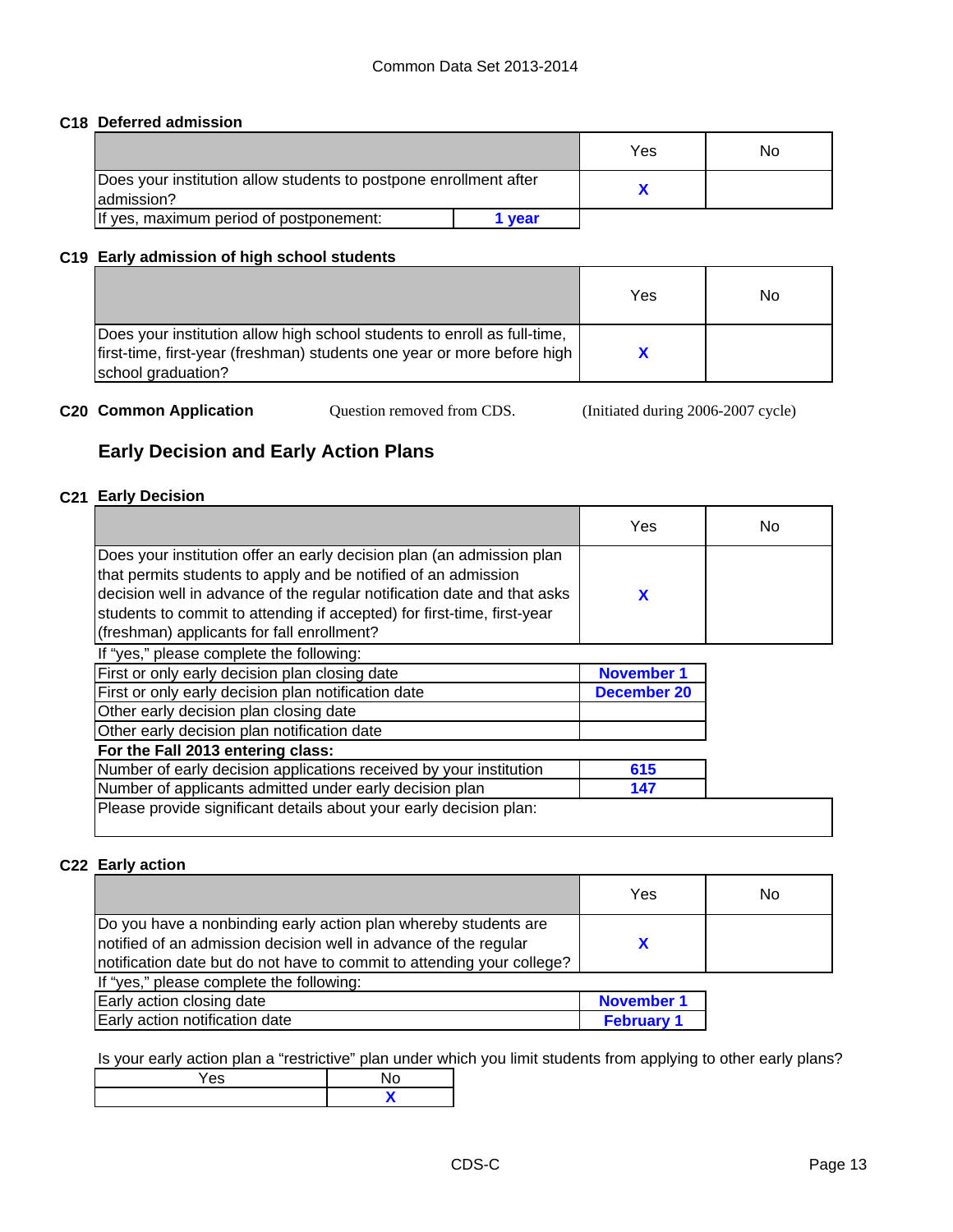# **D. TRANSFER ADMISSION**

## **Fall Applicants**

| D1 |                                                                                                                                                             | Yes | No |
|----|-------------------------------------------------------------------------------------------------------------------------------------------------------------|-----|----|
|    | Does your institution enroll transfer students? (If no,<br>please skip to Section E)                                                                        |     |    |
|    | If yes, may transfer students earn advanced standing credit<br>by transferring credits earned from course work completed<br>at other colleges/universities? |     |    |

**D2** Provide the number of students who applied, were admitted, and enrolled as degree-seeking transfer students in Fall 2013.

|       |            | Admitted   | Enrolled   |
|-------|------------|------------|------------|
|       | Applicants | Applicants | Applicants |
| Men   | 1.269      | 701        | 265        |
| Women | 1.458      | 890        | 334        |
| Total | 2.727      | 1.591      | 599        |

## **Application for Admission**

**D3** Indicate terms for which transfers may enroll:

| Fall   |  |
|--------|--|
| Winter |  |
| Spring |  |
| Summer |  |

| D4 |                                                                                                                        | Yes | N٥ |
|----|------------------------------------------------------------------------------------------------------------------------|-----|----|
|    | Must a transfer applicant have a minimum number of<br>credits completed or else must apply as an entering<br>freshman? |     |    |
|    | If yes, what is the minimum number of credits and the unit<br>of measure?                                              |     |    |

**D5** Indicate all items required of transfer students to apply for admission:

|                                                         | Required of All | Recommended<br>of All | Recommended<br>of Some | Required of Some | Not Required |
|---------------------------------------------------------|-----------------|-----------------------|------------------------|------------------|--------------|
| High school transcript                                  |                 |                       |                        | Х                |              |
| College transcript(s)                                   |                 |                       |                        |                  |              |
| Essay or personal<br>statement                          |                 |                       |                        |                  |              |
| Interview                                               |                 |                       |                        |                  |              |
| Standardized test scores                                |                 |                       |                        | v                |              |
| Statement of good standing<br>from prior institution(s) |                 |                       |                        |                  |              |

| <b>D6</b> If a minimum high school grade point average is required of |      |
|-----------------------------------------------------------------------|------|
| transfer applicants, specify (on a 4.0 scale):                        | n.a. |

| <b>D7</b> If a minimum college grade point average is required of |      |
|-------------------------------------------------------------------|------|
| transfer applicants, specify (on a 4.0 scale):                    | n.a. |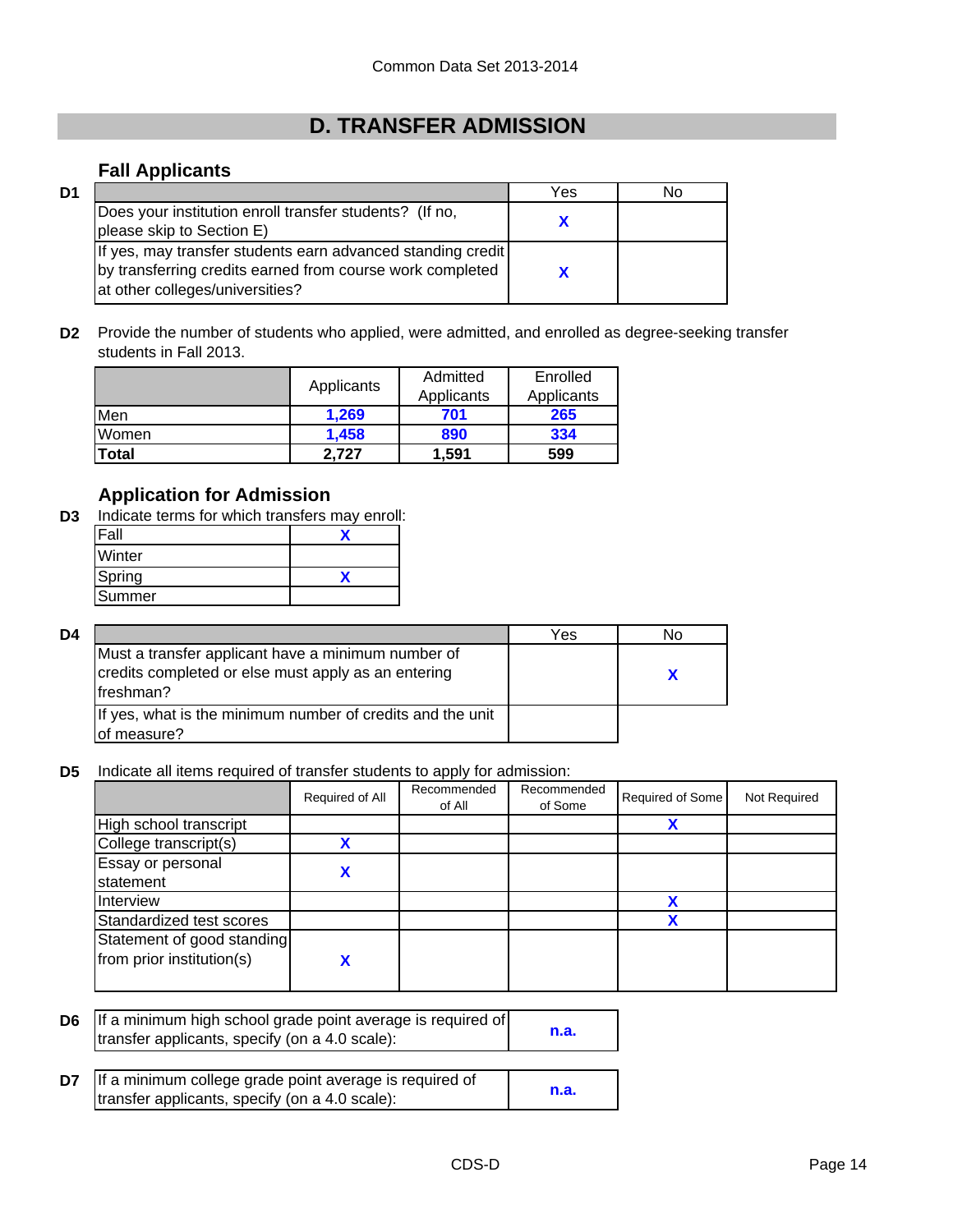**D8**

List any other application requirements specific to transfer applicants:

**D9** List application priority, closing, notification, and candidate reply dates for transfer students. If applications are reviewed on a continuous or rolling basis, place a check mark in the "Rolling admission" column.

|        | <b>Priority Date</b> | <b>Closing Date</b> | <b>Notification Date</b> | <b>Reply Date</b> | <b>Rolling</b><br><b>Admission</b> |
|--------|----------------------|---------------------|--------------------------|-------------------|------------------------------------|
| Fall   | <b>March 1</b>       |                     | March 1                  | May 1             |                                    |
| Winter |                      |                     |                          |                   |                                    |
| Spring | <b>November 1</b>    |                     | October 10               | December 1        |                                    |
| Summer |                      |                     |                          |                   |                                    |

| D10 |                                                      | Yes | No |
|-----|------------------------------------------------------|-----|----|
|     | Does an open admission policy, if reported, apply to |     |    |
|     | Itransfer students?                                  |     |    |

**D11** Describe additional requirements for transfer admission, if applicable:

## **Transfer Credit Policies**

| <b>D12</b> Report the lowest grade earned for any course that may be |  |
|----------------------------------------------------------------------|--|
| transferred for credit:                                              |  |

| D <sub>13</sub> |                                                  | Number | $^{\mathsf{T}}$ vpe<br>Jnitl |
|-----------------|--------------------------------------------------|--------|------------------------------|
|                 | Maximum number of credits or courses that may be | n.a.   | n.a.                         |
|                 | transferred from a two-year institution:         |        |                              |

| D <sub>14</sub> |                                                  | Number | Unit Type |
|-----------------|--------------------------------------------------|--------|-----------|
|                 | Maximum number of credits or courses that may be |        |           |
|                 | transferred from a four-year institution:        | n.a.   | n.a.      |

| D15 Minimum number of credits that transfers must complete at |      |
|---------------------------------------------------------------|------|
| your institution to earn an associate degree:                 | n.a. |
|                                                               |      |

| D16 Minimum number of credits that transfers must complete at |  |
|---------------------------------------------------------------|--|
| your institution to earn a bachelor's degree:                 |  |

**D17** Describe other transfer credit policies: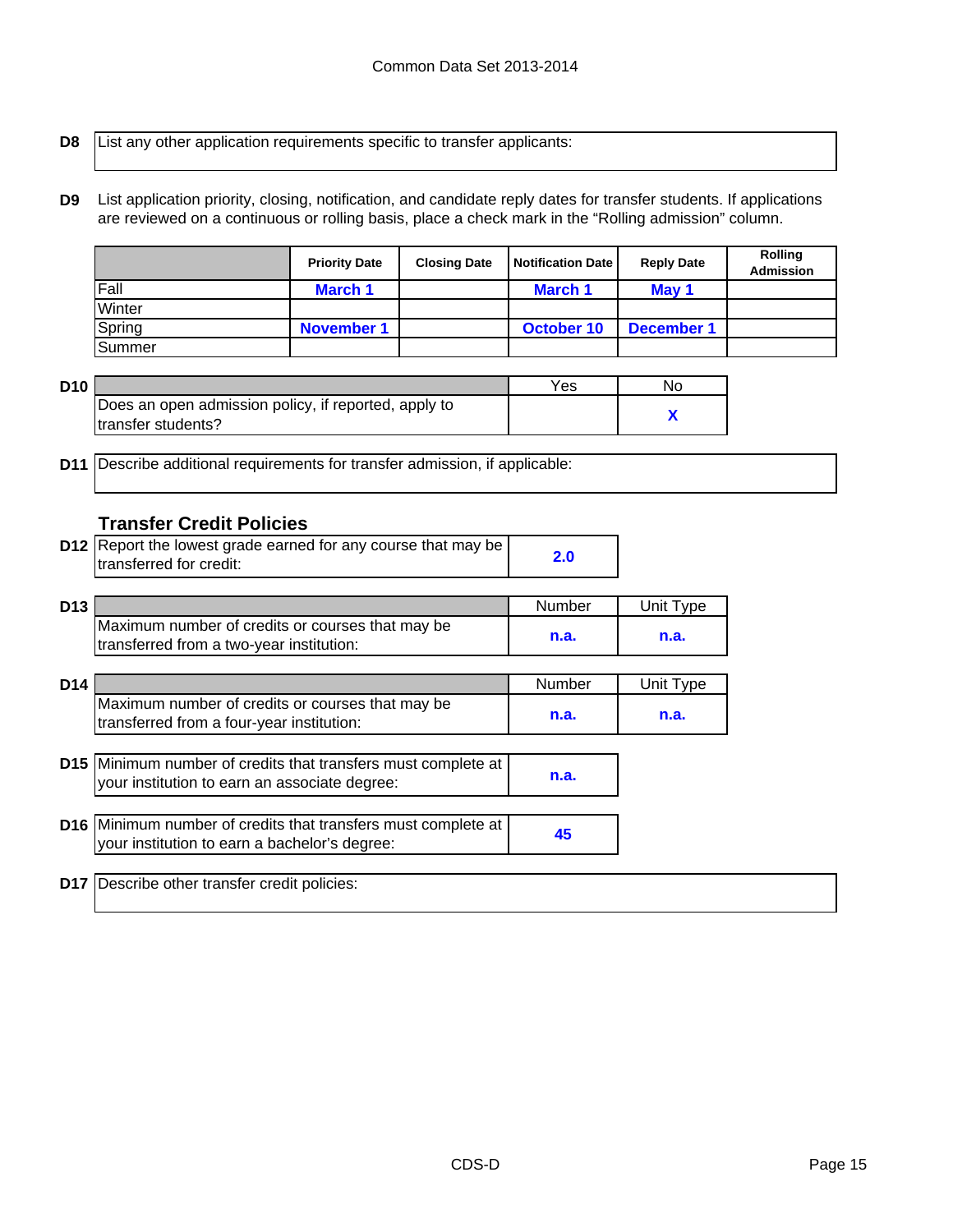## **E. ACADEMIC OFFERINGS AND POLICIES**

#### **E1 Special study options:** Identify those programs available at your institution. Refer to the glossary for definitions.

| Accelerated program                 | X |
|-------------------------------------|---|
| Cooperative education program       |   |
| Cross-registration                  |   |
| Distance learning                   | X |
| Double major                        | X |
| Dual enrollment                     | X |
| English as a Second Language (ESL)  | x |
| Exchange student program (domestic) |   |
| External degree program             |   |
| Honors Program                      | X |
| Independent study                   | X |
| Internships                         | X |
| Liberal arts/career combination     | X |
| Student-designed major              | X |
| Study abroad                        | X |
| Teacher certification program       | X |
| Weekend college                     | x |
| Other (specify):                    |   |
|                                     |   |

#### **E2 This question has been removed from the Common Data Set.**

#### **E3 Areas in which all or most students are required to complete some course**

**work prior to graduation:**

| <b>WOLN DITOL TO GLAUGHOLL</b>    |   |
|-----------------------------------|---|
| Arts/fine arts                    |   |
| <b>Computer literacy</b>          |   |
| English (including composition)   | χ |
| Foreign languages                 |   |
| History                           |   |
| Humanities                        | χ |
| <b>Mathematics</b>                |   |
| Philosophy                        |   |
| Sciences (biological or physical) |   |
| Social science                    | v |
| Other (describe):                 |   |
|                                   |   |

**Library Collections: The CDS Publishers will collect library data again when a new Academic Libraries Survey is in place.**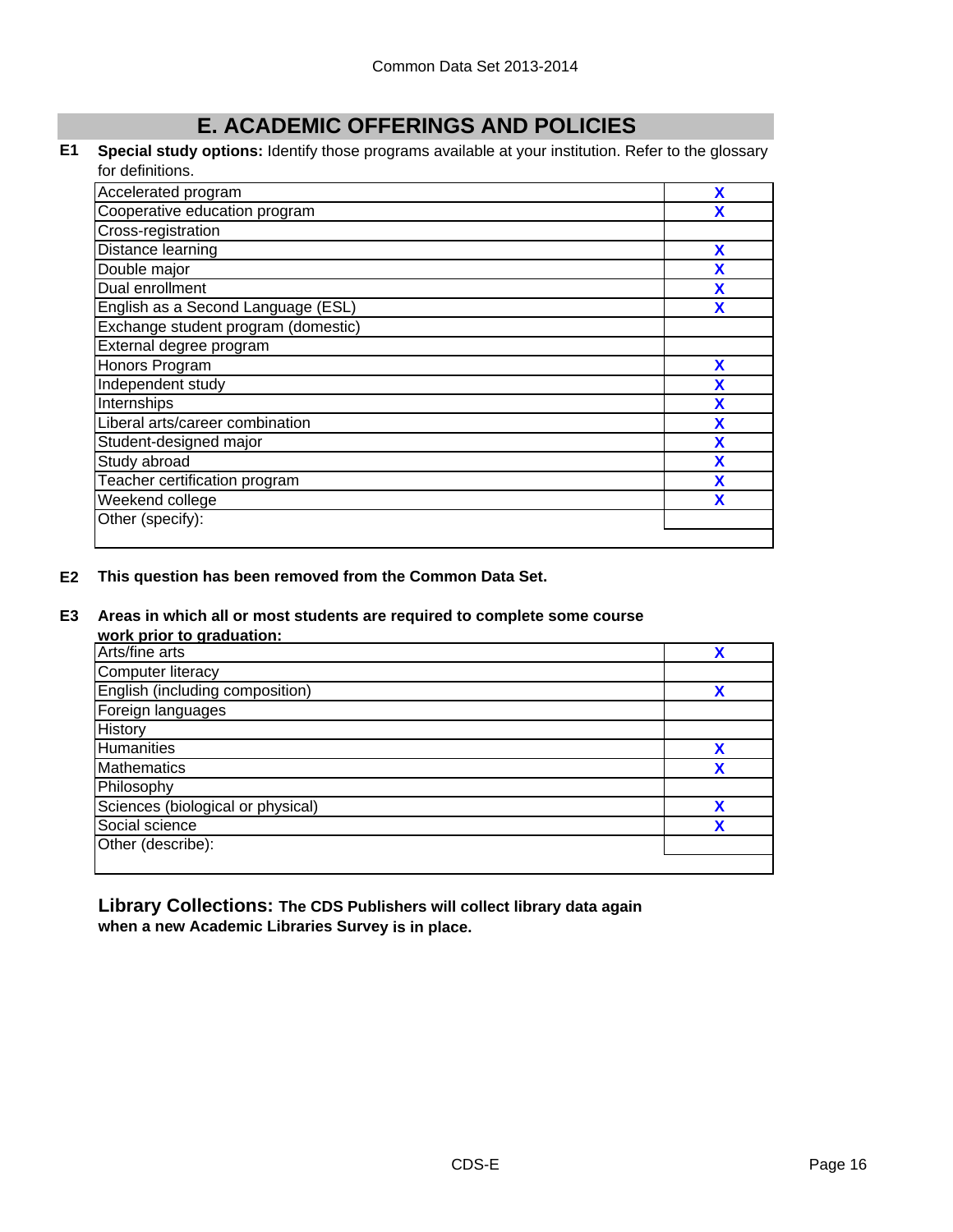# **F. STUDENT LIFE**

**F1** Percentages of first-time, first-year (freshman) degree-seeking students and degree-seeking undergraduates enrolled in Fall 2013 who fit the following categories:

|                                                                                                                        | First-time, first-year |                |
|------------------------------------------------------------------------------------------------------------------------|------------------------|----------------|
|                                                                                                                        | (freshman)             | Undergraduates |
|                                                                                                                        | students               |                |
| Percent who are from out of state (exclude<br>linternational/nonresident aliens from the numerator<br>and denominator) | 66%                    | 54%            |
| Percent of men who join fraternities                                                                                   | n.a.                   | 14%            |
| Percent of women who join sororities                                                                                   | n.a.                   | 17%            |
| Percent who live in college-owned, -operated, or -<br>affiliated housing                                               | 87%                    | 38%            |
| Percent who live off campus or commute                                                                                 | 13%                    | 62%            |
| Percent of students age 25 and older                                                                                   | $0\%$                  | 5%             |
| Average age of full-time students                                                                                      | 18.1                   | 20.2           |
| Average age of all students (full- and part-time)                                                                      | 18.1                   | 20.7           |

**F2 Activities offered** Identify those programs available at your institution.

| <b>Campus Ministries</b>     | X                         |
|------------------------------|---------------------------|
| Choral groups                | $\overline{\mathbf{X}}$   |
| Concert band                 | X                         |
| Dance                        | $\boldsymbol{\mathsf{X}}$ |
| Drama/theater                | $\overline{\mathbf{X}}$   |
| <b>International Student</b> | X                         |
| Organization                 |                           |
| Jazz band                    | X                         |
| Literary magazine            | $\overline{\mathbf{X}}$   |
| Marching band                | $\overline{\mathbf{X}}$   |
| Model UN                     | X                         |
| Music ensembles              | $\overline{\mathbf{X}}$   |
| Musical theater              | $\boldsymbol{\mathsf{X}}$ |
| Opera                        | $\overline{\mathbf{X}}$   |
| Pep band                     | $\boldsymbol{\mathsf{x}}$ |
| Radio station                | $\overline{\mathbf{X}}$   |
| Student government           | $\overline{\mathbf{X}}$   |
| Student newspaper            | $\overline{\mathbf{X}}$   |
| Student-run film society     | $\boldsymbol{\mathsf{X}}$ |
| Symphony orchestra           | $\mathbf x$               |
| <b>Television station</b>    | $\overline{\mathbf{X}}$   |
| Yearbook                     | χ                         |

### **F3 ROTC** (program offered in cooperation with Reserve Officers' Training Corps)

|                            | On Campus | At Cooperating<br>Institution | Name of Cooperating<br>Institution |
|----------------------------|-----------|-------------------------------|------------------------------------|
| Army ROTC is offered:      |           |                               | <b>Florida International Univ.</b> |
| Naval ROTC is offered:     |           |                               |                                    |
| Air Force ROTC is offered: |           |                               |                                    |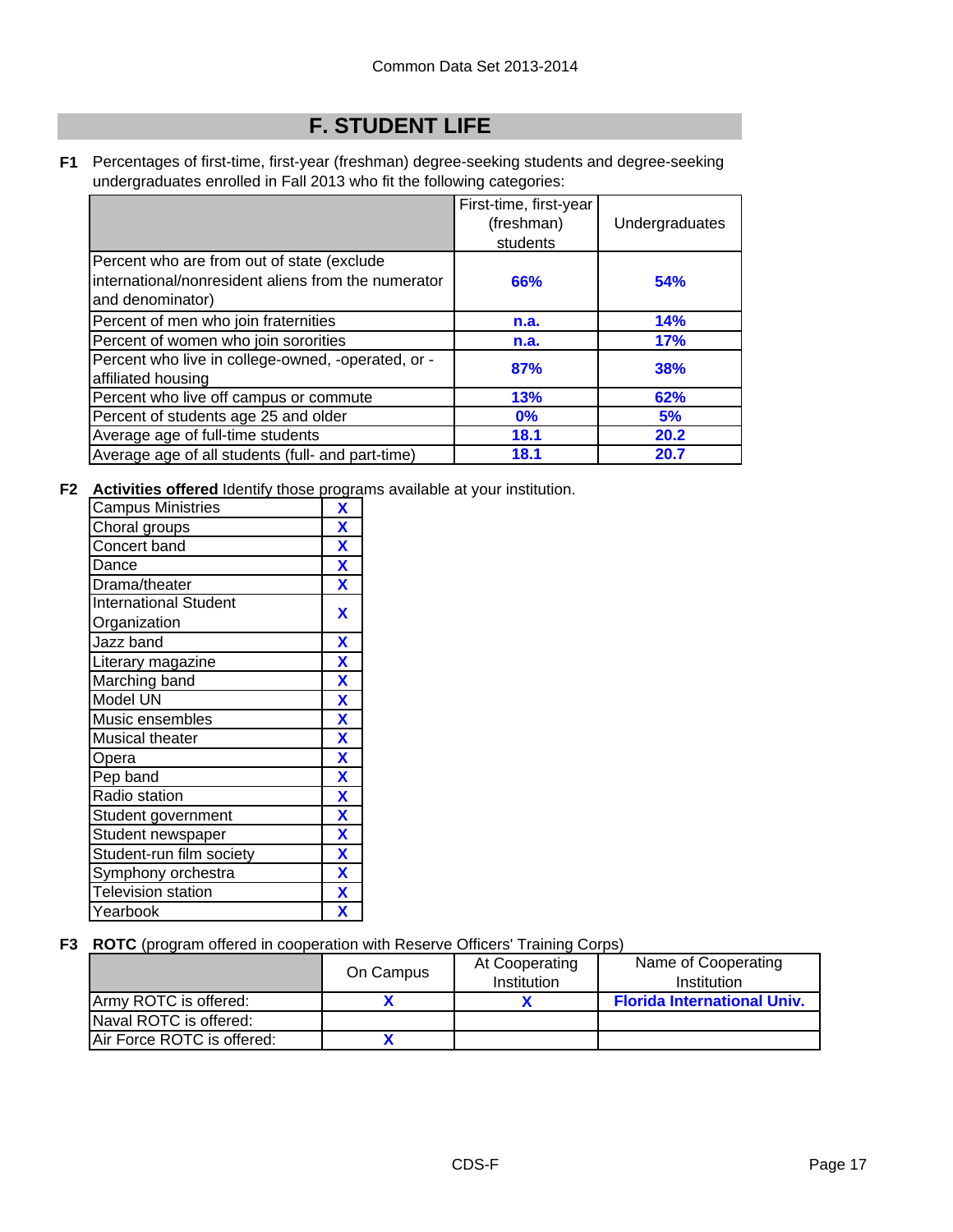**F4 Housing:** Check all types of college-owned, -operated, or -affiliated housing available for undergraduates at your institution.

| undergraduates at your institution. |   |
|-------------------------------------|---|
| Coed dorms                          | x |
| Men's dorms                         |   |
| Women's dorms                       |   |
| Apartments for married students     |   |
| Apartments for single students      | X |
| Special housing for disabled        |   |
| students                            | x |
| Special housing for international   |   |
| students                            |   |
| Fraternity/sorority housing         | x |
| Cooperative housing                 |   |
| Theme housing                       | x |
| Wellness housing                    |   |
| Other housing options (specify):    |   |
|                                     |   |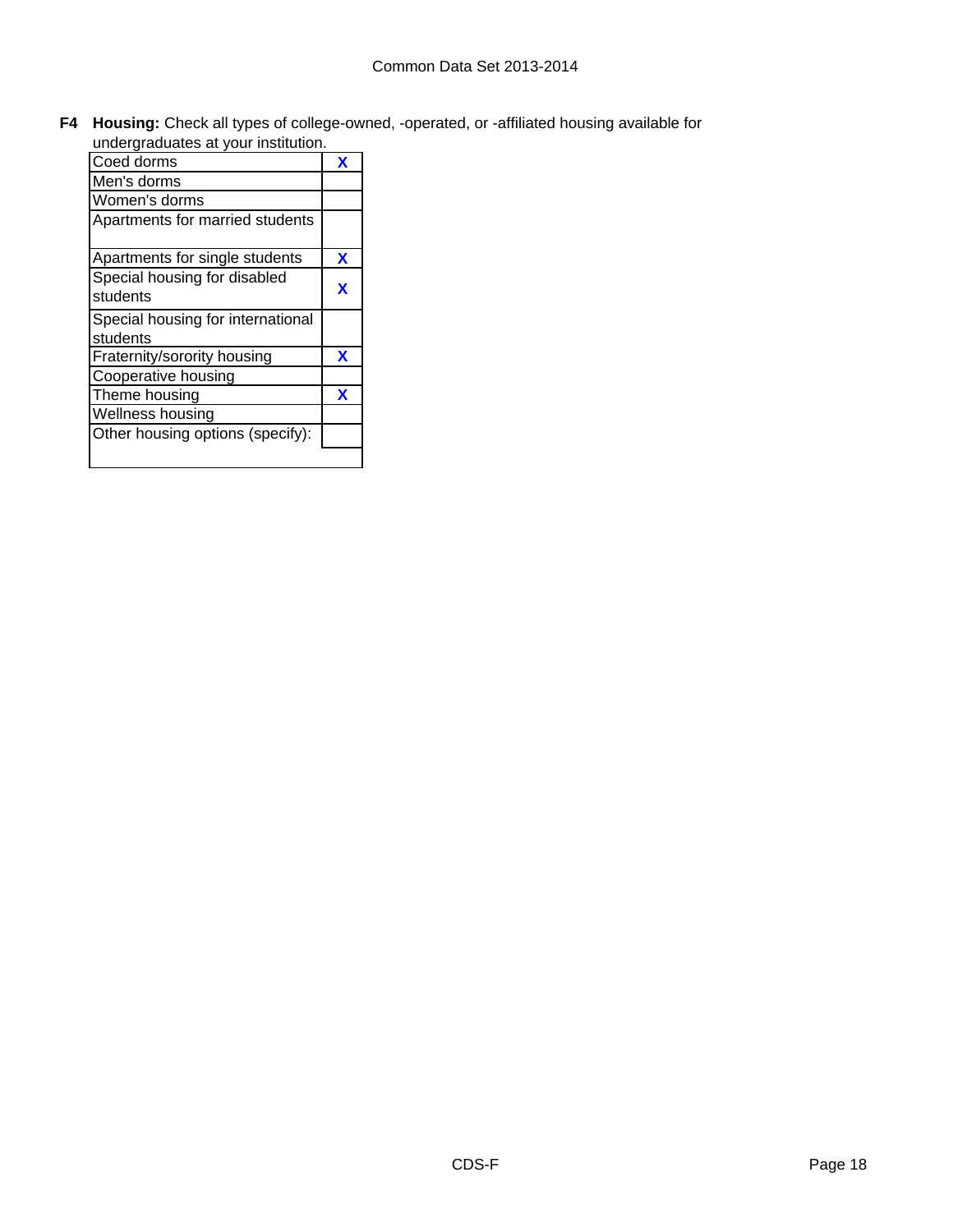## **G. ANNUAL EXPENSES**

**G0** [Please provide the URL of your institution's net pri](http://public.cgcent.miami.edu/AttendanceCalculator/)ce calculator: http://public.cgcent.miami.edu/AttendanceCalculator/

**Provide 2014-2015 academic year costs of attendance for the following categories that are applicable to your institution.**

Check here if your institution's 2014-2015 academic year costs of attendance are not available at this time and provide an approximate date (i.e., month/day) when your institution's final 2014-2015 academic year costs of attendance will be available:

**G1 Undergraduate full-time tuition, required fees, room and board List the typical tuition, required fees, and room and board for a full-time undergraduate student for the FULL 2014-2015 academic year (30 semester or 45 quarter hours for institutions that derive annual tuition by multiplying credit hour cost by number of credits). A full academic year refers to the period of time generally extending from September to June; usually equated to two semesters, two trimesters, three quarters, or the period covered by a four-one-four plan. Room and board is defined as double occupancy and 19 meals per week or the maximum meal plan. Required fees include only charges that all full-time students must pay that are not included in tuition (e.g., registration, health, or activity fees.) Do not include optional fees (e.g., parking, laboratory use).**

|                             | First-Year | Undergraduates |
|-----------------------------|------------|----------------|
| PRIVATE INSTITUTIONS        |            |                |
| Tuition:                    | \$43,040   | \$43,040       |
| PUBLIC INSTITUTIONS         |            |                |
| Tuition:                    |            |                |
| In-district                 |            |                |
| PUBLIC INSTITUTIONS         |            |                |
| In-state (out-of-district): |            |                |
| PUBLIC INSTITUTIONS         |            |                |
| Out-of-state:               |            |                |
| NONRESIDENT ALIENS          |            |                |
| Tuition:                    | \$43,040   | \$43,040       |
|                             |            |                |
| <b>REQUIRED FEES:</b>       | \$1,310    | \$1,310        |
|                             |            |                |
| ROOM AND BOARD:             |            |                |
| (on-campus)                 | \$12,684   | \$12,684       |
| <b>ROOM ONLY:</b>           |            |                |
| (on-campus)                 | \$7,336    | \$7,336        |
| <b>BOARD ONLY:</b>          |            |                |
| (on-campus meal plan)       | \$5,348    | \$5,348        |
|                             |            |                |

Comprehensive tuition and room and board fee (if your college cannot provide separate tuition and room and board fees):

Other: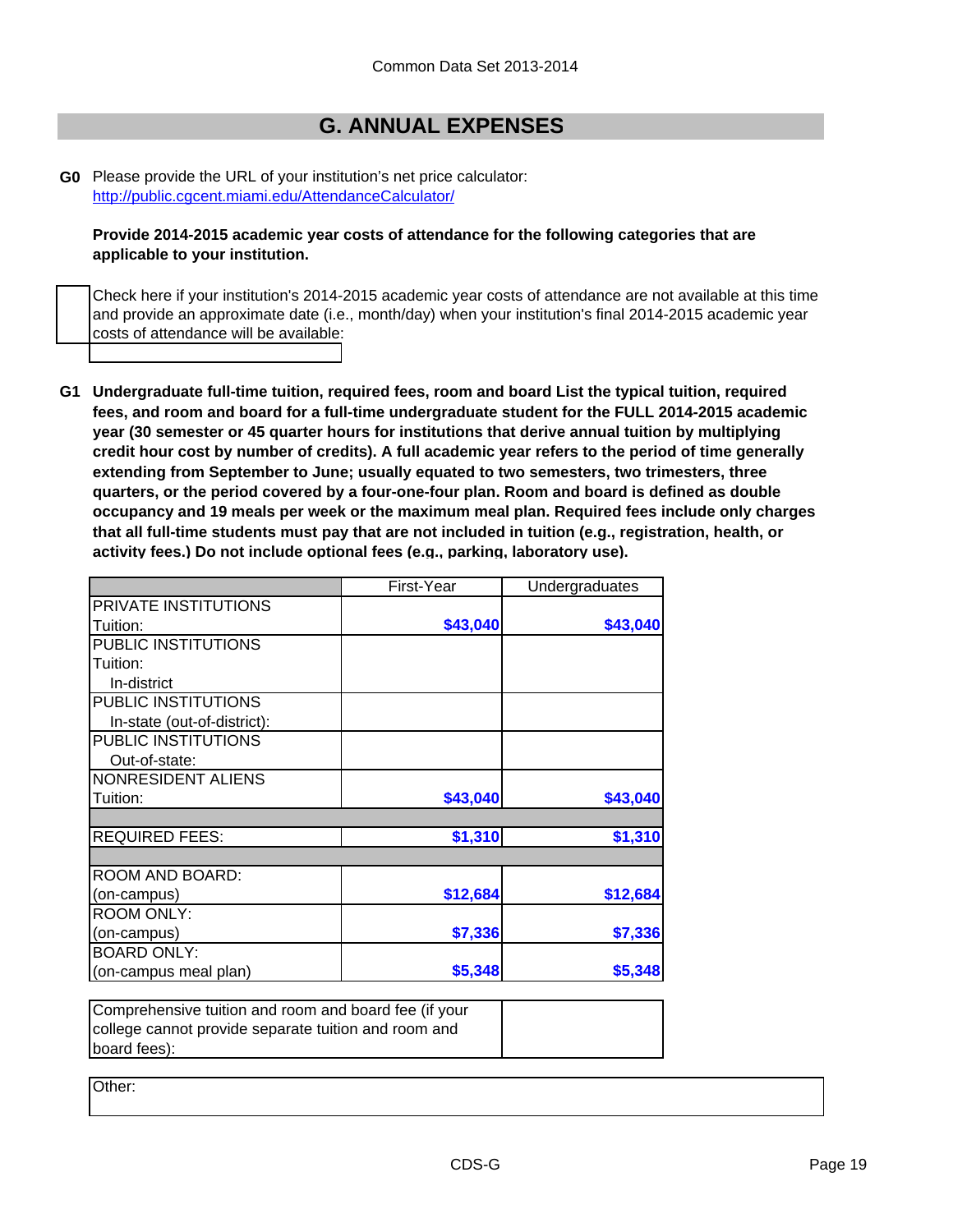| G <sub>2</sub> |                                                                                                           | Minimum    | Maximum   |
|----------------|-----------------------------------------------------------------------------------------------------------|------------|-----------|
|                | Number of credits per term a student can take for the<br>stated full-time tuition                         | $12 \,$    | <b>20</b> |
|                |                                                                                                           |            |           |
| G <sub>3</sub> |                                                                                                           | <b>Yes</b> | No.       |
|                | Do tuition and fees vary by year of study (e.g., sophomore,<br>junior, senior)?                           |            | X         |
|                |                                                                                                           |            |           |
| G4             |                                                                                                           | Yes        | No.       |
|                | Do tuition and fees vary by undergraduate instructional<br>program?                                       |            | X         |
|                |                                                                                                           | %          |           |
|                | If yes, what percentage of full-time undergraduates pay<br>more than the tuition and fees reported in G1? |            |           |

**G5** Provide the estimated expenses for a typical full-time undergraduate student:

|                                                                                                                                  | <b>Residents</b> | Commuters<br>(living at home) | Commuters<br>(not living at home) |
|----------------------------------------------------------------------------------------------------------------------------------|------------------|-------------------------------|-----------------------------------|
| Books and supplies                                                                                                               | \$930            | \$930                         | \$930                             |
| Room only                                                                                                                        |                  |                               | \$7,910                           |
| Board only                                                                                                                       |                  | \$6,360                       | \$2,790                           |
| Room and board total (if your<br>college cannot provide separate<br>room and board figures for<br>commuters not living at home): |                  |                               |                                   |
| Transportation                                                                                                                   | \$1,290          | \$2,140                       | \$2,750                           |
| Other expenses                                                                                                                   | \$3,600          | \$3,820                       | \$4,290                           |

**G6** Undergraduate per-credit-hour charges (tuition only)

| <b>PRIVATE INSTITUTIONS:</b> |         |
|------------------------------|---------|
|                              | \$1,790 |
| PUBLIC INSTITUTIONS          |         |
| In-district:                 |         |
| PUBLIC INSTITUTIONS          |         |
| In-state (out-of-district):  |         |
| PUBLIC INSTITUTIONS          |         |
| Out-of-state:                |         |
| <b>NONRESIDENT ALIENS:</b>   |         |
|                              |         |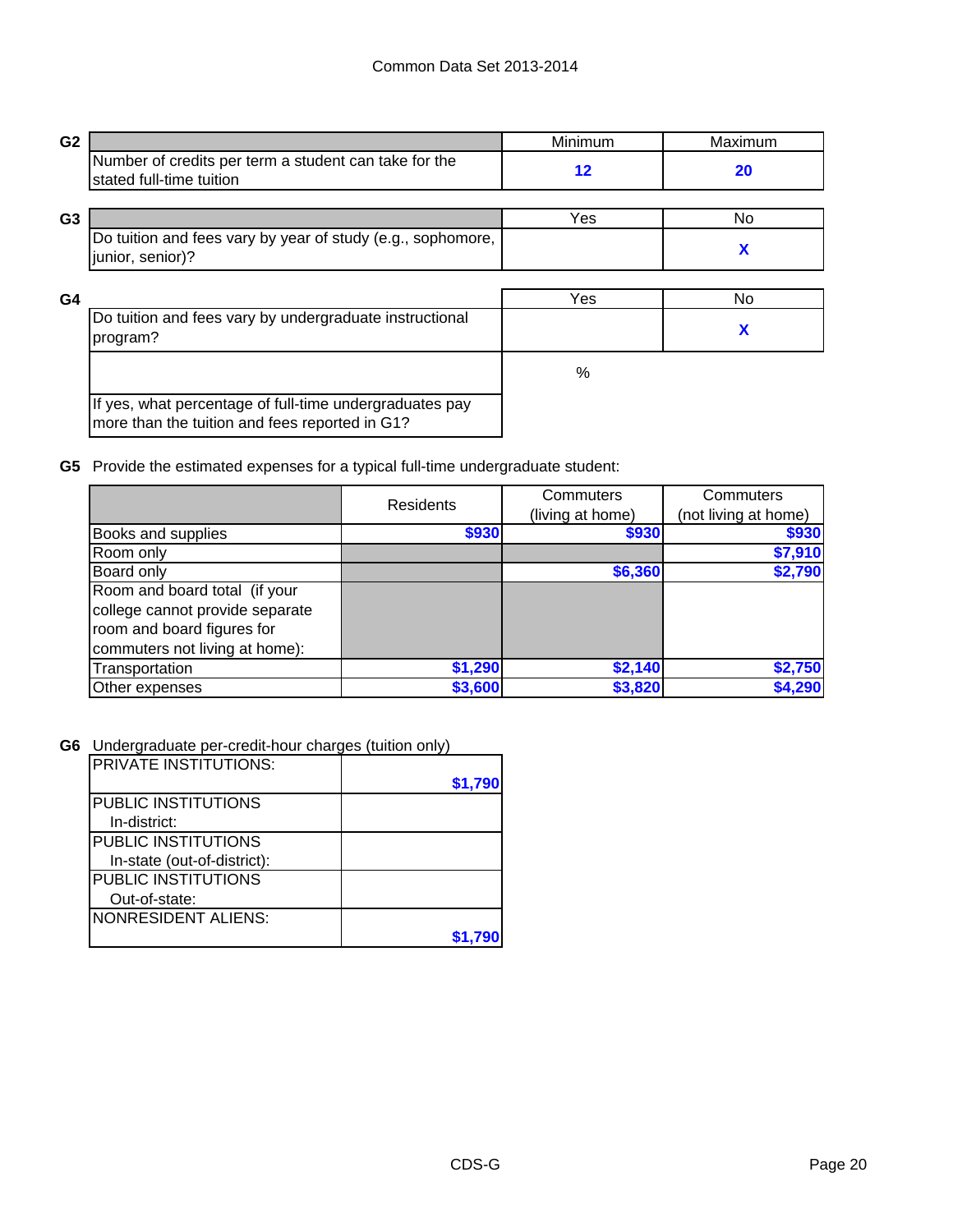## **H. FINANCIAL AID**

## **Aid Awarded to Enrolled Undergraduates**

Enter total dollar amounts awarded to enrolled full-time and less than full-time degree-seeking undergraduates (using the same cohort reported in CDS Question B1, "total degree-seeking" undergraduates) in the following categories. (Note: If the data being reported are final figures for the 2012- 2013 academic year (see the next item below), use the 2012-2013 academic year's CDS Question B1 cohort.) Include aid awarded to international students (i.e., those not qualifying for federal aid). Aid that is non-need-based but that was used to meet need should be reported in the need-based aid columns. (For a suggested order of precedence in assigning categories of aid to cover need, see the entry for "non-needbased scholarship or grant aid" on the last page of the definitions section.)

| H1                                                                                              | 2013-2014 | 2012-2013 |
|-------------------------------------------------------------------------------------------------|-----------|-----------|
|                                                                                                 | estimated | final     |
| Indicate the academic year for which data are reported for items H1,<br>IH2. H2A, and H6 below: |           |           |

**H3** Which needs-analysis methodology does your institution use in awarding institutional aid?

| Federal methodology (FM)       |  |
|--------------------------------|--|
| Institutional methodology (IM) |  |
| Both FM and IM                 |  |

|                                                                                                                                                                                   | <b>Need-based \$</b><br>(Include non-need-<br>based aid used to<br>meet need.) | Non-need-<br>based \$<br>(Exclude non-need-<br>based aid used to<br>meet need.) |
|-----------------------------------------------------------------------------------------------------------------------------------------------------------------------------------|--------------------------------------------------------------------------------|---------------------------------------------------------------------------------|
| <b>Scholarships/Grants</b>                                                                                                                                                        |                                                                                |                                                                                 |
| Federal                                                                                                                                                                           | \$10,861,269                                                                   | \$15,550                                                                        |
| State (i.e., all states, not only the state in which your institution is<br>located)                                                                                              | \$9,581,886                                                                    | \$7,882,124                                                                     |
| Institutional: Endowed scholarships, annual gifts and tuition funded<br>grants, awarded by the college, excluding athletic aid and tuition<br>waivers (which are reported below). | \$83,557,206                                                                   | \$49,268,986                                                                    |
| Scholarships/grants from external sources (e.g., Kiwanis, National<br>Merit) not awarded by the college                                                                           | \$2,143,102                                                                    | \$1,131,795                                                                     |
| <b>Total Scholarships/Grants</b>                                                                                                                                                  | \$106,143,463                                                                  | \$58,298,455                                                                    |
| <b>Self-Help</b>                                                                                                                                                                  |                                                                                |                                                                                 |
| Student loans from all sources (excluding parent loans)                                                                                                                           | \$34,676,715                                                                   | \$16,772,736                                                                    |
| <b>Federal Work-Study</b>                                                                                                                                                         | \$4,901,607                                                                    |                                                                                 |
| State and other (e.g., institutional) work-study/employment (Note:                                                                                                                |                                                                                |                                                                                 |
| Excludes Federal Work-Study captured above.)                                                                                                                                      | \$605,977                                                                      | \$970,656                                                                       |
| <b>Total Self-Help</b>                                                                                                                                                            | \$40,184,299                                                                   | \$17,743,392                                                                    |
| <b>Other</b>                                                                                                                                                                      |                                                                                |                                                                                 |
| <b>Parent Loans</b>                                                                                                                                                               | \$7,521,651                                                                    | \$8,221,366                                                                     |
| Tuition Waivers<br>Reporting is optional. Report tuition waivers in this row if you choose to report them. Do<br>not report tuition waivers elsewhere.                            | \$9,324,088                                                                    | \$11,042,135                                                                    |
| <b>Athletic Awards</b>                                                                                                                                                            | \$4,927,817                                                                    | \$7,292,489                                                                     |
|                                                                                                                                                                                   |                                                                                |                                                                                 |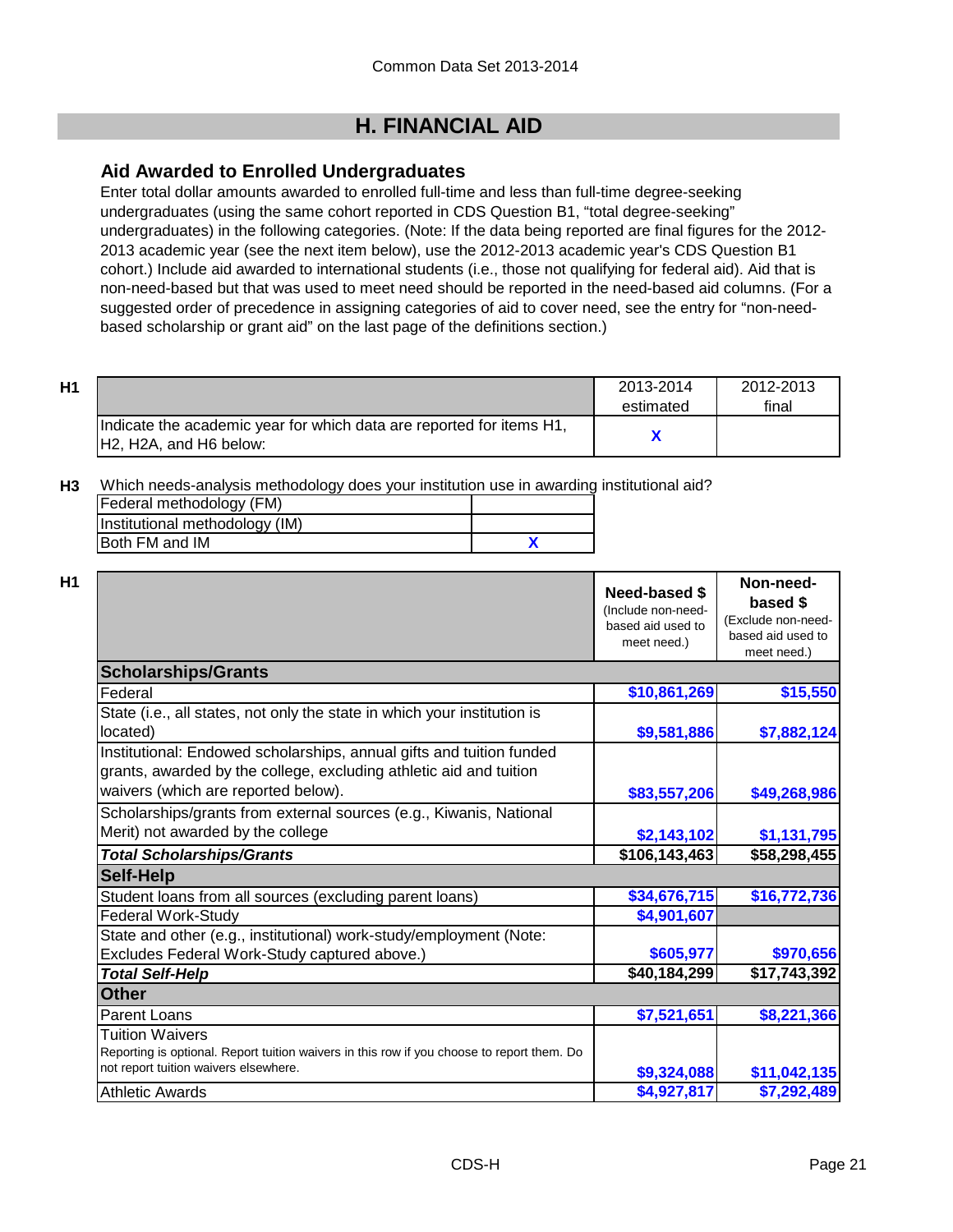**H2 Number of Enrolled Students Awarded Aid:** List the number of degree-seeking full-time and less-thanfull-time undergraduates who applied for and were awarded financial aid from any source. **Aid that is nonneed-based but that was used to meet need should be counted as need-based aid.** Numbers should reflect the cohort awarded the dollars reported in H1. Note: In the chart below, students may be counted in more than one row, and full-time freshmen should also be counted as full-time undergraduates.

|                         |                                                            | <b>First-time</b> | <b>Full-time</b> | <b>Less Than</b> |
|-------------------------|------------------------------------------------------------|-------------------|------------------|------------------|
|                         |                                                            | <b>Full-time</b>  | Undergraduate    | <b>Full-time</b> |
|                         |                                                            | <b>Freshmen</b>   | (Incl. Fresh.)   | Undergraduate    |
| a)                      | Number of degree-seeking undergraduate students            |                   |                  |                  |
|                         | (CDS Item B1 if reporting on Fall 2013 cohort)             |                   |                  |                  |
|                         |                                                            | 2,114             | 10,510           | 534              |
| b)                      | Number of students in line a who applied for need-         |                   |                  |                  |
|                         | based financial aid                                        | 1,398             | 5,998            | 197              |
| C)                      | Number of students in line <b>b</b> who were determined to |                   |                  |                  |
|                         | have financial need                                        | 1,065             | 4,840            | 178              |
|                         | d) Number of students in line c who were awarded any       |                   |                  |                  |
|                         | financial aid                                              | 1,065             | 4,821            | 166              |
| e)                      | Number of students in line d who were awarded any          |                   |                  |                  |
|                         | need-based scholarship or grant aid                        | 1,053             | 4,605            | 152              |
| f)                      | Number of students in line d who were awarded any          |                   |                  |                  |
|                         | need-based self-help aid                                   | 750               | 3,883            | 119              |
| g)                      | Number of students in line d who were awarded any          |                   |                  |                  |
|                         | non-need-based scholarship or grant aid                    | 240               | 1,247            | 25               |
| h)                      | Number of students in line d whose need was fully met      |                   |                  |                  |
|                         | (exclude PLUS loans, unsubsidized loans, and private       |                   |                  |                  |
|                         | alternative loans)                                         | 271               | 1,359            | 26               |
| $\overline{1}$          | On average, the percentage of need that was met of         |                   |                  |                  |
|                         | students who were awarded any need-based aid.              |                   |                  |                  |
|                         | Exclude any aid that was awarded in excess of need as      |                   |                  |                  |
|                         | well as any resources that were awarded to replace         |                   |                  |                  |
|                         | EFC (PLUS loans, unsubsidized loans, and private           |                   |                  |                  |
|                         | alternative loans)                                         | 76%               | 75%              | 56%              |
| $\overline{jj}$         | The average financial aid package of those in line d.      |                   |                  |                  |
|                         | Exclude any resources that were awarded to replace         |                   |                  |                  |
|                         | EFC (PLUS loans, unsubsidized loans, and private           |                   |                  |                  |
|                         | alternative loans)                                         | \$33,453          | \$32,813         | \$18,527         |
| k)                      | Average need-based scholarship and grant award of          |                   |                  |                  |
|                         | those in line e                                            | \$27,460          | \$25,669         | \$14,374         |
| $\overline{\mathbb{D}}$ | Average need-based self-help award (excluding PLUS         |                   |                  |                  |
|                         | loans, unsubsidized loans, and private alternative         |                   |                  |                  |
|                         | loans) of those in line f                                  | \$4,998           | \$6,583          | \$4,799          |
|                         | m) Average need-based loan (excluding PLUS loans,          |                   |                  |                  |
|                         | unsubsidized loans, and private alternative loans) of      |                   |                  |                  |
|                         | those in line f who were awarded a need-based loan         |                   |                  |                  |
|                         |                                                            | \$3,704           | \$5,342          | \$4,559          |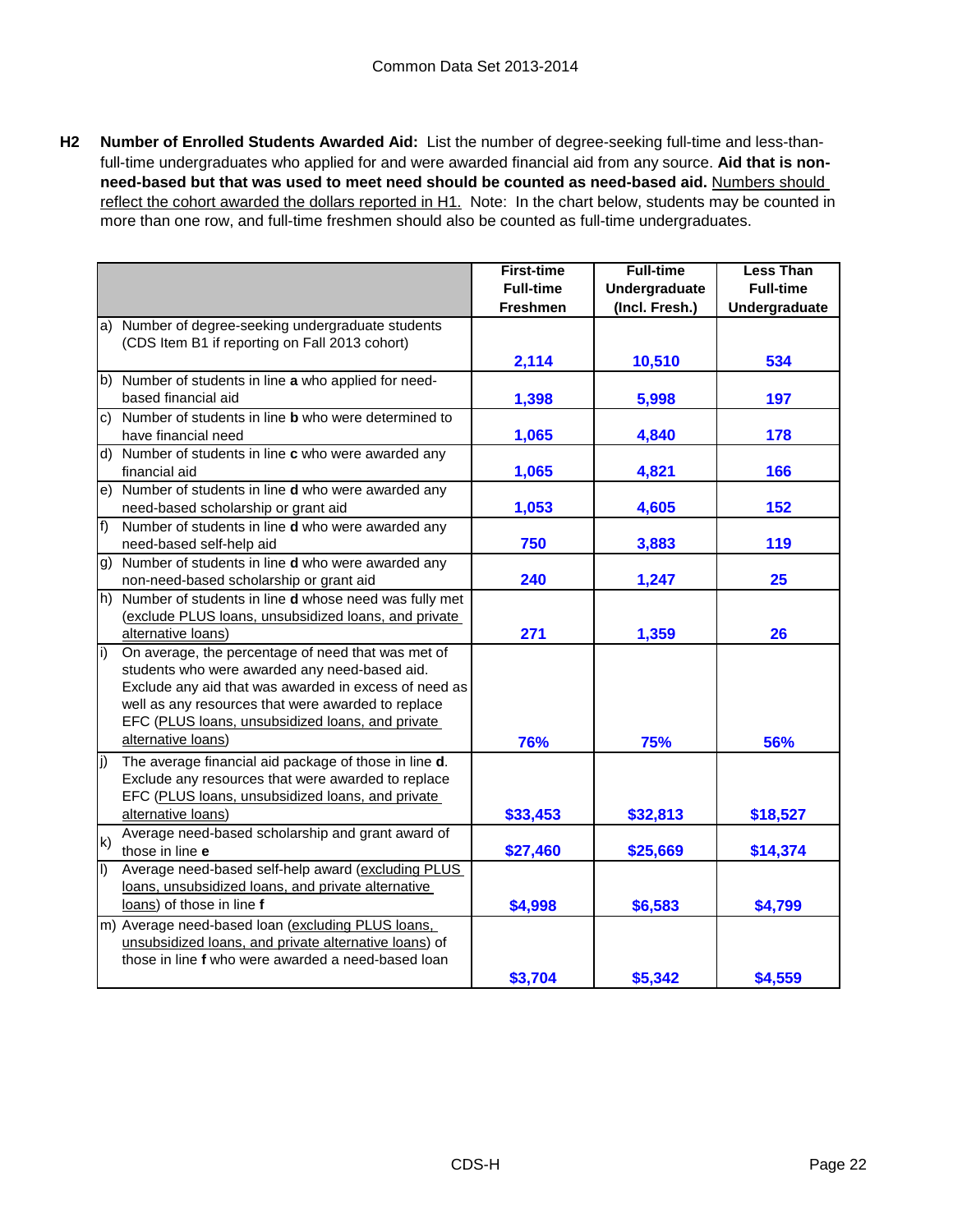**H2A Number of Enrolled Students Awarded Non-need-based Scholarships and Grants**: List the number of degree-seeking full-time and less-than-full-time undergraduates who had no financial need and who were awarded institutional non-need-based scholarship or grant aid. Numbers should reflect the cohort awarded the dollars reported in H1. Note: In the chart below, students may be counted in more than one row, and full-time freshmen should also be counted as full-time undergraduates.

|               |                                                                                                                                                                 | <b>First-time</b> | <b>Full-time</b> | <b>Less Than</b> |
|---------------|-----------------------------------------------------------------------------------------------------------------------------------------------------------------|-------------------|------------------|------------------|
|               |                                                                                                                                                                 | <b>Full-time</b>  | <b>Undergrad</b> | <b>Full-time</b> |
|               |                                                                                                                                                                 | <b>Freshmen</b>   | (Incl. Fresh.)   | <b>Undergrad</b> |
| ln)           | Number of students in line a who had no financial need<br>and who were awarded institutional non-need-based<br>scholarship or grant aid (exclude those who were |                   |                  |                  |
|               | awarded athletic awards and tuition benefits)                                                                                                                   | 475               | 2,053            | 21               |
|               | (o) Average dollar amount of institutional non-need-based<br>scholarship and grant aid awarded to students in line n                                            |                   |                  |                  |
|               |                                                                                                                                                                 | \$20,300          | \$20,240         | \$12,686         |
| lp)           | Number of students in line a who were awarded an<br>institutional non-need-based athletic scholarship or                                                        |                   |                  |                  |
| grant         |                                                                                                                                                                 | 37                | 210              | 3                |
| la)           | Average dollar amount of institutional non-need-based<br>athletic scholarships and grants awarded to students in                                                |                   |                  |                  |
| line <b>p</b> |                                                                                                                                                                 | \$33,262          | \$34.376         | \$24,500         |

**H3** Incorporated into H1 above.

**Note:** These are the graduates and loan types to include and exclude in order to fill out CDS H4, H4a, H5, and H5a.

Include: \* 2013 undergraduate class who graduated between July 1, 2012 and June 30, 2013 who started at your institution as first- time students and received a bachelor's degree between July 1, 2012 and June 30, 2013.

\* only loans made to students who borrowed

while enrolled at your institution.

\* co-signed loans.

Exclude: \* those who transferred in. \* money borrowed at other institutions.

| <b>H4</b> | Provide the percentage of the class (defined above) who borrowed at any time through<br>any loan programs (institutional, state, Federal Perkins, Federal Stafford Subsidized and<br>Unsubsidized, private loans that were certified by your institution, etc.; exclude parent<br>loans). Include both Federal Direct Student Loans and Federal Family Education Loans. |     |
|-----------|-------------------------------------------------------------------------------------------------------------------------------------------------------------------------------------------------------------------------------------------------------------------------------------------------------------------------------------------------------------------------|-----|
|           |                                                                                                                                                                                                                                                                                                                                                                         | 44% |
| H4a       |                                                                                                                                                                                                                                                                                                                                                                         |     |
|           | Provide the percentage of the class (defined above) who borrowed at any time through                                                                                                                                                                                                                                                                                    |     |
|           | federal loan programs--Federal Perkins, Federal Stafford Subsidized and Unsubsidized.                                                                                                                                                                                                                                                                                   |     |
|           | Include both Federal Direct Student Loans and Federal Family Education Loans. NOTE:                                                                                                                                                                                                                                                                                     |     |
|           | exclude all institutional, state, private alternative loans and parent loans.                                                                                                                                                                                                                                                                                           | 44% |
| <b>H5</b> | Report the average per-undergraduate-borrower cumulative principal borrowed of those                                                                                                                                                                                                                                                                                    |     |
|           | in line H4.                                                                                                                                                                                                                                                                                                                                                             |     |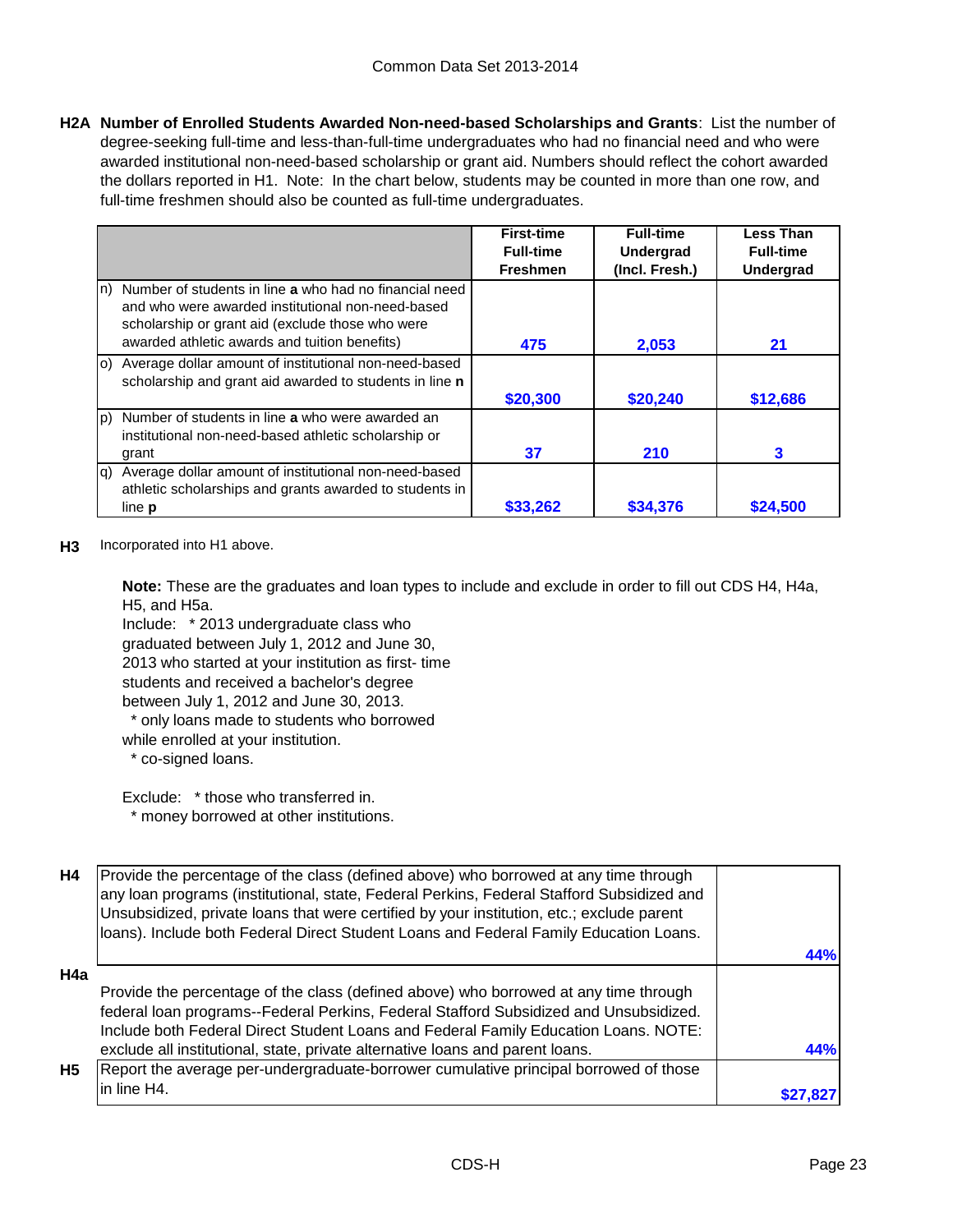**H5a** Report the average per-undergraduate-borrower cumulative principal borrowed, of those in H4a, through federal loan programs--Federal Perkins, Federal Stafford Subsidized and Unsubsidized. Include both Federal Direct Student Loans and Federal Family Education Loans. These are listed in line H4a. NOTE: exclude all institutional, state, private alternative loans and exclude parent loans.

**Aid to Undergraduate Degree-seeking Nonresident Aliens** (Note: Report numbers and dollar amounts for the same academic year checked in item H1.)

**H6** Indicate your institution's policy regarding institutional scholarship and grant aid for undergraduate degreeseeking nonresident aliens:

**X** Institutional need-based scholarship or grant aid is available Institutional non-need-based scholarship or grant aid is available Institutional scholarship or grant aid is not available

If institutional financial aid is available for undergraduate degree-seeking nonresident aliens, provide the number of undergraduate degree-seeking nonresident aliens who were awarded need-based or non-need-based aid:

| Average dollar amount of institutional financial aid awarded to undergraduate degree- |          |
|---------------------------------------------------------------------------------------|----------|
| seeking nonresident aliens:                                                           | \$28,467 |
|                                                                                       |          |

| Total dollar amount of institutional financial aid awarded to undergraduate degree- |             |
|-------------------------------------------------------------------------------------|-------------|
| seeking nonresident aliens:                                                         | \$3,928,406 |

**H7** Check off all financial aid forms nonresident alien first-year financial aid applicants must submit:

| Institution's own financial aid form              |  |
|---------------------------------------------------|--|
| <b>ICSS/Financial Aid PROFILE</b>                 |  |
| International Student's Financial Aid Application |  |
| International Student's Certification of Finances |  |
| Other (specify):                                  |  |
|                                                   |  |

## **Process for First-Year/Freshman Students**

**H8** Check off all financial aid forms domestic first-year (freshman) financial aid applicants must submit:

| <b>FAFSA</b>                         |  |
|--------------------------------------|--|
| Institution's own financial aid form |  |
| <b>CSS/Financial Aid PROFILE</b>     |  |
| State aid form                       |  |
| Noncustodial PROFILE                 |  |
| <b>Business/Farm Supplement</b>      |  |
| Other (specify):                     |  |
|                                      |  |

**H9** Indicate filing dates for first-year (freshman) students:

| Priority date for filing required financial aid forms:             | <b>February 1</b> |
|--------------------------------------------------------------------|-------------------|
| Deadline for filing required financial aid forms:                  |                   |
| No deadline for filing required forms (applications processed on a |                   |
| rolling basis):                                                    |                   |

**\$26,831**

**138**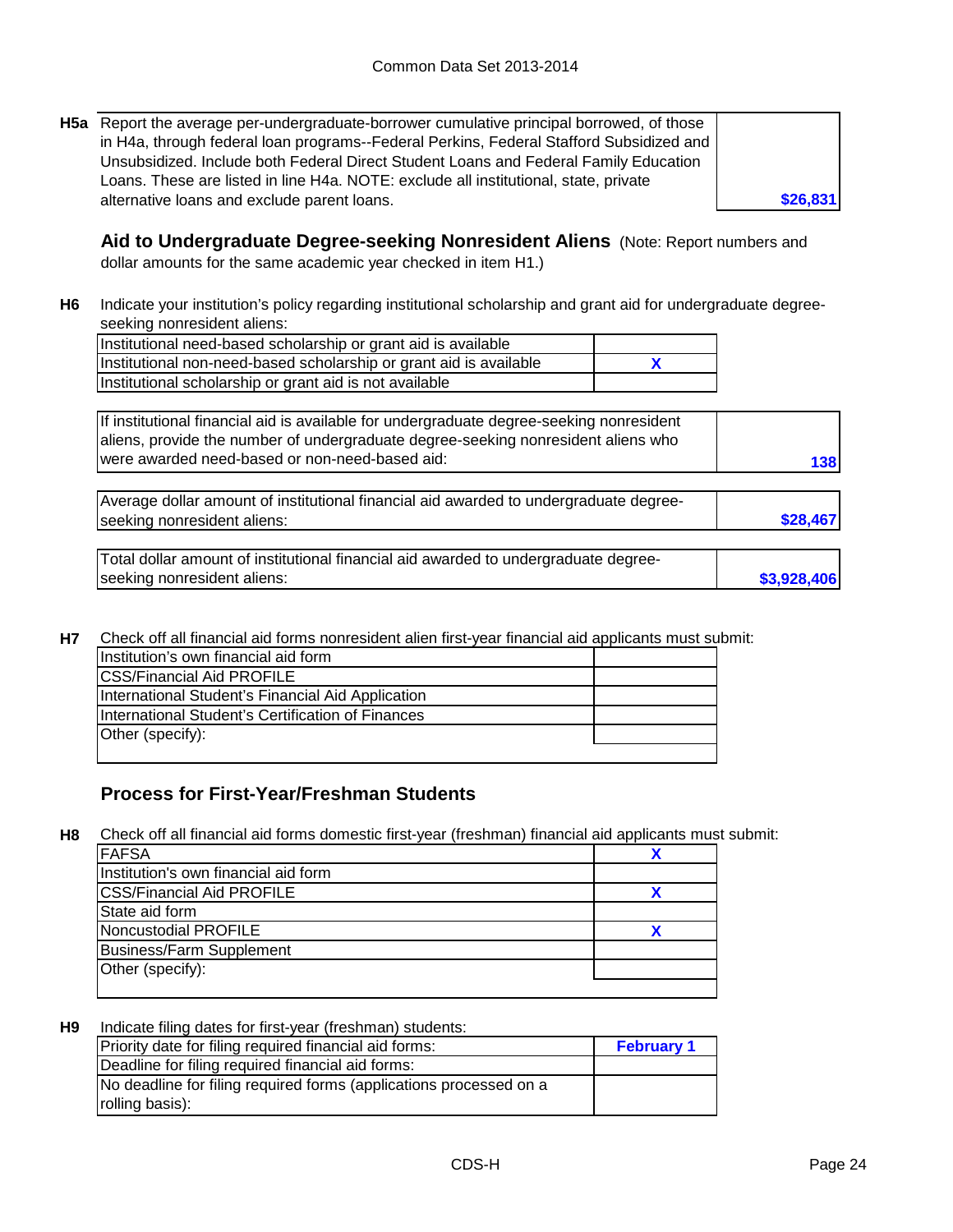**H10** Indicate notification dates for first-year (freshman) students (answer a or b):

| a) Students notified on or about (date): |          |    |
|------------------------------------------|----------|----|
|                                          | Yes      | Nο |
| b) Students notified on a rolling basis: |          |    |
| If yes, starting date:                   | March 15 |    |

## **H11** Indicate reply dates:

| Students must reply by (date): |                        |  |  |
|--------------------------------|------------------------|--|--|
| Tor within                     | weeks of notification. |  |  |

## **Types of Aid Available**

Please check off all types of aid available to undergraduates at your institution:

**H12** Loans

| FEDERAL DIRECT STUDENT LOAN PROGRAM (DIRECT LOAN) |  |
|---------------------------------------------------|--|
| Direct Subsidized Stafford Loans                  |  |
| Direct Unsubsidized Stafford Loans                |  |
| <b>IDirect PLUS Loans</b>                         |  |

| <b>Federal Perkins Loans</b>                       |  |
|----------------------------------------------------|--|
| <b>Federal Nursing Loans</b>                       |  |
| State Loans                                        |  |
| College/university loans from institutional funds  |  |
| Other (specify):                                   |  |
| <b>Private Alternative Education Loan Programs</b> |  |

### **H13** Scholarships and Grants

| NEED-BASED:                                                          |  |
|----------------------------------------------------------------------|--|
| <b>Federal Pell</b>                                                  |  |
| <b>SEOG</b>                                                          |  |
| State scholarships/grants                                            |  |
| Private scholarships                                                 |  |
| College/university scholarship or grant aid from institutional funds |  |
| United Negro College Fund                                            |  |
| <b>Federal Nursing Scholarship</b>                                   |  |
| Other (specify):                                                     |  |
|                                                                      |  |

**H14** Check off criteria used in awarding institutional aid. Check all that apply.

|                          | Non-Need Based | Need-Based |
|--------------------------|----------------|------------|
| Academics                | X              | χ          |
| Alumni affiliation       |                |            |
| Art                      |                |            |
| <b>Athletics</b>         | χ              |            |
| Job skills               |                |            |
| <b>ROTC</b>              | X              |            |
| Leadership               | χ              |            |
| Minority status          | x              | χ          |
| Music/drama              | χ              | χ          |
| Religious affiliation    |                |            |
| State/district residency |                |            |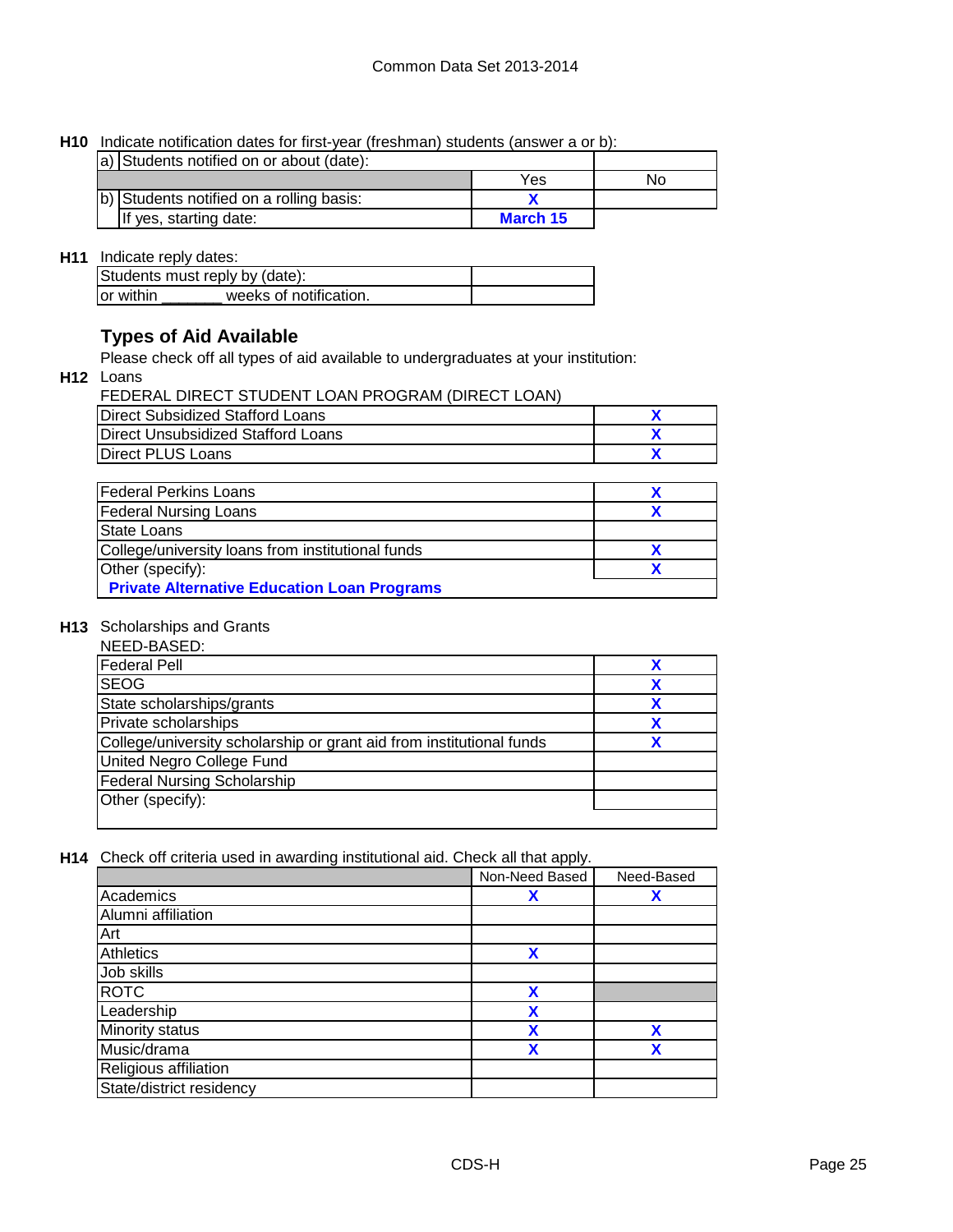**H15** If your institution has recently implemented any major financial aid policy, program, or initiative to make your institution more affordable to incoming students such as replacing loans with grants, or waiving costs for families below a certain income level please provide details below:

**None**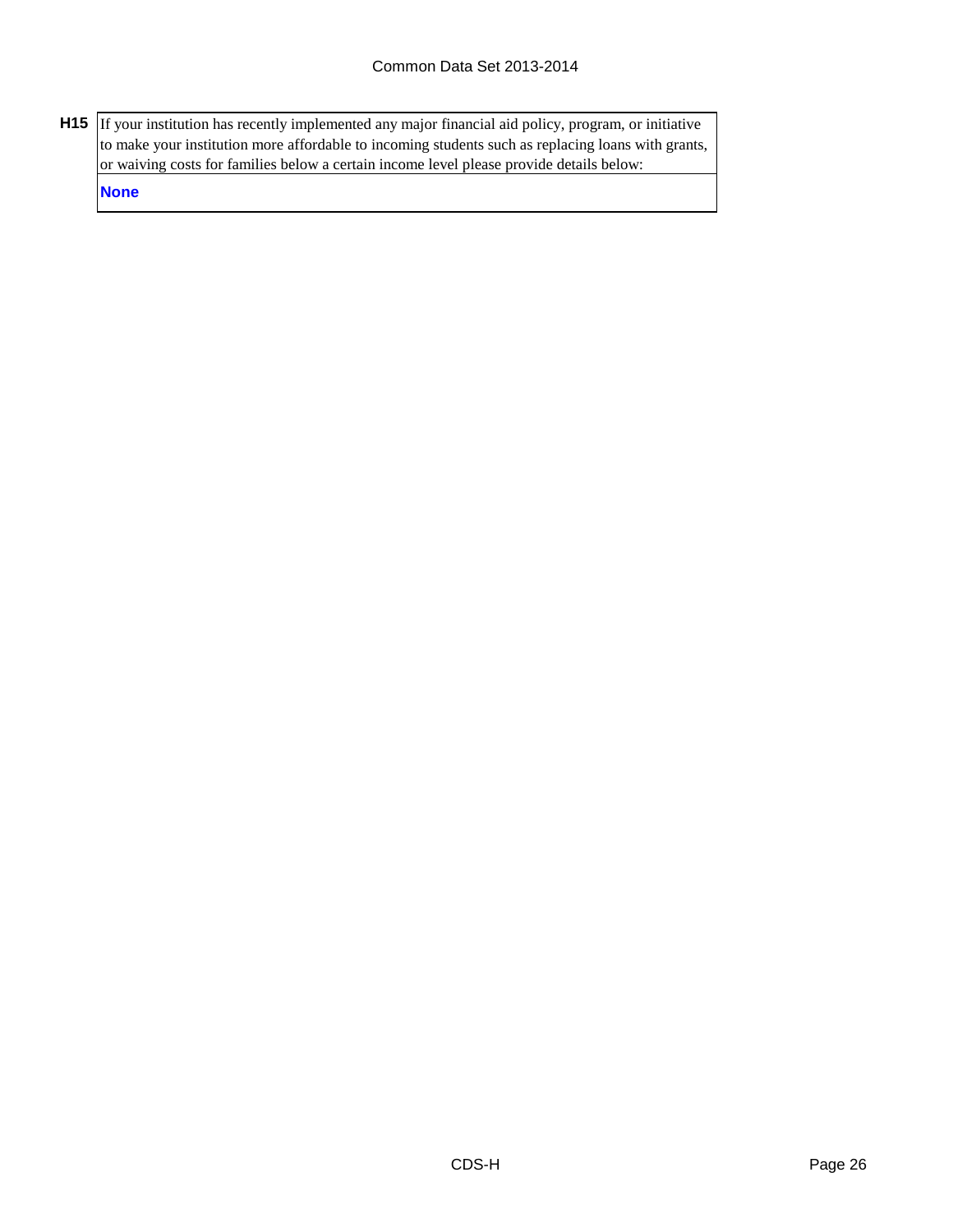## **I. INSTRUCTIONAL FACULTY AND CLASS SIZE**

## **Please report the number of instructional faculty members in each category for Fall 2013. Include faculty who are on your institution's payroll on the census date your institution uses for**

#### **I1 IPEDS/AAUP.**

The following definition of full-time instructional faculty is used by the American Association of University Professors (AAUP) in its annual Faculty Compensation Survey (the part time definitions are not used by AAUP). Instructional Faculty is defined as those members of the instructional-research staff whose major regular assignment is instruction, including those with released time for research. Use the chart below to determine inclusions and exclusions:

|                                                                                                                                                                                                                                          | Full-time | Part-time                                                                       |
|------------------------------------------------------------------------------------------------------------------------------------------------------------------------------------------------------------------------------------------|-----------|---------------------------------------------------------------------------------|
| (a) instructional faculty in preclinical and clinical medicine, faculty who are not paid (e.g.,<br>those who donate their services or are in the military), or research-only faculty, post-<br>doctoral fellows, or pre-doctoral fellows | Exclude   | Include only if<br>they teach one<br>or more non-<br>clinical credit<br>courses |
| (b) administrative officers with titles such as dean of students, librarian, registrar, coach,<br>and the like, even though they may devote part of their time to classroom instruction and<br>may have faculty status                   | Exclude   | Include if they<br>teach one or<br>more non-<br>clinical credit<br>courses      |
| (c) other administrators/staff who teach one or more non-clinical credit courses even<br>though they do not have faculty status                                                                                                          | Exclude   | Include                                                                         |
| (d) undergraduate or graduate students who assist in the instruction of courses, but<br>have titles such as teaching assistant, teaching fellow, and the like                                                                            | Exclude   | Exclude                                                                         |
| (e) faculty on sabbatical or leave with pay                                                                                                                                                                                              | Include   | Exclude                                                                         |
| (f) faculty on leave without pay                                                                                                                                                                                                         | Exclude   | Exclude                                                                         |
| (g) replacement faculty for faculty on sabbatical leave or leave with pay                                                                                                                                                                | Exclude   | Include                                                                         |

*Full-time instructional faculty:* faculty employed on a full-time basis for instruction (including those with released time for research)

*Part-time instructional faculty:* Adjuncts and other instructors being paid solely for part-time classroom instruction. Also includes full-time faculty teaching less than two semesters, three quarters, two trimesters, or two four-month sessions. Employees who are not considered full-time instructional faculty but who teach one or more non-clinical credit courses may be counted as part-time faculty.

*Minority faculty: includes faculty who designate themselves as Black, non-Hispanic; American Indian or Alaska Native; Asian, Native Hawaiian or other Pacific Islander, or Hispanic.* 

*Doctorate: includes such degrees as Doctor of Philosophy, Doctor of Education, Doctor of Juridical Science, and Doctor of Public Health in any field such as arts, sciences, education, engineering, business, and public administration. Also includes terminal degrees formerly designated as "first professional," including dentistry (DDS or DMD), medicine (MD), optometry (OD), osteopathic medicine (DO), pharmacy (DPharm or BPharm), podiatric medicine (DPM), veterinary medicine (DVM), chiropractic (DC or DCM), or law (JD).*

*Terminal degree:* the highest degree in a field: example, M. Arch (architecture) and MFA (master of fine arts).

|              |                                                         | Full-Time | Part-Time | Total |
|--------------|---------------------------------------------------------|-----------|-----------|-------|
| la)          | Total number of instructional faculty                   | 1,061     | 439       | 1,500 |
| $ b\rangle$  | Total number who are members of minority groups         | 328       | 174       | 502   |
| $ c\rangle$  | Total number who are women                              | 405       | 171       | 576   |
| $\mathsf{d}$ | Total number who are men                                | 656       | 268       | 924   |
| le)          | Total number who are nonresident aliens (international) | 39        | 12        | 51    |
| lf)          | Total number with doctorate, or other terminal degree   | 935       | 265       | 1,200 |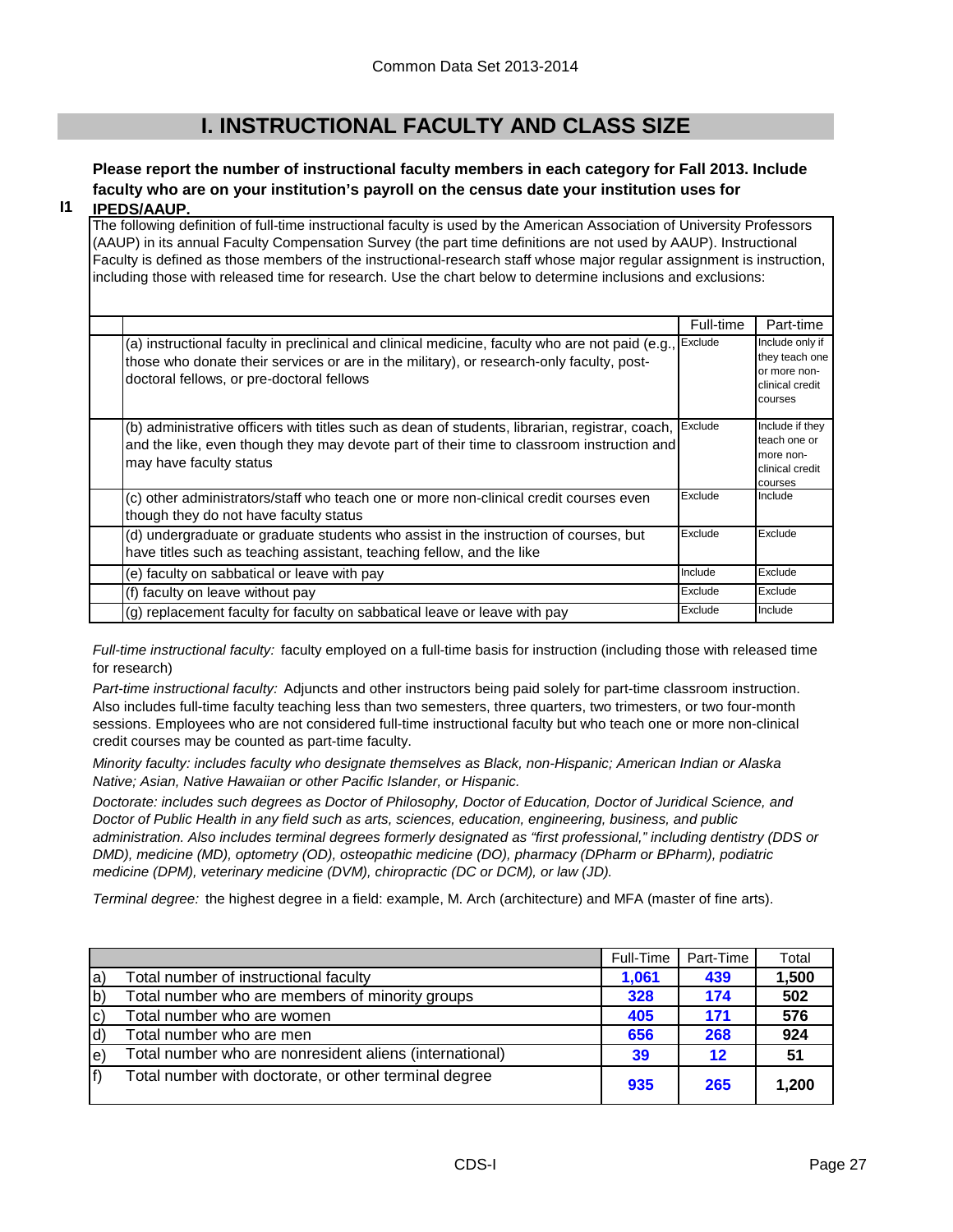| g) | Total number whose highest degree is a master's but not a terminal<br>master's | 102 | 117 | 219 |
|----|--------------------------------------------------------------------------------|-----|-----|-----|
| h) | Total number whose highest degree is a bachelor's                              | 16  | 36  | 52  |
| i) | Total number whose highest degree is unknown or other (Note:                   |     | 21  | 29  |
|    | Items f, g, h, and i must sum up to item a.)                                   |     |     |     |
| j) | Total number in stand-alone graduate/ professional programs in                 | 92  | 123 | 215 |
|    | which faculty teach virtually only graduate-level students                     |     |     |     |

## **I2 Student to Faculty Ratio**

Report the Fall 2013 ratio of full-time equivalent students (full-time plus 1/3 part time) to full-time equivalent instructional faculty (full time plus 1/3 part time). In the ratio calculations, exclude both faculty and students in stand-alone graduate or professional programs such as medicine, law, veterinary, dentistry, social work, business, or public health in which faculty teach virtually only graduate-level students. Do not count undergraduate or graduate student teaching assistants as faculty.

| Fall 2013 Student to Faculty ratio | Ito | (based on I | 14,081 students   |
|------------------------------------|-----|-------------|-------------------|
|                                    |     | andl        | $1,347$ faculty). |

#### **I3 Undergraduate Class Size**

In the table below, please use the following definitions to report information about the size of classes and class sections offered in the Fall 2013 term.

*Class Sections:* A class section is an organized course offered for credit, identified by discipline and number, meeting at a stated time or times in a classroom or similar setting, and not a subsection such as a laboratory or discussion session. Undergraduate class sections are defined as any sections in which at least one degree-seeking undergraduate student is enrolled for credit. Exclude distance learning classes and noncredit classes and individual instruction such as dissertation or thesis research, music instruction, or one-to-one readings. Exclude students in independent study, co-operative programs, internships, foreign language taped tutor sessions, practicums, and all students in one-on-one classes. Each class section should be counted only once and should not be duplicated because of course catalog cross-listings.

*Class Subsections:* A class subsection includes any subsection of a course, such as laboratory, recitation, and discussion subsections that are supplementary in nature and are scheduled to meet separately from the lecture portion of the course. Undergraduate subsections are defined as any subsections of courses in which degree-seeking undergraduate students enrolled for credit. As above, exclude noncredit classes and individual instruction such as dissertation or thesis research, music instruction, or one-to-one readings. Each class subsection should be counted only once and should not be duplicated because of cross-listings.

Using the above definitions, please report for each of the following class-size intervals the number of class sections and class subsections offered in Fall 2013. For example, a lecture class with 800 students who met at another time in 40 separate labs with 20 students should be counted once in the "100+" column in the class section column and 40 times under the "20-29" column of the class subsections table.

| Undergraduate Class Size (provide numbers) |         |           |           |       |       |       |        |              |
|--------------------------------------------|---------|-----------|-----------|-------|-------|-------|--------|--------------|
| <b>CLASS</b>                               | $2 - 9$ | $10 - 19$ | $20 - 29$ | 30-39 | 40-49 | 50-99 | $100+$ | Total        |
| <b>SECTIONS</b>                            | 303     | 697       | 400       | 278   | 145   | 119   | 43     | 1,985        |
|                                            |         |           |           |       |       |       |        |              |
| <b>CLASS SUB-</b>                          | $2 - 9$ | $10 - 19$ | $20 - 29$ | 30-39 | 40-49 | 50-99 | $100+$ | <b>Total</b> |
| <b>SECTIONS</b>                            | 151     | 160       | 153       | 22    |       |       |        | 505          |

#### **Number of Class Sections with Undergraduates Enrolled**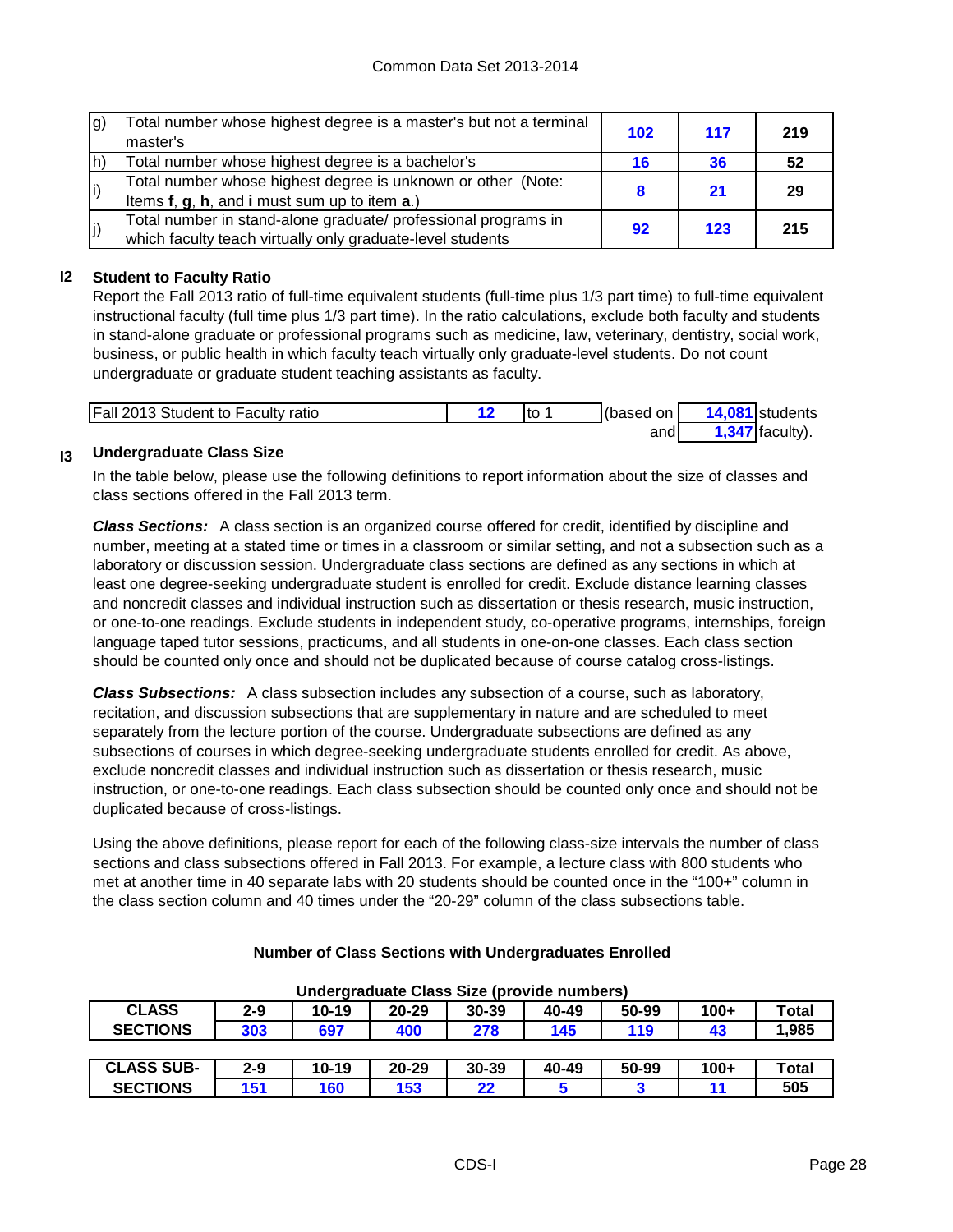## **J. DEGREES CONFERRED**

#### **J1 Degrees conferred between July 1, 2012 and June 30, 2013**

For each of the following discipline areas, provide the percentage of diplomas/certificates, associate, and bachelor's degrees awarded. To determine the percentage, use majors, not headcount (e.g., students with one degree but a double major will be represented twice). Calculate the percentage from your institution's IPEDS Completions by using the sum of 1st and 2nd majors for each CIP code as the numerator and the sum of the Grand Total by 1st Majors and the Grand Total by 2nd major as the denominator. If you prefer, you can compute the percentages using 1st majors only.

| <b>Category</b>                                       | Diploma/<br><b>Certificates</b> | <b>Associate</b> | <b>Bachelor's</b> | <b>CIP 2010 Categories</b><br>to Include |
|-------------------------------------------------------|---------------------------------|------------------|-------------------|------------------------------------------|
| Agriculture                                           |                                 |                  |                   |                                          |
| Natural resources and conservation                    |                                 |                  | 1%                | 3                                        |
| Architecture                                          |                                 |                  | 2%                | $\overline{4}$                           |
| Area, ethnic, and gender studies                      |                                 |                  | 0%                | 5                                        |
| Communication/journalism                              |                                 |                  | 9%                | 9                                        |
| Communication technologies                            |                                 |                  |                   | 10                                       |
| Computer and information sciences                     |                                 |                  | $1\%$             | 11                                       |
| Personal and culinary services                        |                                 |                  |                   | 12                                       |
| Education                                             |                                 |                  | 1%                | 13                                       |
| Engineering                                           |                                 |                  | 7%                | 14                                       |
| Engineering technologies                              |                                 |                  |                   | 15                                       |
| Foreign languages, literatures, and linguistics       |                                 |                  | 0%                | 16                                       |
| Family and consumer sciences                          |                                 |                  | 0%                | 19                                       |
| Law/legal studies                                     |                                 |                  | 1%                | 22                                       |
| English                                               |                                 |                  | 2%                | 23                                       |
| Liberal arts/general studies                          |                                 |                  | 2%                | 24                                       |
| Library science                                       |                                 |                  |                   | 25                                       |
| Biological/life sciences                              |                                 |                  | 14%               | 26                                       |
| Mathematics and statistics                            |                                 |                  | $1\%$             | 27                                       |
| Military science and military technologies            |                                 |                  |                   | 28 & 29                                  |
| Interdisciplinary studies                             |                                 |                  | 0%                | 30                                       |
| Parks and recreation                                  |                                 |                  | 2%                | 31                                       |
| Philosophy and religious studies                      |                                 |                  | 1%                | 38                                       |
| Theology and religious vocations                      |                                 |                  |                   | $\overline{39}$                          |
| Physical sciences                                     |                                 |                  | 1%                | 40                                       |
| Science technologies                                  |                                 |                  |                   | 41                                       |
| Psychology                                            |                                 |                  | 8%                | 42                                       |
| Homeland Security, law enforcement, firefighting, and |                                 |                  |                   | 43                                       |
| protective services                                   |                                 |                  |                   |                                          |
| Public administration and social services             |                                 |                  |                   | 44                                       |
| Social sciences                                       | 80%                             |                  | 12%               | 45                                       |
| <b>Construction</b> trades                            |                                 |                  |                   | 46                                       |
| Mechanic and repair technologies                      |                                 |                  |                   | 47                                       |
| Precision production                                  |                                 |                  |                   | 48                                       |
| Transportation and materials moving                   |                                 |                  |                   | 49                                       |
| Visual and performing arts                            |                                 |                  | 6%                | 50                                       |
| Health professions and related programs               |                                 |                  | 11%               | 51                                       |
| Business/marketing                                    | 20%                             |                  | 16%               | 52                                       |
| History                                               |                                 |                  | $1\%$             | $\overline{54}$                          |
| Other                                                 |                                 |                  |                   |                                          |
| TOTAL (should = 100%)                                 | 100%                            | $0\%$            | 100%              |                                          |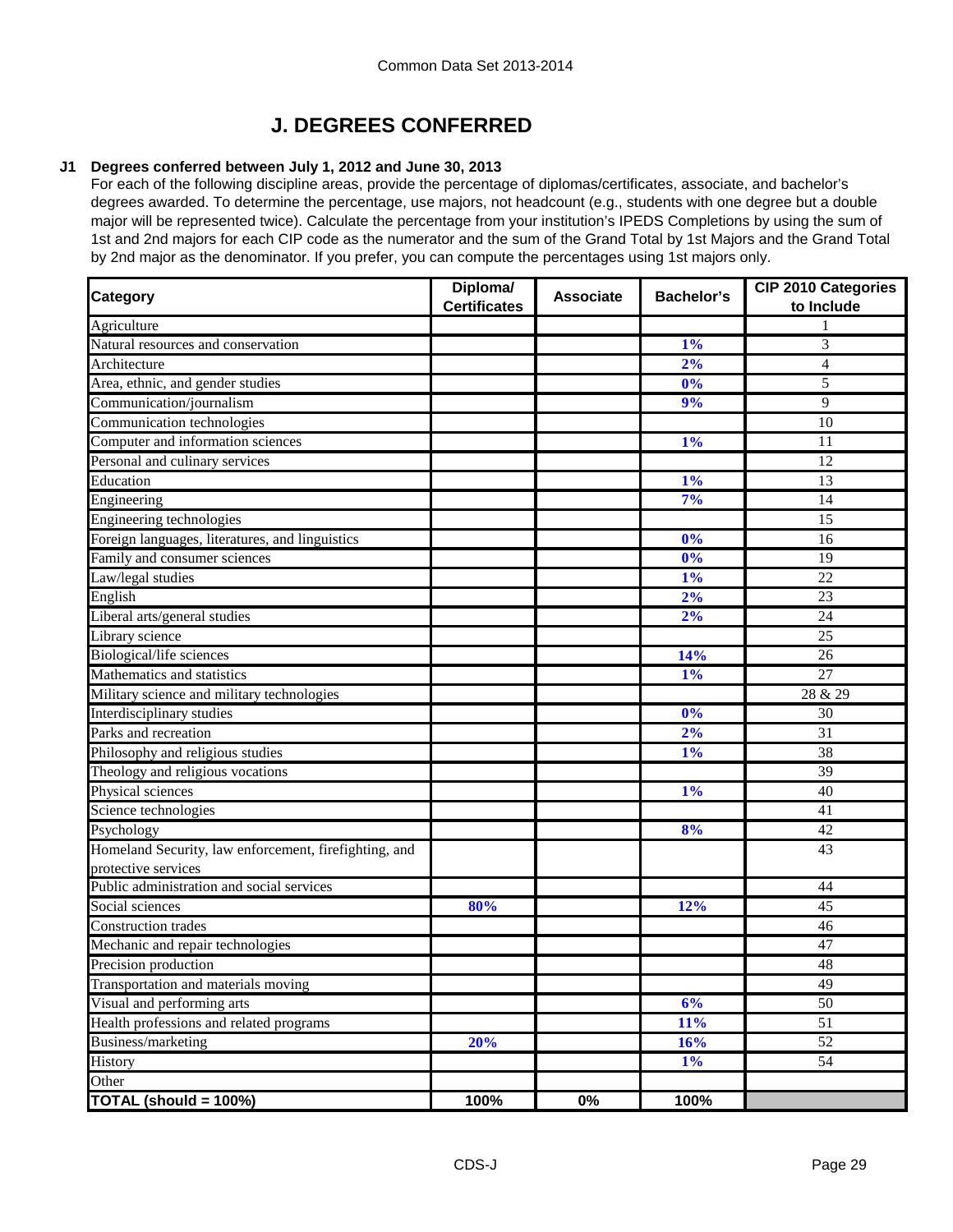#### **SUMMARY OF SIGNIFICANT CHANGES TO THE CDS FOR 2013-2014**

other than the incremental advancement by one for year-dependent items. There are no structural or definitional changes to **CDS for 2013-2014:**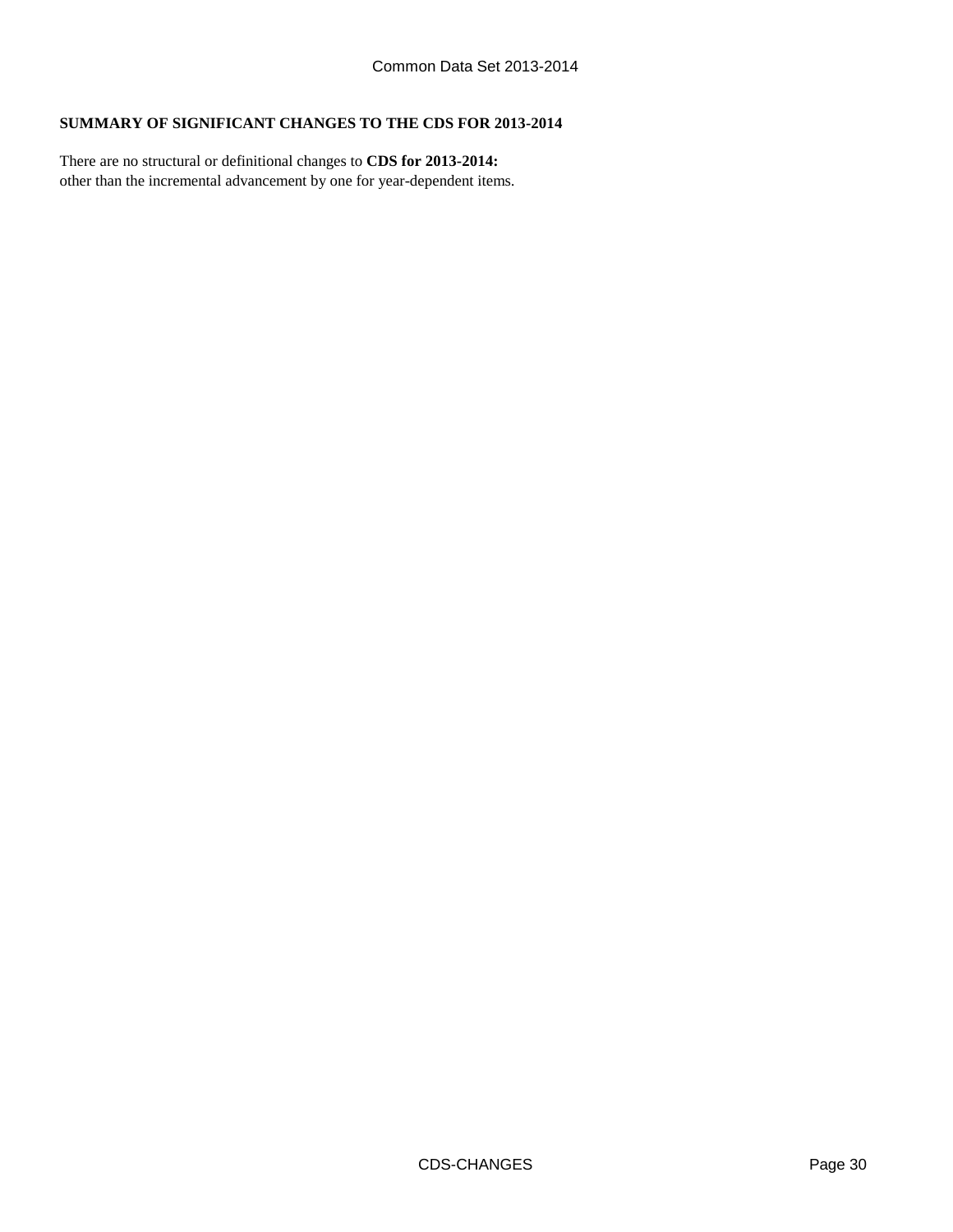## **Common Data Set Definitions**

**All definitions related to the financial aid section appear at the end of the Definitions document.**

Items preceded by an asterisk (\*) represent definitions agreed to among publishers which do not appear on the CDS document but may be present on individual publishers' surveys.

**\* Academic advisement:** Plan under which each student is assigned to a faculty member or a trained adviser, who, through regular meetings, helps the student plan and implement immediate and long-term academic and vocational goals.

**Accelerated program:** Completion of a college program of study in fewer than the usual number of years, most often by attending summer sessions and carrying extra courses during the regular academic term**.**

**Admitted student:** Applicant who is offered admission to a degree-granting program at your institution.

**\* Adult student services:** Admission assistance, support, orientation, and other services expressly for adults who have started college for the first time, or who are re-entering after a lapse of a few years.

**American Indian or Alaska Native:** A person having origins in any of the original peoples of North and South America (including Central America) and maintaining tribal affiliation or community attachment.

**Applicant (first-time, first year):** An individual who has fulfilled the institution's requirements to be considered for admission (including payment or waiving of the application fee, if any) and who has been notified of one of the following actions: admission, nonadmission, placement on waiting list, or application withdrawn (by applicant or institution).

**Application fee:** That amount of money that an institution charges for processing a student's application for acceptance. This amount is *not* creditable toward tuition and required fees, nor is it refundable if the student is not admitted to the institution.

**Asian:** A person having origins in any of the original peoples of the Far East, Southeast Asia, or the Indian subcontinent, including, for example, Cambodia, China, India, Japan, Korea, Malaysia, Pakistan, the Philippine Islands, Thailand, and Vietnam.

**Associate degree:** An award that normally requires at least two but less than four years of full-time equivalent college work.

**Bachelor's degree:** An award (baccalaureate or equivalent degree, as determined by the Secretary of the U.S. Department of Education) that normally requires at least four years but *not* more than five years of full-time equivalent college-level work. This includes ALL bachelor's degrees conferred in a five-year cooperative (work-study plan) program. (A cooperative plan provides for alternate class attendance and employment in business, industry, or government; thus, it allows students to combine actual work experience with their college studies.) Also, it includes bachelor's degrees in which the normal four years of work are completed in three years.

**Black or African American:** A person having origins in any of the black racial groups of Africa.

**Board (charges):** Assume average cost for 19 meals per week or the maximum meal plan.

**Books and supplies (costs):** Average cost of books and supplies. Do not include unusual costs for special groups of students (e.g., engineering or art majors), unless they constitute the majority of students at your institution. **Calendar system:** The method by which an institution structures most of its courses for the academic year.

**Campus Ministry:** Religious student organizations (denominational or nondenominational) devoted to fostering religious life on college campuses. May also refer to Campus Crusade for Christ, an interdenominational Christian organization.

**\* Career and placement services:** A range of services, including (often) the following: coordination of visits of employers to campus; aptitude and vocational testing; interest inventories, personal counseling; help in resume writing, interviewing, launching the job search; listings for those students desiring employment and those seeking permanent positions; establishment of a permanent reference folder; career resource materials.

**Carnegie units:** One year of study or the equivalent in a secondary school subject.

**Certificate:** See **Postsecondary award, certificate, or diploma.**

**Class rank:** The relative numerical position of a student in his or her graduating class, calculated by the high school on the basis of grade-point average, whether weighted or unweighted.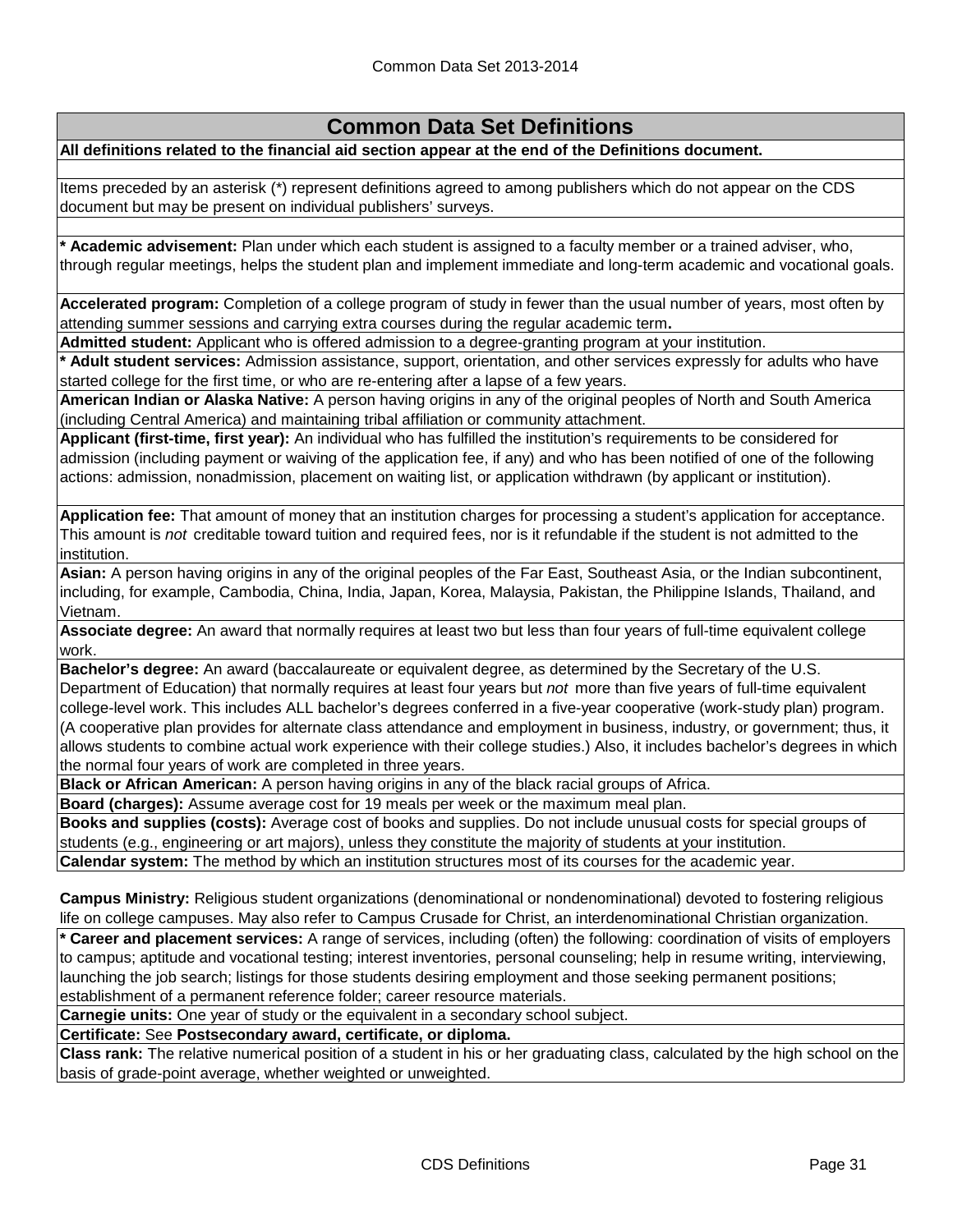**College-preparatory program:** Courses in academic subjects (English, history and social studies, foreign languages, mathematics, science, and the arts) that stress preparation for college or university study.

**Common Application:** The standard application form distributed by the National Association of Secondary School Principals for a large number of private colleges who are members of the Common Application Group.

**\* Community service program:** Referral center for students wishing to perform volunteer work in the community or participate in volunteer activities coordinated by academic departments.

**Commuter:** A student who lives off campus in housing that is not owned by, operated by, or affiliated with the college. This category includes students who commute from home and students who have moved to the area to attend college.

**Contact hour:** A unit of measure that represents an hour of scheduled instruction given to students. Also referred to as clock hour.

**Continuous basis (for program enrollment):** A calendar system classification that is used by institutions that enroll students at any time during the academic year. For example, a cosmetology school or a word processing school might allow students to enroll and begin studies at various times, with no requirement that classes begin on a certain date.

**Cooperative education program:** A program that provides for alternate class attendance and employment in business, industry, or government.

**Cooperative housing:** College-owned, -operated, or -affiliated housing in which students share room and board expenses and participate in household chores to reduce living expenses.

**\* Counseling service:** Activities designed to assist students in making plans and decisions related to their education, career, or personal development.

**Credit:** Recognition of attendance or performance in an instructional activity (course or program) that can be applied by a recipient toward the requirements for a degree, diploma, certificate, or other formal award.

**Credit course:** A course that, if successfully completed, can be applied toward the number of courses required for achieving a degree, diploma, certificate, or other formal award.

**Credit hour:** A unit of measure representing an hour (50 minutes) of instruction over a 15-week period in a semester or trimester system or a 10-week period in a quarter system. It is applied toward the total number of hours needed for completing the requirements of a degree, diploma, certificate, or other formal award.

**Cross-registration:** A system whereby students enrolled at one institution may take courses at another institution without having to apply to the second institution.

**Deferred admission:** The practice of permitting admitted students to postpone enrollment, usually for a period of one academic term or one year.

**Degree:** An award conferred by a college, university, or other postsecondary education institution as official recognition for the successful completion of a program of studies.

**Degree-seeking students:** Students enrolled in courses for credit who are recognized by the institution as seeking a degree or formal award. At the undergraduate level, this is intended to include students enrolled in vocational or occupational programs.

**Differs by program (calendar system):** A calendar system classification that is used by institutions that have occupational/vocational programs of varying length. These schools may enroll students at specific times depending on the program desired. For example, a school might offer a two-month program in January, March, May, September, and November; and a three-month program in January, April, and October.

**Diploma:** See **Postsecondary award, certificate, or diploma.**

**Distance learning:** An option for earning course credit at off-campus locations via cable television, internet, satellite classes, videotapes, correspondence courses, or other means.

**Doctor's degree-research/scholarship:** A Ph.D. or other doctor's degree that requires advanced work beyond the master's level, including the preparation and defense of a dissertation based on original research, or the planning and execution of an original project demonstrating substantial artistic or scholarly achievement. Some examples of this type of degree may include Ed.D., D.M.A., D.B.A., D.Sc., D.A., or D.M, and others, as designated by the awarding institution.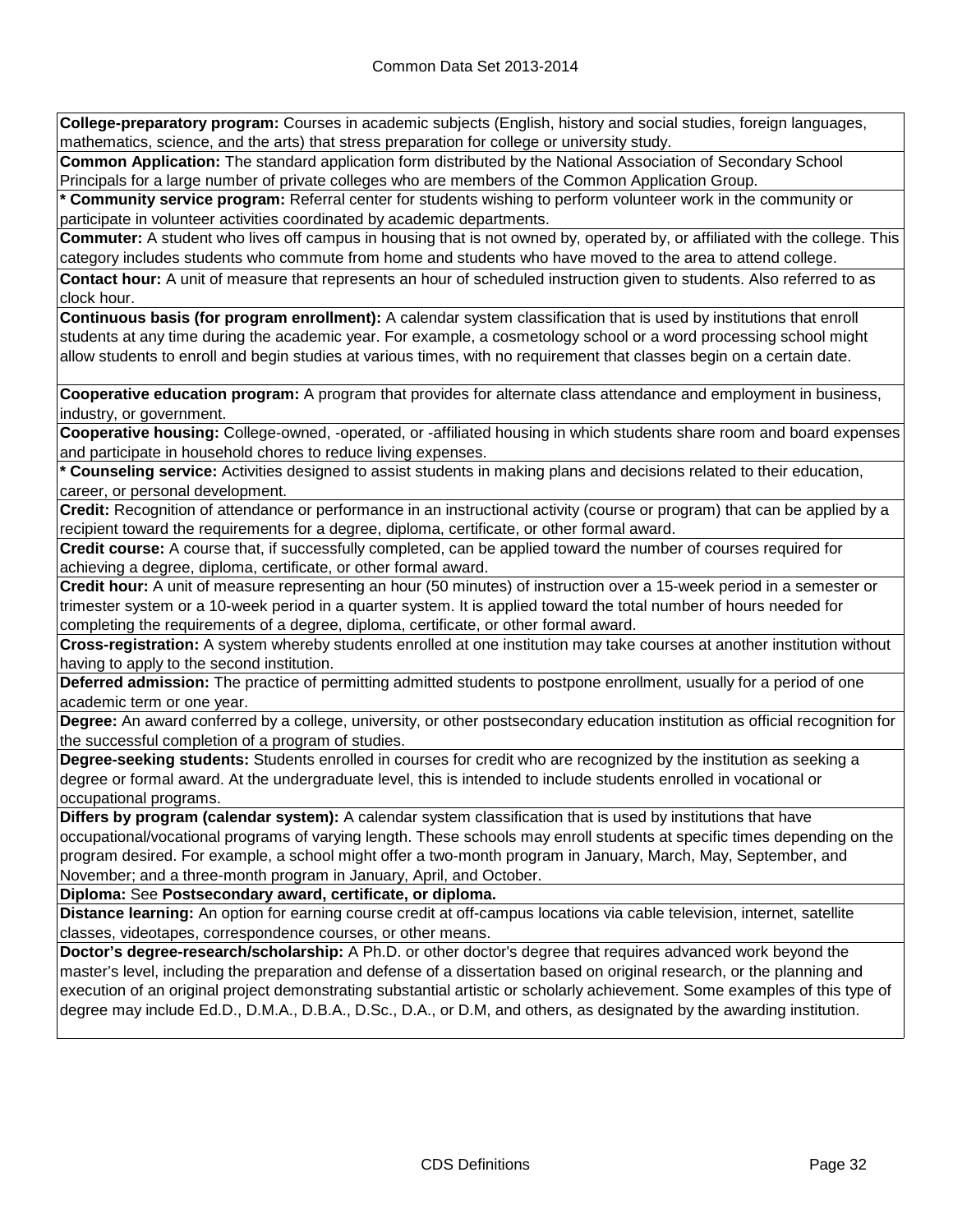**Doctor's degree-professional practice:** A doctor's degree that is conferred upon completion of a program providing the knowledge and skills for the recognition, credential, or license required for professional practice. The degree is awarded after a period of study such that the total time to the degree, including both pre-professional and professional preparation, equals at least six full-time equivalent academic years. Some of these degrees were formerly classified as "firstprofessional" and may include: Chiropractic (D.C. or D.C.M.); Dentistry (D.D.S. or D.M.D.); Law (L.L.B. or J.D.); Medicine (M.D.); Optometry (O.D.); Osteopathic Medicine (D.O); Pharmacy (Pharm.D.); Podiatry (D.P.M., Pod.D., D.P.); or, Veterinary Medicine (D.V.M.), and others, as designated by the awarding institution.

**Doctor's degree-other:** A doctor's degree that does not meet the definition of a doctor's degree - research/scholarship or a doctor's degree - professional practice.

**Double major:** Program in which students may complete two undergraduate programs of study simultaneously. **Dual enrollment:** A program through which high school students may enroll in college courses while still enrolled in high school. Students are not required to apply for admission to the college in order to participate.

**Early action plan:** An admission plan that allows students to apply and be notified of an admission decision well in advance of the regular notification dates. If admitted, the candidate is not committed to enroll; the student may reply to the offer under the college's regular reply policy.

**Early admission:** A policy under which students who have not completed high school are admitted and enroll full time in college, usually after completion of their junior year.

**Early decision plan:** A plan that permits students to apply and be notified of an admission decision (and financial aid offer if applicable) well in advance of the regular notification date. Applicants agree to accept an offer of admission and, if admitted, to withdraw their applications from other colleges. There are three possible decisions for early decision applicants: admitted, denied, or not admitted but forwarded for consideration with the regular applicant pool, without prejudice.

**English as a Second Language (ESL):** A course of study designed specifically for students whose native language is not English.

**Exchange student program-domestic:** Any arrangement between a student and a college that permits study for a semester or more at another college **in the United States** without extending the amount of time required for a degree. **See also Study abroad**.

**External degree program:** A program of study in which students earn credits toward a degree through independent study, college courses, proficiency examinations, and personal experience. External degree programs require minimal or no classroom attendance.

**Extracurricular activities (as admission factor):** Special consideration in the admissions process given for participation in both school and nonschool-related activities of interest to the college, such as clubs, hobbies, student government, athletics, performing arts, etc.

**First-time student:** A student attending any institution for the first time at the level enrolled. Includes students enrolled in the fall term who attended a postsecondary institution for the first time at the same level in the prior summer term. Also includes students who entered with advanced standing (college credit earned before graduation from high school).

**First-time, first-year (freshman) student:** A student attending any institution for the first time at the undergraduate level. Includes students enrolled in the fall term who attended college for the first time in the prior summer term. Also includes students who entered with advanced standing (college credits earned before graduation from high school).

**First-year student:** A student who has completed less than the equivalent of 1 full year of undergraduate work; that is, less than 30 semester hours (in a 120-hour degree program) or less than 900 contact hours.

**Freshman:** A first-year undergraduate student.

**\*Freshman/new student orientation:** Orientation addressing the academic, social, emotional, and intellectual issues involved in beginning college. May be a few hours or a few days in length; at some colleges, there is a fee.

**Full-time student (undergraduate):** A student enrolled for 12 or more semester credits, 12 or more quarter credits, or 24 or more contact hours a week each term.

**Geographical residence (as admission factor):** Special consideration in the admission process given to students from a particular region, state, or country of residence.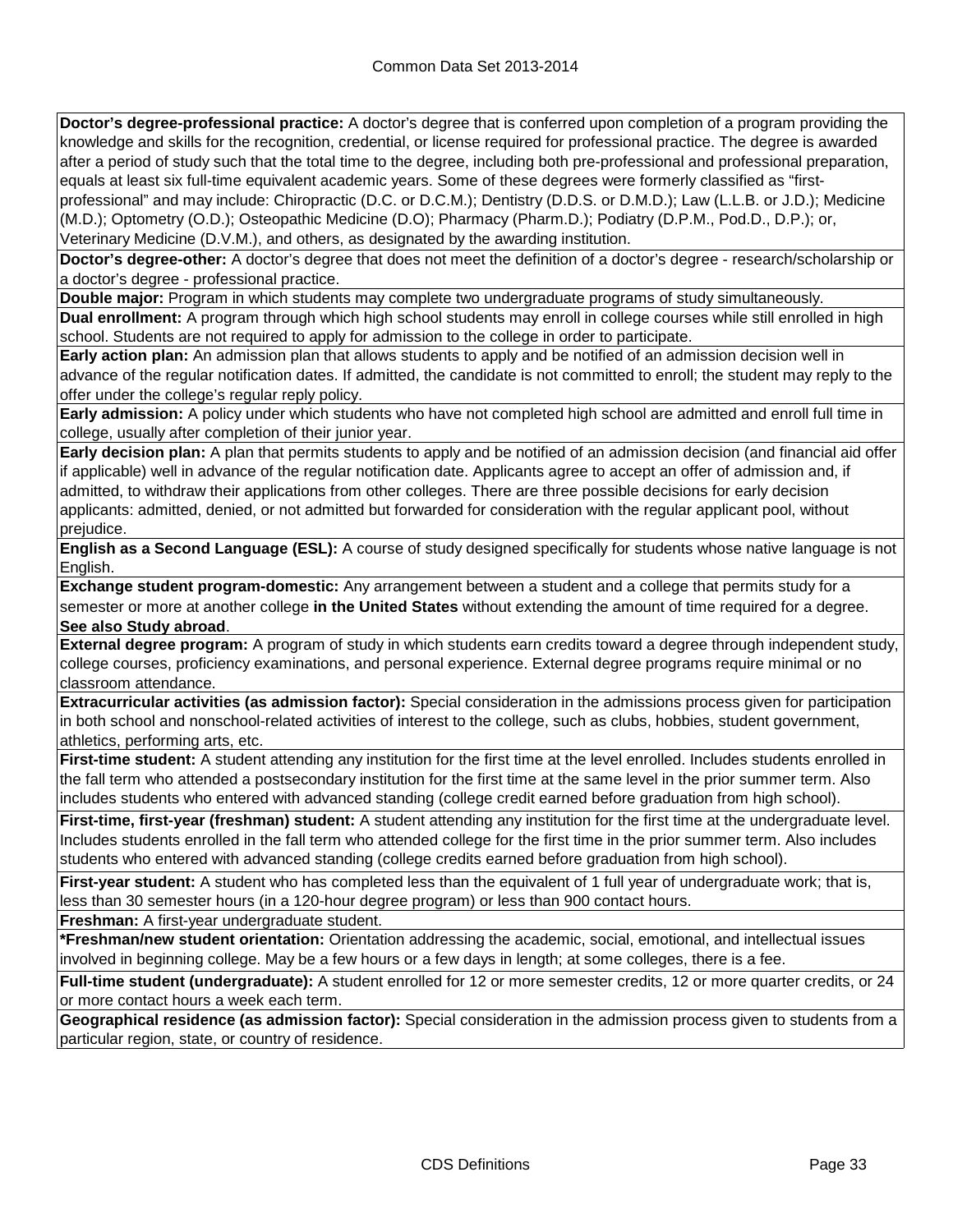**Grade-point average (academic high school GPA):** The sum of grade points a student has earned in secondary school divided by the number of courses taken. The most common system of assigning numbers to grades counts four points for an A, three points for a B, two points for a C, one point for a D, and no points for an E or F. Unweighted GPA's assign the same weight to each course. Weighting gives students additional points for their grades in advanced or honors courses.

**Graduate student:** A student who holds a bachelor's or equivalent, and is taking courses at the post-baccalaureate level.

**\* Health services:** Free or low cost on-campus primary and preventive health care available to students.

**High school diploma or recognized equivalent:** A document certifying the successful completion of a prescribed secondary school program of studies, or the attainment of satisfactory scores on the Tests of General Educational Development (GED), or another state-specified examination.

**Hispanic or Latino:** A person of Mexican, Puerto Rican, Cuban, South or Central American, or other Spanish culture or origin, regardless of race.

**Honors program:** Any special program for very able students offering the opportunity for educational enrichment, independent study, acceleration, or some combination of these.

**Independent study:** Academic work chosen or designed by the student with the approval of the department concerned, under an instructor's supervision, and usually undertaken outside of the regular classroom structure.

**In-state tuition:** The tuition charged by institutions to those students who meet the state's or institution's residency requirements.

**International student:** See **Nonresident alien.**

**International student group:** Student groups that facilitate cultural dialogue, support a diverse campus, assist international students in acclimation and creating a social network.

**Internship:** Any short-term, supervised work experience usually related to a student's major field, for which the student earns academic credit. The work can be full- or part-time, on- or off-campus, paid or unpaid.

**\* Learning center:** Center offering assistance through tutors, workshops, computer programs, or audiovisual equipment in reading, writing, math, and skills such as taking notes, managing time, taking tests.

**\* Legal services:** Free or low cost legal advice for a range of issues (personal and other).

**Liberal arts/career combination:** Program in which a student earns undergraduate degrees in two separate fields, one in a liberal arts major and the other in a professional or specialized major, whether on campus or through cross‑registration.

**Master's degree:** An award that requires the successful completion of a program of study of generally one or two full-time equivalent academic years of work beyond the bachelor's degree. Some of these degrees, such as those in Theology (M.Div., M.H.L./Rav) that were formerly classified as "first-professional", may require more than two full-time equivalent academic years of work.

**Minority affiliation (as admission factor):** Special consideration in the admission process for members of designated racial/ethnic minority groups.

**\* Minority student center:** Center with programs, activities, and/or services intended to enhance the college experience of students of color.

**Model United Nations:** A simulation activity focusing on conflict resolution, globalization, and diplomacy. Assuming roles as foreign ambassadors and "delegates," students conduct research, engage in debate, draft resolutions, and may participate in a national Model UN conference.

**Native Hawaiian or Other Pacific Islander:** A person having origins in any of the original peoples of Hawaii, Guam, Samoa, or other Pacific Islands.

**Nonresident alien:** A person who is not a citizen or national of the United States and who is in this country on a visa or temporary basis and does not have the right to remain indefinitely.

**\* On-campus day care:** Licensed day care for students' children (usually age 3 and up); usually for a fee.

**Open admission:** Admission policy under which virtually all secondary school graduates or students with GED equivalency diplomas are admitted without regard to academic record, test scores, or other qualifications.

**Other expenses (costs):** Include average costs for clothing, laundry, entertainment, medical (if not a required fee), and furnishings.

**Out-of-state tuition:** The tuition charged by institutions to those students who do not meet the institution's or state's residency requirements.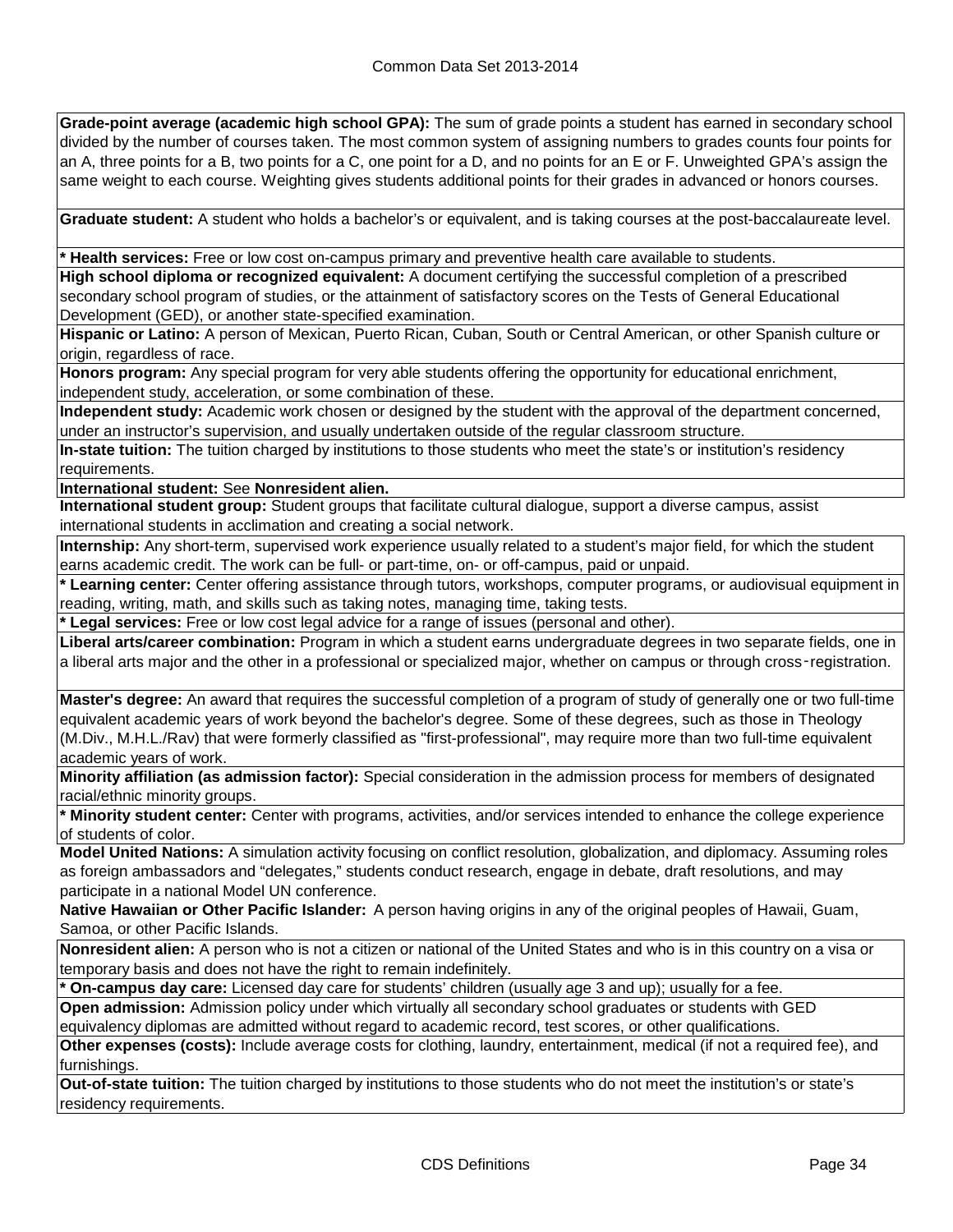**Part-time student (undergraduate):** A student enrolled for fewer than 12 credits per semester or quarter, or fewer than 24 contact hours a week each term.

**\* Personal counseling**: One-on-one or group counseling with trained professionals for students who want to explore personal, educational, or vocational issues.

**Post-baccalaureate certificate:** An award that requires completion of an organized program of study requiring 18 credit hours beyond the bachelor's; designed for persons who have completed a baccalaureate degree but do not meet the requirements of academic degrees carrying the title of master.

**Post-master's certificate:** An award that requires completion of an organized program of study of 24 credit hours beyond the master's degree but does not meet the requirements of academic degrees at the doctoral level.

**Postsecondary award, certificate, or diploma:** Includes the following three IPEDS definitions for postsecondary awards, certificates, and diplomas of varying durations and credit/contact hour requirements—

*Less Than 1 Academic Year:* Requires completion of an organized program of study at the postsecondary level (below the baccalaureate degree) in less than 1 academic year (2 semesters or 3 quarters) or in less than 900 contact hours by a student enrolled full-time.

*At Least 1 But Less Than 2 Academic Years:* Requires completion of an organized program of study at the postsecondary level (below the baccalaureate degree) in at least 1 but less than 2 full-time equivalent academic years, or designed for completion in at least 30 but less than 60 credit hours, or in at least 900 but less than 1,800 contact hours.

*At Least 2 But Less Than 4 Academic Years:* Requires completion of an organized program of study at the postsecondary level (below the baccalaureate degree) in at least 2 but less than 4 full-time equivalent academic years, or designed for completion in at least 60 but less than 120 credit hours, or in at least 1,800 but less than 3,600 contact hours.

**Private institution:** An educational institution controlled by a private individual(s) or by a nongovernmental agency, usually supported primarily by other than public funds, and operated by other than publicly elected or appointed officials.

**Private for-profit institution:** A private institution in which the individual(s) or agency in control receives compensation, other than wages, rent, or other expenses for the assumption of risk.

**Private nonprofit institution:** A private institution in which the individual(s) or agency in control receives no compensation, other than wages, rent, or other expenses for the assumption of risk. These include both independent nonprofit schools and those affiliated with a religious organization.

**Proprietary institution:** See **Private for-profit institution.**

**Public institution:** An educational institution whose programs and activities are operated by publicly elected or appointed school officials, and which is supported primarily by public funds.

**Quarter calendar system:** A calendar system in which the academic year consists of three sessions called quarters of about 12 weeks each. The range may be from 10 to 15 weeks. There may be an additional quarter in the summer.

**Race/ethnicity:** Category used to describe groups to which individuals belong, identify with, or belong in the eyes of the community. The categories do not denote scientific definitions of anthropological origins. A person may be counted in only one group.

**Race/ethnicity unknown:** Category used to classify students or employees whose race/ethnicity is not known and whom institutions are unable to place in one of the specified racial/ethnic categories.

**Religious affiliation/commitment (as admission factor):** Special consideration given in the admission process for affiliation with a certain church or faith/religion, commitment to a religious vocation, or observance of certain religious tenets/lifestyle.

**\* Religious counseling:** One-on-one or group counseling with trained professionals for students who want to explore religious problems or issues.

**\* Remedial services:** Instructional courses designed for students deficient in the general competencies necessary for a regular postsecondary curriculum and educational setting.

**Required fees:** Fixed sum charged to students for items not covered by tuition and required of such a large proportion of all students that the student who does NOT pay is the exception. Do not include application fees or optional fees such as lab fees or parking fees.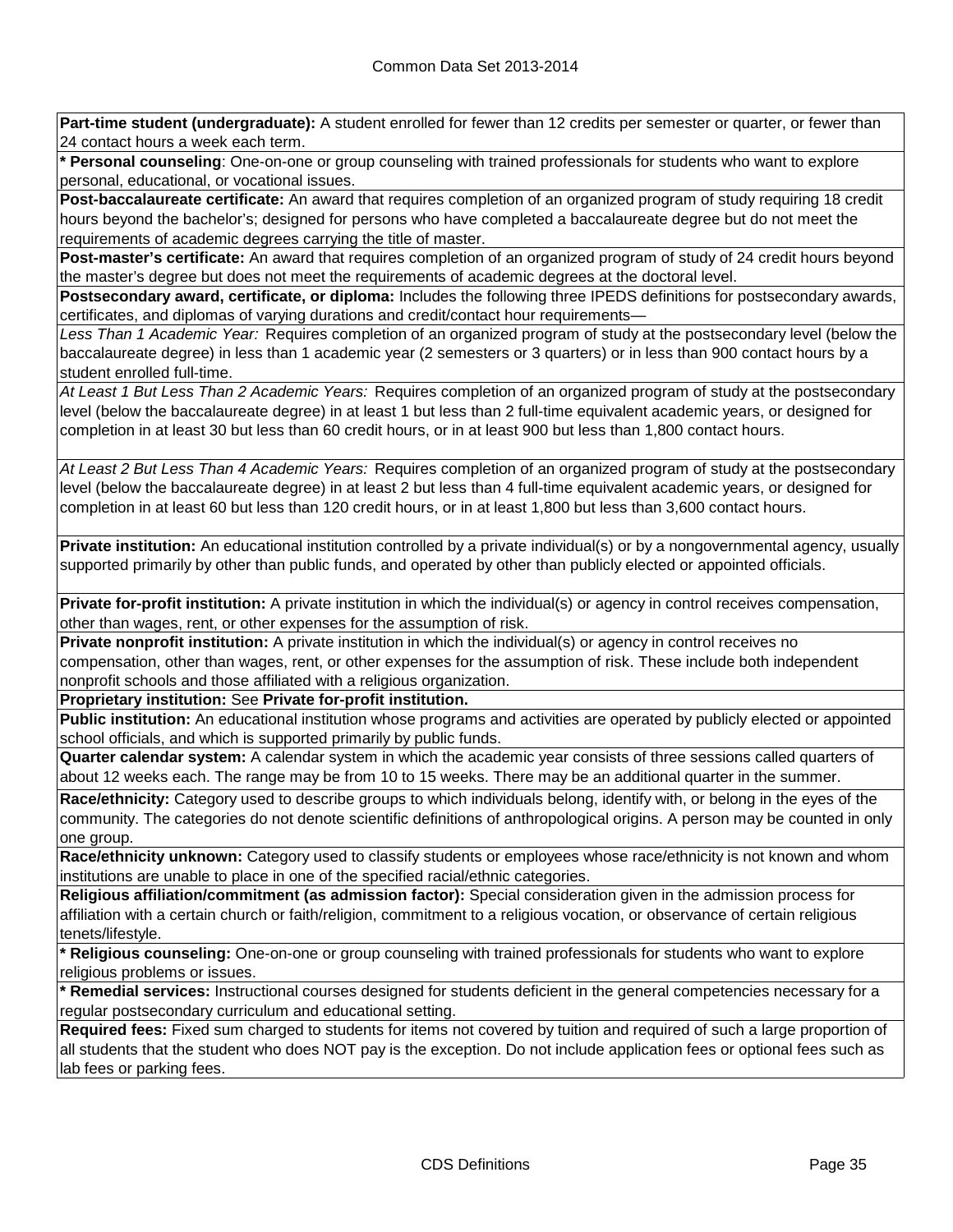**Resident alien or other eligible non-citizen:** A person who is not a citizen or national of the United States and who has been admitted as a legal immigrant for the purpose of obtaining permanent resident alien status (and who holds either an alien registration card [Form I-551 or I-151], a Temporary Resident Card [Form I-688], or an Arrival-Departure Record [Form I-94] with a notation that conveys legal immigrant status, such as Section 207 Refugee, Section 208 Asylee, Conditional Entrant Parolee or Cuban-Haitian).

**Room and board (charges)—on campus:** Assume double occupancy in institutional housing and 19 meals per week (or maximum meal plan).

**Secondary school record (as admission factor):** Information maintained by the secondary school that may include such things as the student's high school transcript, class rank, GPA, and teacher and counselor recommendations.

**Semester calendar system:** A calendar system that consists of two semesters during the academic year with about 16 weeks for each semester of instruction. There may be an additional summer session.

**Student-designed major:** A program of study based on individual interests, designed with the assistance of an adviser.

**Study abroad:** Any arrangement by which a student completes part of the college program studying in another country. Can be at a campus abroad or through a cooperative agreement with some other U.S. college or an institution of another country.

**\* Summer session:** A summer session is shorter than a regular semester and not considered part of the academic year. It is not the third term of an institution operating on a trimester system or the fourth term of an institution operating on a quarter calendar system. The institution may have 2 or more sessions occurring in the summer months. Some schools, such as vocational and beauty schools, have year-round classes with no separate summer session.

**Talent/ability (as admission factor):** Special consideration given to students with demonstrated talent/abilities in areas of interest to the institution (e.g., sports, the arts, languages, etc.).

**Teacher certification program:** Program designed to prepare students to meet the requirements for certification as teachers in elementary, middle/junior high, and secondary schools.

**Transfer applicant:** An individual who has fulfilled the institution's requirements to be considered for admission (including payment or waiving of the application fee, if any) and who has previously attended another college or university and earned college-level credit.

**Transfer student:** A student entering the institution for the first time but known to have previously attended a postsecondary institution at the same level (e.g., undergraduate). The student may transfer with or without credit.

**Transportation (costs):** Assume two round trips to student's hometown per year for students in institutional housing or daily travel to and from your institution for commuter students.

**Trimester calendar system:** An academic year consisting of 3 terms of about 15 weeks each.

**Tuition:** Amount of money charged to students for instructional services. Tuition may be charged per term, per course, or per credit.

**\* Tutoring:** May range from one-on-one tutoring in specific subjects to tutoring in an area such as math, reading, or writing. Most tutors are college students; at some colleges, they are specially trained and certified.

**Unit:** a standard of measurement representing hours of academic instruction (e.g., semester credit, quarter credit, contact hour).

**Undergraduate:** A student enrolled in a four- or five-year bachelor's degree program, an associate degree program, or a vocational or technical program below the baccalaureate.

**\* Veteran's counseling:** Helps veterans and their dependents obtain benefits for their selected program and provides certifications to the Veteran's Administration. May also provide personal counseling on the transition from the military to a civilian life.

**\* Visually impaired:** Any person whose sight loss is not correctable and is sufficiently severe as to adversely affect educational performance.

**Volunteer work (as admission factor):** Special consideration given to students for activity done on a volunteer basis (e.g., tutoring, hospital care, working with the elderly or disabled) as a service to the community or the public in general.

**Wait list:** List of students who meet the admission requirements but will only be offered a place in the class if space becomes available.